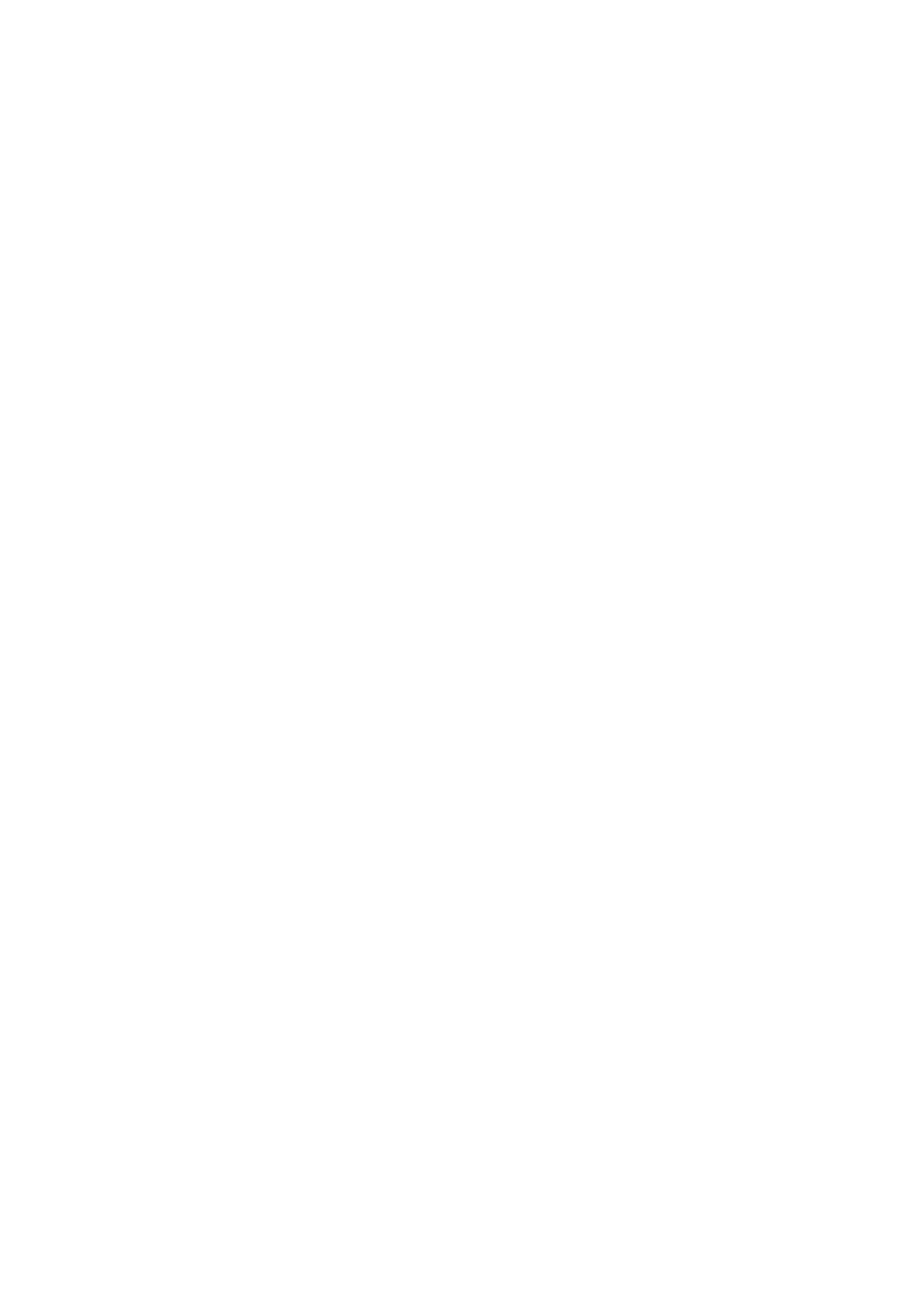## Table of Contents

| 2.2.1 FATF Recommendations: The Virtual Asset Service Provider (VASP) as Obliged Entity |  |
|-----------------------------------------------------------------------------------------|--|
|                                                                                         |  |
|                                                                                         |  |
|                                                                                         |  |
|                                                                                         |  |
|                                                                                         |  |
|                                                                                         |  |
|                                                                                         |  |
|                                                                                         |  |
|                                                                                         |  |
|                                                                                         |  |
|                                                                                         |  |
|                                                                                         |  |
|                                                                                         |  |
|                                                                                         |  |
|                                                                                         |  |
|                                                                                         |  |
|                                                                                         |  |
|                                                                                         |  |
|                                                                                         |  |
|                                                                                         |  |
|                                                                                         |  |
|                                                                                         |  |
|                                                                                         |  |
|                                                                                         |  |
|                                                                                         |  |
|                                                                                         |  |
|                                                                                         |  |
|                                                                                         |  |
|                                                                                         |  |
|                                                                                         |  |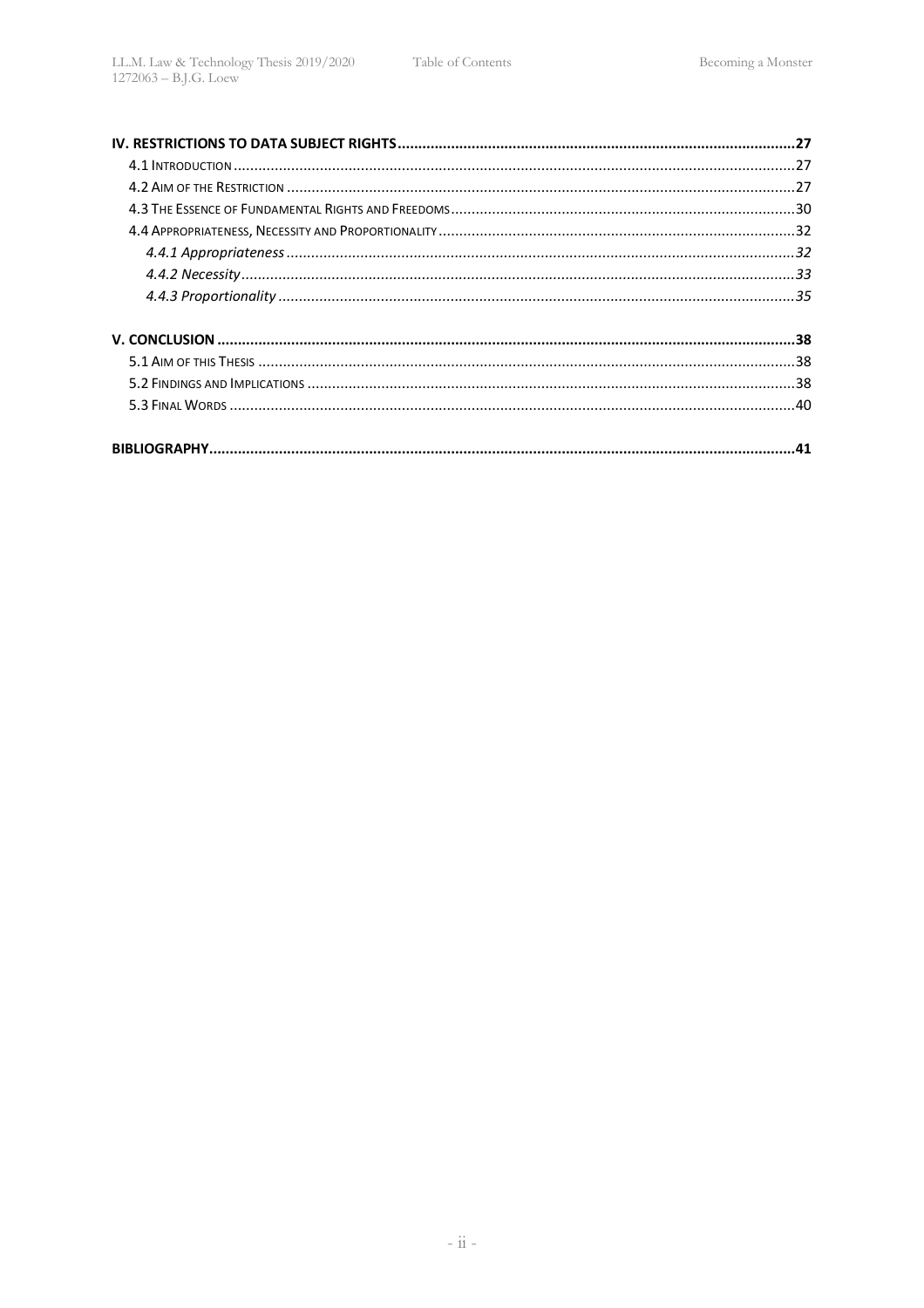# List of Key Abbreviations

| 4AMLD                        | This notation is used specifically to refer to Recitals of Directive 2015/849                                                                  |
|------------------------------|------------------------------------------------------------------------------------------------------------------------------------------------|
| 5AMLD                        | This notation is used specifically to refer to Articles of the most recent<br>version of the AMLD, incorporating changes of Directive 2018/843 |
| AML                          | Anti-Money Laundering                                                                                                                          |
| <b>AMLD</b>                  | Anti-Money Laundering Directive                                                                                                                |
| <b>CDD</b>                   | Customer due diligence, one of three compliance duties under the AMLD                                                                          |
| Charter / CFR                | Charter of Fundamental Rights of the European Union                                                                                            |
| <b>CJEU</b>                  | Court of Justice of the European Union                                                                                                         |
| <b>Directive</b><br>2018/843 | The amendment of the fourth AMLD. This notation is used to refer to<br>Recitals of this amending Directive.                                    |
| <b>EDPS</b>                  | European Data Protection Supervisor                                                                                                            |
| <b>FATF</b>                  | Financial Action Task Force                                                                                                                    |
| <b>GDPR</b>                  | General Data Protection Regulation                                                                                                             |
| <b>VASP</b>                  | Virtual Asset Service Provider                                                                                                                 |
| <b>WP29</b>                  | Article 29 Working Party                                                                                                                       |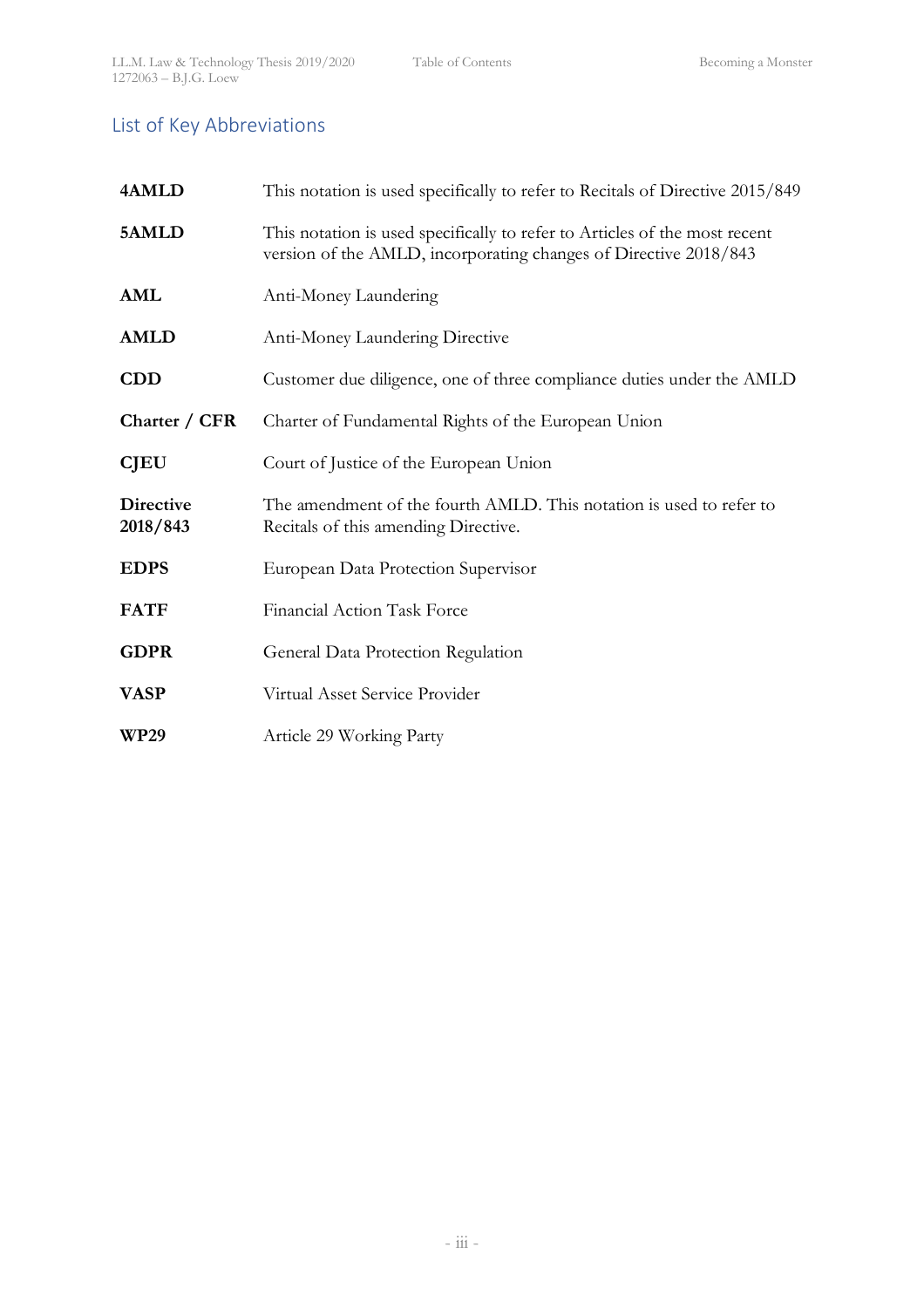## Table of International Treaties

| Convention 108+                                                                                           | Council of Europe, Convention for the Protection of Individuals with Regard to<br>the Automatic Processing of Individual Data (CETS No. 108 28 January<br>1981)             |
|-----------------------------------------------------------------------------------------------------------|-----------------------------------------------------------------------------------------------------------------------------------------------------------------------------|
| Convention on<br>Laundering,<br>Search, Seizure<br>and Confiscation<br>of the Proceeds<br>from Crime      | Council of Europe, Convention on Laundering, Search, Seizure and<br>Confiscation of the Proceeds from Crime (CETS No. 141 8 November 1990)                                  |
| <b>UN Convention</b><br>against illicit<br>traffic in narcotic<br>drugs and<br>psychotropic<br>substances | United Nations, Convention against illicit traffic in narcotic drugs and<br>psychotropic substances (United Nations Treaty Series vol. 1582, No. 27627<br>1988)             |
| <b>UNTOC</b>                                                                                              | United Nations, Convention against Transnational Organized Crime (adopted<br>by resolution $A/RES/55/25$ of 15 November 2000)                                               |
| Terrorist<br>Financing<br>Convention                                                                      | United Nations, The International Convention for the Suppression of the<br>Financing of Terrorism (adopted by resolution 54/109 9 December 1999)                            |
| Warsaw<br>Convention                                                                                      | Council of Europe, Convention on laundering, search, seizure and confiscation of<br>the proceeds from crime and on the financing of terrorism (CETS No. 198 16<br>May 2005) |

# Table of EU Legislation

| 4AMLD                  | Directive (EU) 2015/849 of the European Parliament and of the Council<br>of 20 May 2015 on the prevention of the use of the financial system for the<br>purposes of money laundering or terrorist financing, amending Regulation<br>(EU) No 648/2012 of the European Parliament and of the Council, and<br>repealing Directive 2005/60/EC of the European Parliament and of the<br>Council and Commission Directive 2006/70/EC [2015] OJ L 141/73 |
|------------------------|---------------------------------------------------------------------------------------------------------------------------------------------------------------------------------------------------------------------------------------------------------------------------------------------------------------------------------------------------------------------------------------------------------------------------------------------------|
| CFR / Charter          | Charter of Fundamental Rights of the European Union [2012] OJ C<br>326/391                                                                                                                                                                                                                                                                                                                                                                        |
| <b>Data Protection</b> | Directive 95/46/EC of the European Parliament and of the Council of 24                                                                                                                                                                                                                                                                                                                                                                            |
| <b>Directive</b>       | October 1995 on the protection of individuals with regard to the processing<br>of personal data and on the free movement of such data [1995] OJ L 281/31                                                                                                                                                                                                                                                                                          |
| <b>Directive</b>       | Directive (EU) 2018/843 of the European Parliament and of the Council                                                                                                                                                                                                                                                                                                                                                                             |
| 2018/843               | of 30 May 2018 amending Directive (EU) 2015/849 on the prevention of                                                                                                                                                                                                                                                                                                                                                                              |
|                        | the use of the financial system for the purposes of money laundering or                                                                                                                                                                                                                                                                                                                                                                           |
|                        | terrorist financing, and amending Directives 2009/138/EC and<br>2013/36/EU [2018] OJ L 156/43                                                                                                                                                                                                                                                                                                                                                     |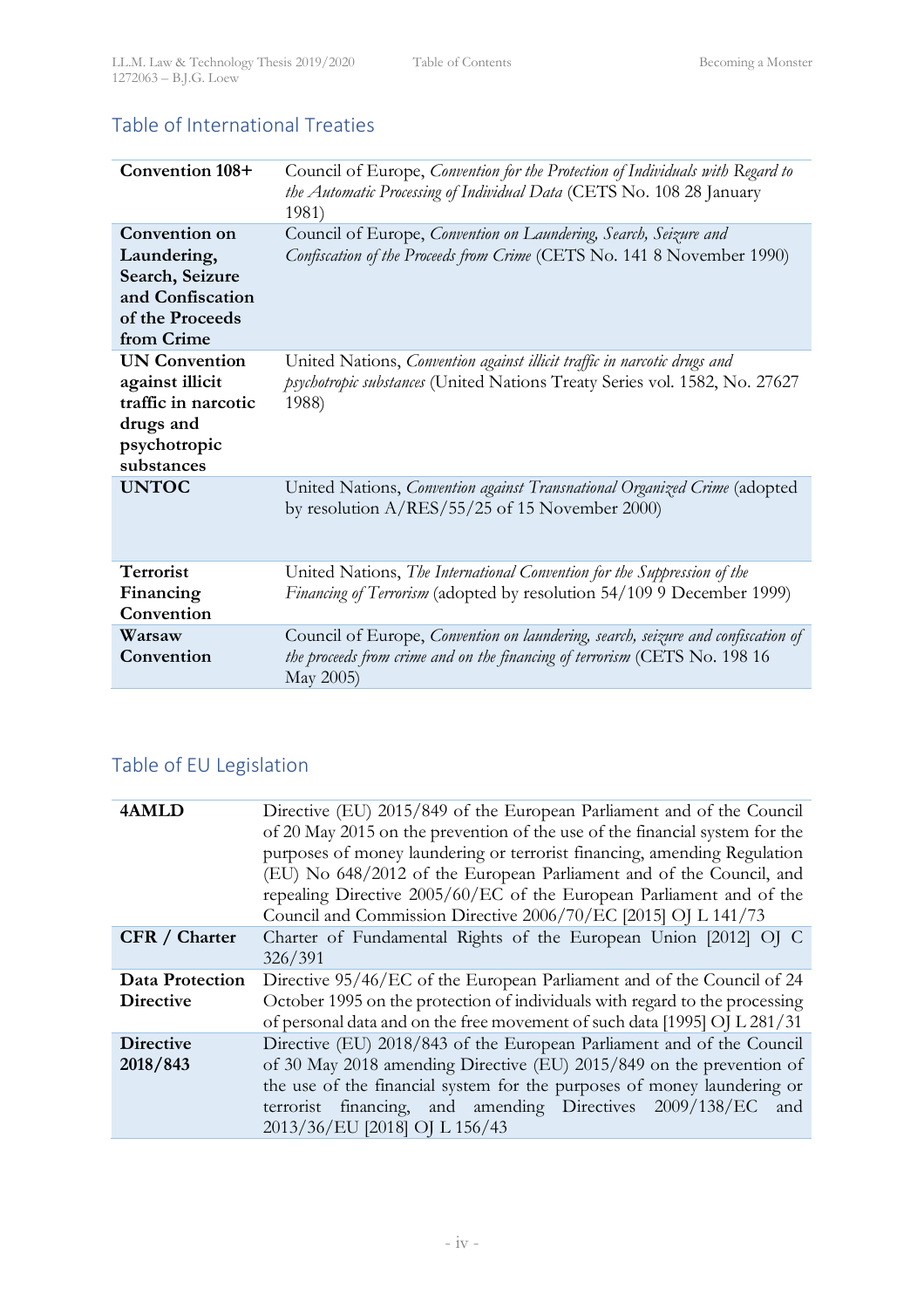| <b>DSM Directive</b>                   | Directive (EU) 2019/790 of the European Parliament and of the Council<br>of 17 April 2019 on copyright and related rights in the Digital Single Market<br>and amending Directives 96/9/EC and 2001/29/EC [2019] OJ 1 130/92                                                                                                                                                                                                                                                      |
|----------------------------------------|----------------------------------------------------------------------------------------------------------------------------------------------------------------------------------------------------------------------------------------------------------------------------------------------------------------------------------------------------------------------------------------------------------------------------------------------------------------------------------|
| <b>GDPR</b>                            | Regulation (EU) 2016/679 of the European Parliament and of the Council<br>of 27 April 2016 on the protection of natural persons with regard to the<br>processing of personal data and on the free movement of such data, and<br>repealing Directive 95/46/EC [2016] OJ L 119/1                                                                                                                                                                                                   |
| Open Data<br><b>Directive</b>          | Directive (EU) 2019/1024 of the European Parliament and of the Council<br>of 20 June 2019 on open data and the re-use of public sector information<br>[2019] OJ L 172/56                                                                                                                                                                                                                                                                                                         |
| Law<br>Enforcement<br><b>Directive</b> | Directive (EU) 2016/680 of the European Parliament and of the Council<br>of 27 April 2016 on the protection of natural persons with regard to the<br>processing of personal data by competent authorities for the purposes of<br>the prevention, investigation, detection or prosecution of criminal offences<br>or the execution of criminal penalties, and on the free movement of such<br>data, and repealing Council Framework Decision 2008/977/JHA [2016] OJ<br>$L$ 119/89 |
| Regulation<br>1092/2010                | Regulation (EU) No 1092/2010 of the European Parliament and of the<br>Council of 24 November 2010 on European Union macro-prudential<br>oversight of the financial system and establishing a European Systemic Risk<br>Board [2010] OJ L 331/1                                                                                                                                                                                                                                   |
| Regulation<br>2015/847                 | Regulation (EU) 2015/847 of the European Parliament and of the Council<br>of 20 May 2015 on information accompanying transfers of funds and<br>repealing Regulation (EC) No 1781/2006 [2015] OJ L 141/1                                                                                                                                                                                                                                                                          |
| <b>TEU</b>                             | Consolidated version of the Treaty on European Union [2012] OJ C 326/01                                                                                                                                                                                                                                                                                                                                                                                                          |
| <b>TFEU</b>                            | Consolidated version of the Treaty on the Functioning of the European<br>Union [2012] OJ C 326/01                                                                                                                                                                                                                                                                                                                                                                                |

## Table of case law

| <b>Digital Rights</b> | CJEU Joined Cases C-293/12 and C-594/12 Digital Rights Ireland and                 |
|-----------------------|------------------------------------------------------------------------------------|
| <b>Ireland</b>        | Seitlinger and Others [2014] ECLI:EU:C:2014:238                                    |
| Peter Puškár          | CJEU Case C-73/16 Peter Puškár [2017] ECLI:EU:C:2017:725                           |
| S. and Marper         | S. and Marper v UK App nos. 30562/04 and 30566/04 (ECtHR, 4 December<br>2008       |
| <b>Schrems</b>        | CJEU Case C-362/14 Schrems [2015] ECLI:EU:C:2015:650                               |
| Schwarz               | CJEU Case C-291/12 Michael Schwarz v Stadt Bochum [2013]<br>ECLI:EU:C:2013:670     |
| Tele2 Sverige         | CJEU Joined Cases C-203/15 and C-698/15 Tele2 Sverige [2016]<br>ECLI:EU:C:2016:970 |

# Table of National Legislation

| Germany         | Strafgesetzbuch in der Fassung der Bekanntmachung vom 13. November       |
|-----------------|--------------------------------------------------------------------------|
| Strafgesetzbuch | 1998 (BGBl. I S. 3322), das zuletzt durch Artikel 2 des Gesetzes vom 19. |
| (StGB)          | Juni 2019 (BGBl. I S. 844) geändert worden ist                           |
| Netherlands     | Wet van 3 maart 1881, Wetboek van Strafrecht, BWBR0001854 (geldend       |
| Wetboek van     | van 1 november 2019                                                      |
| Strafrecht (Sr) |                                                                          |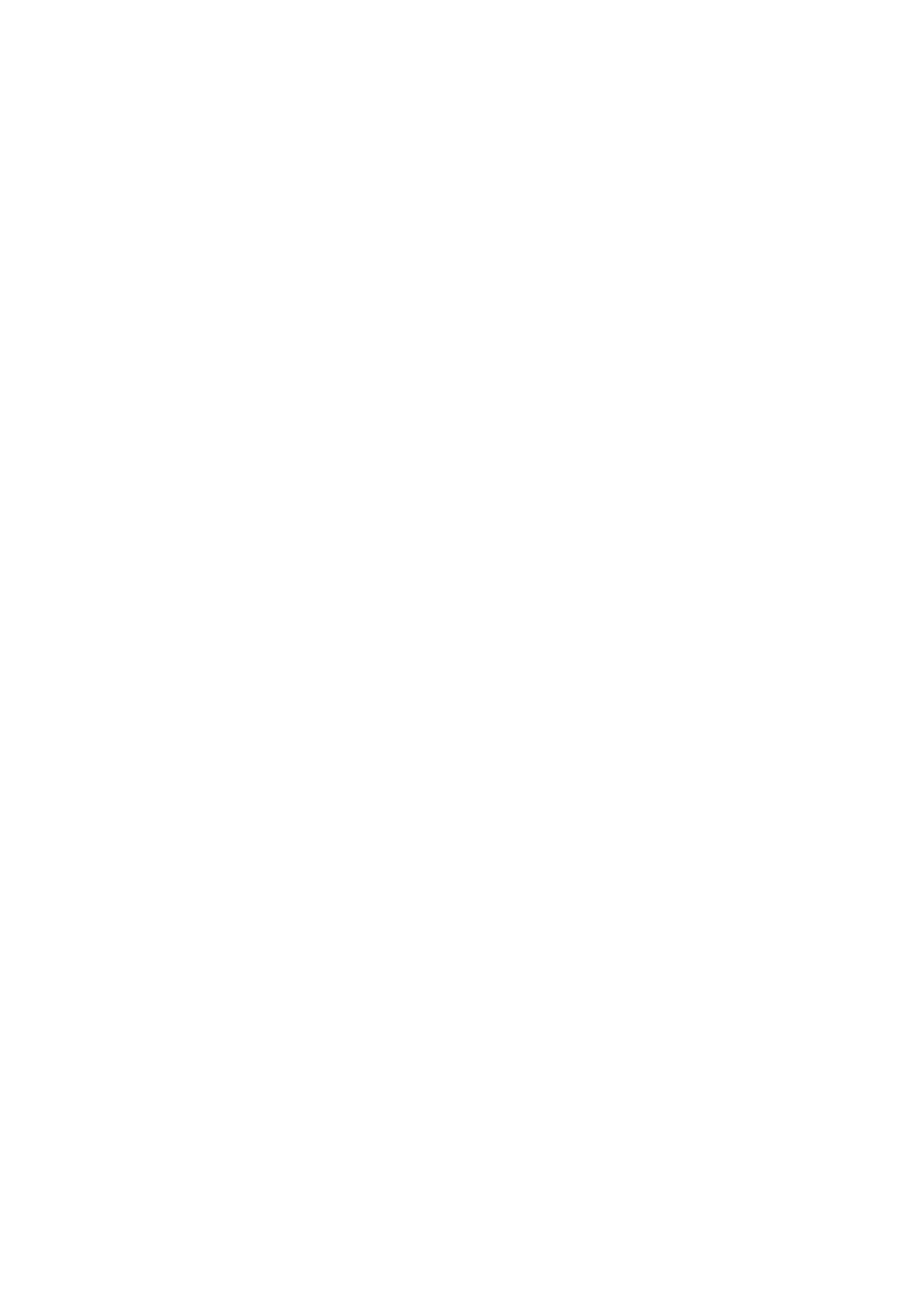## I. Introduction

*"He who fights monsters should see to it that he himself does not become a monster"* <sup>1</sup>

- *Friedrich Nietzsche*

## 1.1 Problem Statement

In Nietzsche's work a concept that features prominently is the "will to power", or desire to have power. <sup>2</sup> He posited that the will to power is one of the main driving forces in humans, thus explaining a core motive of human behaviour. Power also plays an important role in the contemporary work of Zuboff. <sup>3</sup> Her work explains, from an economic perspective, how the accumulation of (surveillance) data shapes business practices, generates profits and ultimately grants power to the one able to exploit it. Together these two notions offer an interesting and critical backdrop to analyse the regulatory landscape of anti-money laundering and highlight the societal issue that lies at the foundation of this thesis. If people are in fact mainly driven by the desire to have power, and in today's economic reality the most valuable raw resource is in fact surveillance data, there would be a very strong desire, perhaps even an insuppressible urge, to gather as much as possible surveillance data in order to gain and maintain power. However, the negative impact of surveillance being well studied,<sup>4</sup> we can assume that any limitations to our fundamental rights and freedoms, that have been so delicately established in the last century, are carefully considered first and only implemented when truly necessary and proportionate. Or can we?

Human rights arose in the aftermath of the Second World War in an attempt to prevent similar atrocities from recurring and resulted in the drafting of the Universal Declaration of Human Rights (UDHR) in 1948.<sup>5</sup> Included in this Declaration was the right to privacy.<sup>6</sup> As time progressed and processing activities became more common, rights to data protection followed in the 1980s.<sup>7</sup> Though distinct, these two rights to privacy and data protection can be seen as complementary as both aim to protect individual interests, either from state or other actors.

 <sup>1</sup> Friedrich Nietzsche, *Jenseits von Gut und Böse. Vorspiel einer Philosophie der Zukunft* (Leipzig, Germany 1886) Aphorisms and Interludes #146

<sup>2</sup> See for instance: Friedrich Nietzsche, *Also sprach Zarathustra: Ein Buch für Alle und Keinen* (Chemnitz, Germany 1883); Friedrich Nietzsche, *Jenseits von Gut und Böse. Vorspiel einer Philosophie der Zukunft* (Leipzig, Germany 1886)

<sup>&</sup>lt;sup>3</sup> See for instance: Shoshana Zuboff, 'Big Other: surveillance capitalism and the prospects of an information civilization' (2015) 30 Journal of Information Technology 75; Shoshana Zuboff, *The Age of Surveillance Capitalism: The*  Fight for a Human Future at the New Frontier of Power (Hachette Book Group 2019)

<sup>4</sup> See for instance: Julie Cohen, 'Surveillance vs. Privacy: Effects and Implications' in David Gray & Stephen E. Henderson (eds), *Cambridge Handbook of Surveillance Law* (Cambridge University Press 2017); Hille Koskela, 'The gaze without eyes: video-surveillance and the changing nature of urban space' (2000) Progress in Human Geography 243; Ivan Manokha, 'Surveillance, Panopticism, and Self-Discipline in the Digital Age' (2018) 16(2) Surveillance & Society 219

<sup>5</sup> Steven McCarty-Snead and Anne Titus Hilby, 'Research Guide to European Data Protection Law' (University of California, Berkeley School of Law 2013) 11

<sup>6</sup> Article 12 UDHR

<sup>7</sup> Council of Europe, *Convention for the Protection of Individuals with Regard to the Automatic Processing of Individual Data* (28 January 1981)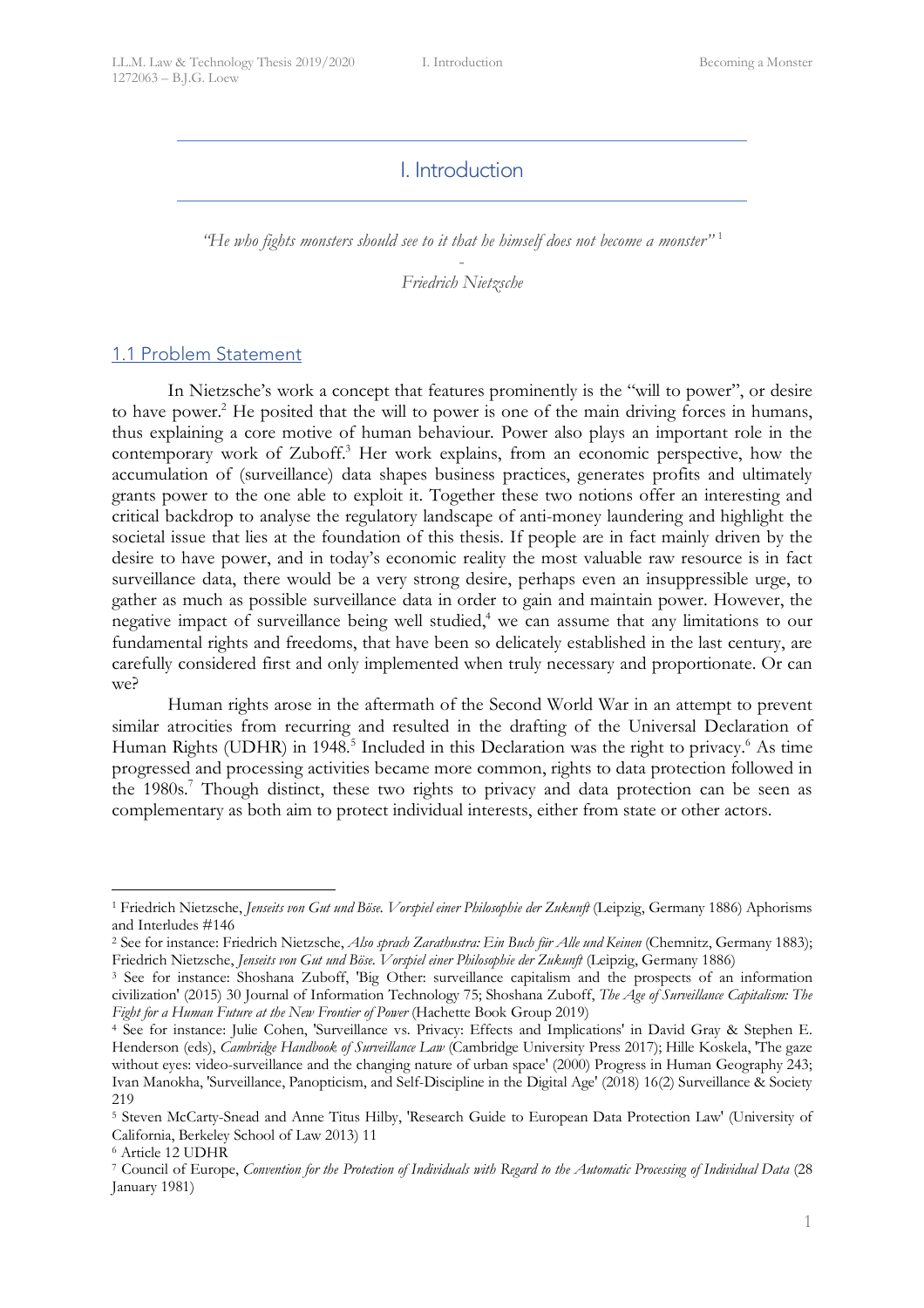The origins of anti-money laundering measures, on the other hand, arose out of fear that laundering would be used to channel drug money.<sup>8</sup> By contrast, the aim here is therefore to protect government or public interests from rogue citizen behaviour. Roughly twenty years after the publishing of the UNDHR, the term money-laundering first appeared in print<sup>9</sup> and almost another twenty years later the Financial Action Task Force (FATF) was established by the G-7 Summit in 1989. 10

Since then it has established and shaped anti-money laundering regulation globally, which has gradually grown in both width and depth as increasingly many industries are subjected to increasingly stricter obligations. This raises the critical question: has the anti-money laundering regulation itself become a monster over time?

### 1.2 Legal Issue

Since its inauguration the FATF has been very influential in the shaping of global antimoney laundering regulation through the publication of its Recommendations and accompanying Interpretive Notes. These mandate measures that must be taken by its members to counter money laundering in their own jurisdictions. Given that EU Member States form the largest fraction within the international task force, it is therefore not surprising that measures adopted in the FATF Recommendations generally end up in the EU Anti-Money Laundering Directive (AMLD).<sup>11</sup>

As stated earlier, anti-money laundering regulation is continuously growing and in June 2019 the FATF has added its Interpretive Note to Recommendation 15,<sup>12</sup> which "sets out the application of the FATF Standards to virtual asset activities and service providers".<sup>13</sup> As yet another industry has been incorporated in the AML regulatory framework, this offers an important moment to reflect upon the proportionality of these measures before blindly adopting them in the next AMLD.

The AMLD continuously expands its scope under the pretence of protecting society from crime and protecting the stability and integrity of the financial system.<sup>14</sup> However, to avoid function creep it is necessary to critically analyse any expansions to the already far-reaching tentacles of AML regulation and to not automatically accept these as essential. As pointed out by the UN in its report on the right to privacy in the digital age, mass surveillance can have a substantial impact, not only on fundamental rights, but also on the functioning of a vibrant and democratic society as a whole.<sup>15</sup> Furthermore, the Article 29 Working Party has stated that secret,

December 2013); United Nations Human Rights Office of the High Commissioner, 'Opening Remarks by Ms. Navi Pillay United Nations High Commissioner for Human Rights to the Expert Seminar: The right to privacy in the digital age, 24 February 2014, Room XXI, Palais des Nations, Geneva'

 <sup>8</sup> Petrus van Duyne and Michael Levi, *Drugs and Money - Managing the Drug Trade and Crime Money in Europe* (Routledge 2005)

<sup>9</sup> William Gilmore, 'Money Laundering: The International Aspect' in Hector MacQueen (ed) *Money Laundering* (Edinburgh University Press 1993

<sup>&</sup>lt;sup>10</sup> Financial Action Task Force, 'History of the FATF' <http://www.fatf-gafi.org/about/historyofthefatf/> accessed 20 October 2019

<sup>11</sup> See for instance Recital 4 4AMLD; Recital 4 Directive 2018/843; Valsamis Mitsilegas and Niovi Vavoula, 'The Evolving EU Anti-Money Laundering Regime: Challenges for Fundamental Rights and the Rule of Law' (2016) 23(2) Maastricht Journal of European and Comparative Law 261, 264

<sup>12</sup> Financial Action Task Force, 'Information on updates made to the FATF Recommendations ' <http://www.fatfgafi.org//publications/fatfrecommendations/documents/fatf-recommendations.html> accessed 20 October 2019

<sup>&</sup>lt;sup>13</sup> Financial Action Task Force, 'International Standards on Combating Money Laundering and the Financing of Terrorism & Proliferation - The FATF Recommendations' (Paris, updated June 2019) 70

<sup>14</sup> Recital 2 4AMLD

<sup>15</sup> United Nations, 'Resolution 68/167: The right to privacy in the digital age' (A/RES/68/167 adopted 18

<sup>&</sup>lt;https://www.ohchr.org/EN/NewsEvents/Pages/DisplayNews.aspx?NewsID=14276&LangID=E> accessed 23 October 2019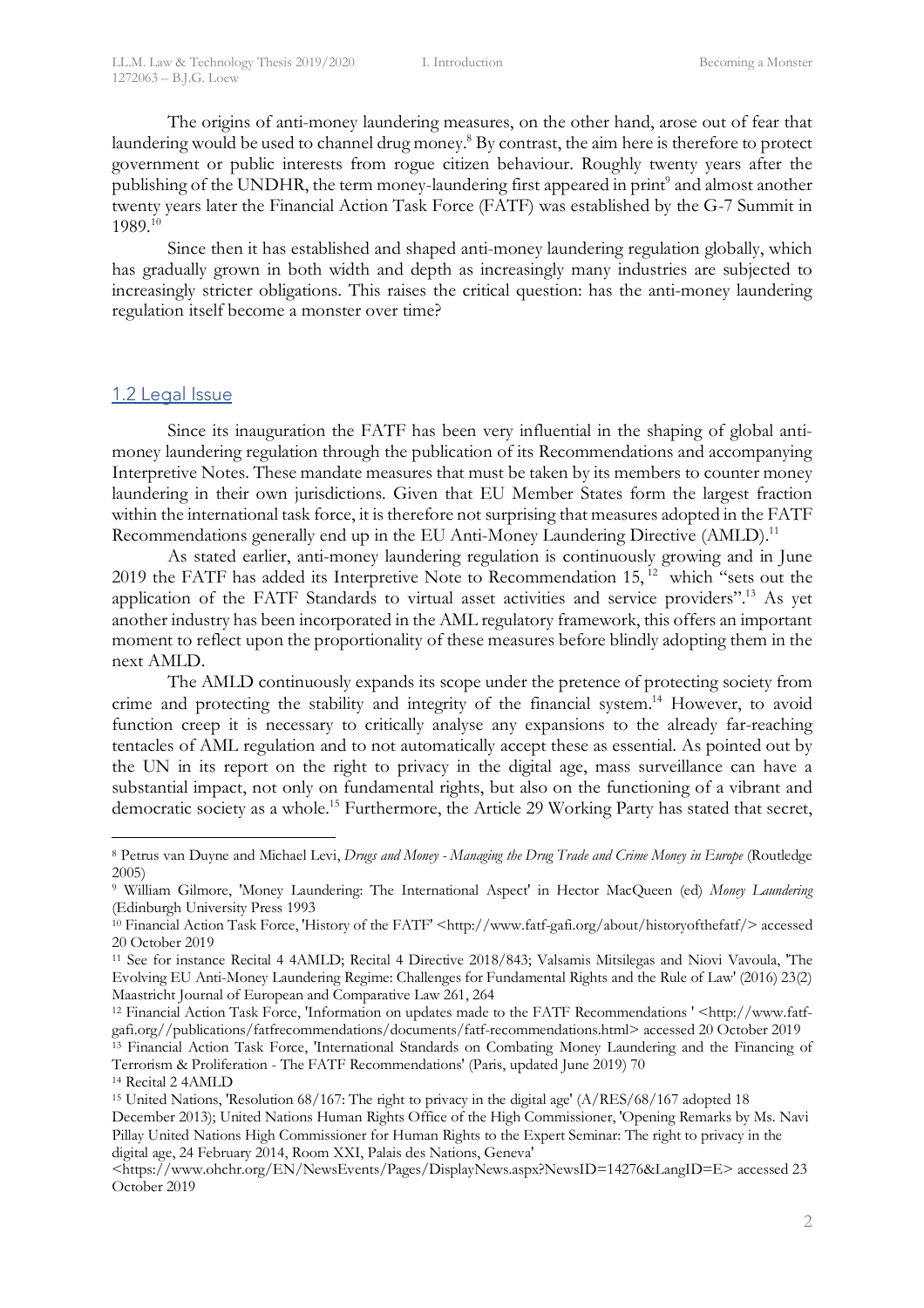massive and indiscriminate surveillance programs are incompatible with our fundamental rights and can only be accepted if the measure is strictly necessary and proportionate in a democratic society.<sup>16</sup> Given the delicate and revelatory nature of financial transactions, it is therefore vital to assess whether the AMLD measures can be justified under current EU data protection legislation.

In June 2019 the FATF added the Interpretive Note to Recommendation 15 to its standards, which makes virtual asset service providers (VASPs) designated, or obliged entities, meaning they are subjected to the anti-money laundering framework. To highlight the legal issues arising from a potential inclusion of VASPs in the AMLD framework, this thesis therefore seeks to analyse, *ex-ante*, the legitimation and justification of subjecting VASPs to the current customer due diligence, monitoring and reporting duties under the AMLD framework.<sup>17</sup>

## 1.3 Virtual Assets and the Proportionality of Anti-Money Laundering Regulation

Virtual assets are defined by the FATF as "a digital representation of value that can be digitally traded, or transferred, and can be used for payment or investment purposes. Virtual assets do not include digital representations of fiat currencies, securities and other financial assets that are already covered elsewhere in the FATF Recommendations".18 This definition will also be adhered to throughout this thesis when referring to virtual assets.<sup>19</sup>

Virtual currencies have been the protagonist in various literature, also in relation to antimoney laundering regulation, however their focus is generally on how to get VASPs to better comply with AML measures.<sup>20</sup> Such publications blindly accept that money laundering is an important public interest that must be pursued.<sup>21</sup> This thesis, however, takes an opposing stance. It builds on critiques expressed about the anti-money laundering regime as a whole. Infringements of fundamental rights have been highlighted often, but are often disregarded.<sup>22</sup> More fundamentally van Duyne illuminates the shaky foundation upon which modern anti-money laundering regulation is based and that this foundation resembles vague assumptions that border more on fiction than on fact.<sup>23</sup> He harshly criticises and warns about the protection of any and

<sup>21</sup> The shaky foundation of AML regulation will be discussed in Section 4.2.

 <sup>16</sup> Article 29 Data Protection Working Party, 'Opinion 04/2014 on surveillance of electronic communications for intelligence and national security purposes' (819/14/EN WP 215 10 April 2014) (WP29 Opinion 04/2014) 2

<sup>&</sup>lt;sup>17</sup> Notably the EBA has warned that simply including certain virtual currency service providers under the AMLD framework does not ensure the imposition of consumer protection or other prudential safeguards. See: European Banking Authority, 'Opinion of the European Banking Authority on the EU Commission's proposal to bring Virtual Currencies into the scope of Directive (EU) 2015/849 (4AMLD)' (EBA- Op-2016-07 2016) 5

<sup>18</sup> Financial Action Task Force, 'International Standards on Combating Money Laundering and the Financing of Terrorism & Proliferation - The FATF Recommendations' (Paris, updated June 2019) 126

<sup>19</sup> As can be seen, they refer to a broad understanding of assets and exclude "traditional" financial instruments.

<sup>20</sup> See for instance: Niels Vandezande, 'Virtual currencies under EU anti-money laundering law' 2017 33(3) Computer Law & Security Review 341; Mo Egan, 'A Bit(Coin) of a Problem for the EU AML Framework' in Colin King, Clive Walker, Jimmy Gurulé (eds) T*he Palgrave Handbook of Criminal and Terrorism Financing Law* (2018) Palgrave Macmillan; Clare Chambers-Jones, 'Money Laundering in a Virtual World' in Colin King, Clive Walker, Jimmy Gurulé (eds) T*he Palgrave Handbook of Criminal and Terrorism Financing Law* (2018) Palgrave Macmillan

<sup>22</sup> See for instance: Maria Bergström, 'The Global AML Regime and the EU AML Directives: Prevention and Control' in Colin King, Clive Walker, Jimmy Gurulé (eds) *The Palgrave Handbook of Criminal and Terrorism Financing Law* (2018) Palgrave Macmillan; European Data Protection Supervisor, 'Opinion 1/2017 EDPS Opinion on a Commission Proposal amending Directive (EU) 2015/849 and Directive 2009/101/EC Access to beneficial ownership information and data protection implications (2017) (EDPS Opinion 1/2017); Valsamis Mitsilegas and Niovi Vavoula, 'The Evolving EU Anti-Money Laundering Regime: Challenges for Fundamental Rights and the Rule of Law' (2016) 23(2) Maastricht Journal of European and Comparative Law 261

<sup>23</sup> Petrus van Duyne, Jackie Harvey and Liliya Gelemerova, 'A 'Risky' Risk Approach: Proportionality in ML/TF Regulation' in Colin King, Clive Walker, Jimmy Gurulé (eds) *The Palgrave Handbook of Criminal and Terrorism Financing Law* (2018) Palgrave Macmillan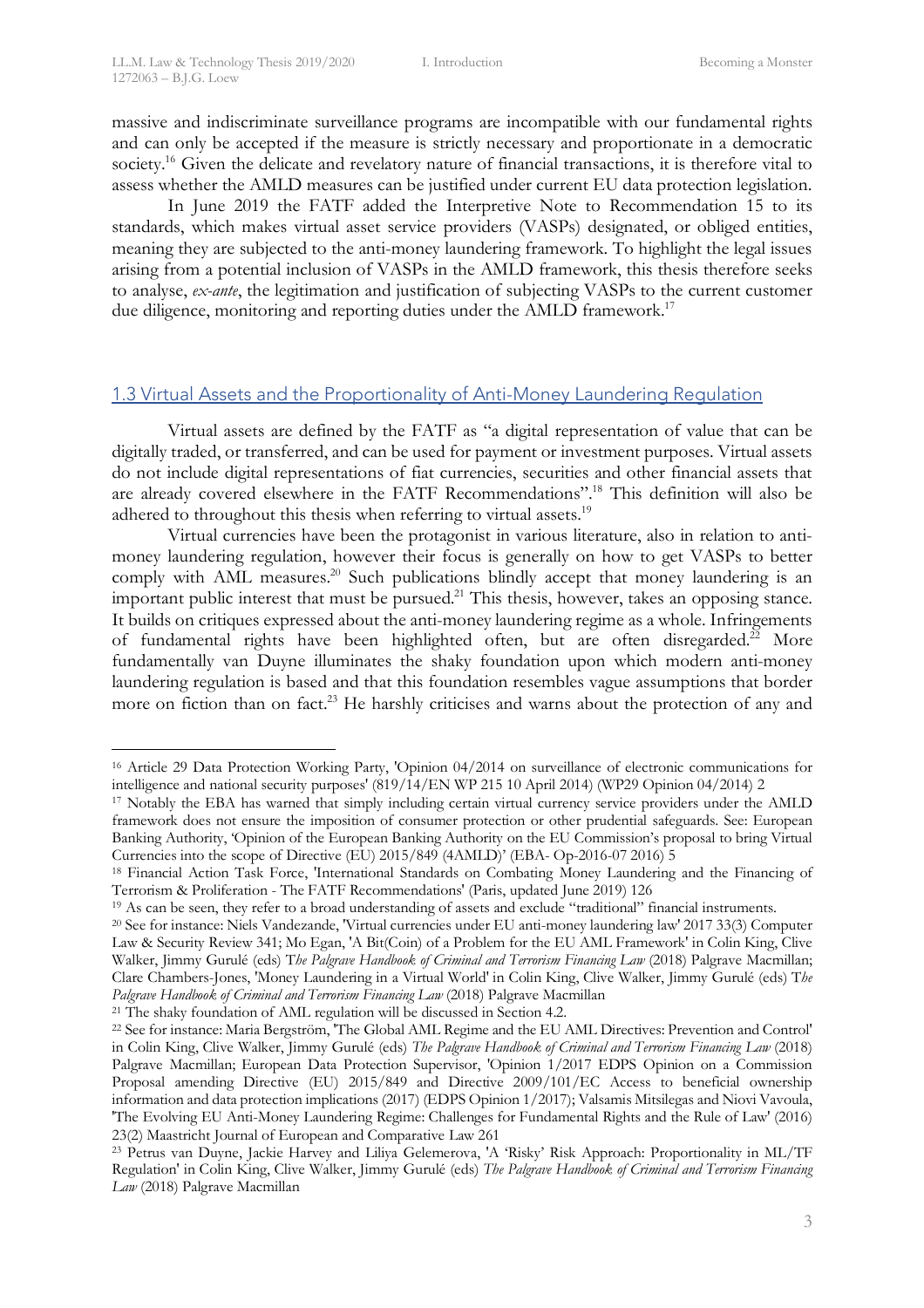every harm, amplified by ever-increasing and intrusive monitoring of citizens, which ultimately results in a cure worse than the alleged threat.<sup>24</sup>

This thesis uses these critiques of the anti-money laundering regime as a starting point. It combines insights from research in virtual assets as well as research in the proportionality of AML measures. In that way it intends to add more critical perspectives to adopting AML measures to VASPs and openly questions the ever-growing scope of the AMLD.

### 1.4 Research Aim

Governments are tasked with reconciling fundamental but conflicting values such as privacy and data protection with government surveillance to prevent and prosecute crimes.<sup>25</sup> This inherent struggle makes it difficult to promote the agenda of one of these without impacting the other. While money laundering and terrorist financing have been labelled as threats to the single market, it remains important to question certain data processing practices, especially when they so blatantly disregard fundamental rights. The tension between extending enforcement of money laundering on the one hand and upholding constitutional safeguards and fundamental rights on the other hand is continuously rising.<sup>26</sup> Since the digital economy is being heavily promoted in the EU and data transfers encouraged, $27$  it is perhaps evermore important to question data transfers and at a larger scale to question measures taken under the pretense of security. The fact that having more data available is handy for a variety of reasons does not justify the disproportionate storage and transmission of such data, which slowly but surely erodes individual's fundamental right to data protection and private life.

The aim of this research is therefore to analyse on which data protection grounds the AMLD obligations can be justified. It raises questions pertaining to existing AMLD practices and critically assesses the necessity and proportionality of subjecting VASPs to these obligations. In this way it aims to highlight known issues of legitimacy and warn of ongoing function creep in the realm of anti-money laundering regulation.

#### 1.5 Research Question

The main research question addressed is whether subjecting VASPs to the AMLD customer due diligence, monitoring and reporting requirements would be proportionate to the aim pursued by the AMLD.<sup>28</sup> To answer this question four sub-questions will be asked. First, do the AMLD obligations respect the GDPR principles of data processing? Second, to what extent do the AMLD obligations respect the rights of data subjects? Third, are the restrictions to individuals' rights to data protection justified under the GDPR? Fourth, are the limitations of the fundamental right to data protection justified?

 <sup>24</sup> Petrus van Duyne, Jackie Harvey and Liliya Gelemerova, 'The Monty Python Flying Circus of Money Laundering and the Question of Proportionality' in Georgios Antonopoulos (ed) *Illegal Entrepreneurship, Organized Crime and Social Control - Studies of Organized Crime* (2016) Springer

<sup>&</sup>lt;sup>25</sup> Paul de Hert, Serge Gutwirth, 'Data Protection in the Case Law of Strasbourg and Luxembourg: Constitutionalisation in Action' in Serge Gutwirth and others (eds), *Reinventing Data Protection?* (Springer 2009) 3

<sup>26</sup> Valsamis Mitsilegas and Niovi Vavoula, 'The Evolving EU Anti-Money Laundering Regime: Challenges for Fundamental Rights and the Rule of Law' (2016) 23(2) Maastricht Journal of European and Comparative Law 261, 293

<sup>27</sup> See for instance: the Digital Single Market (DSM) Directive; the Open Data Directive; Article 1(3) GDPR

<sup>28</sup> Although initially aiming to counter money laundering, the aims of the AMLD have been expanded to include terrorist financing and tax evasion. This expansive scope has been heavily criticised and is further discussed in Section3.2.2.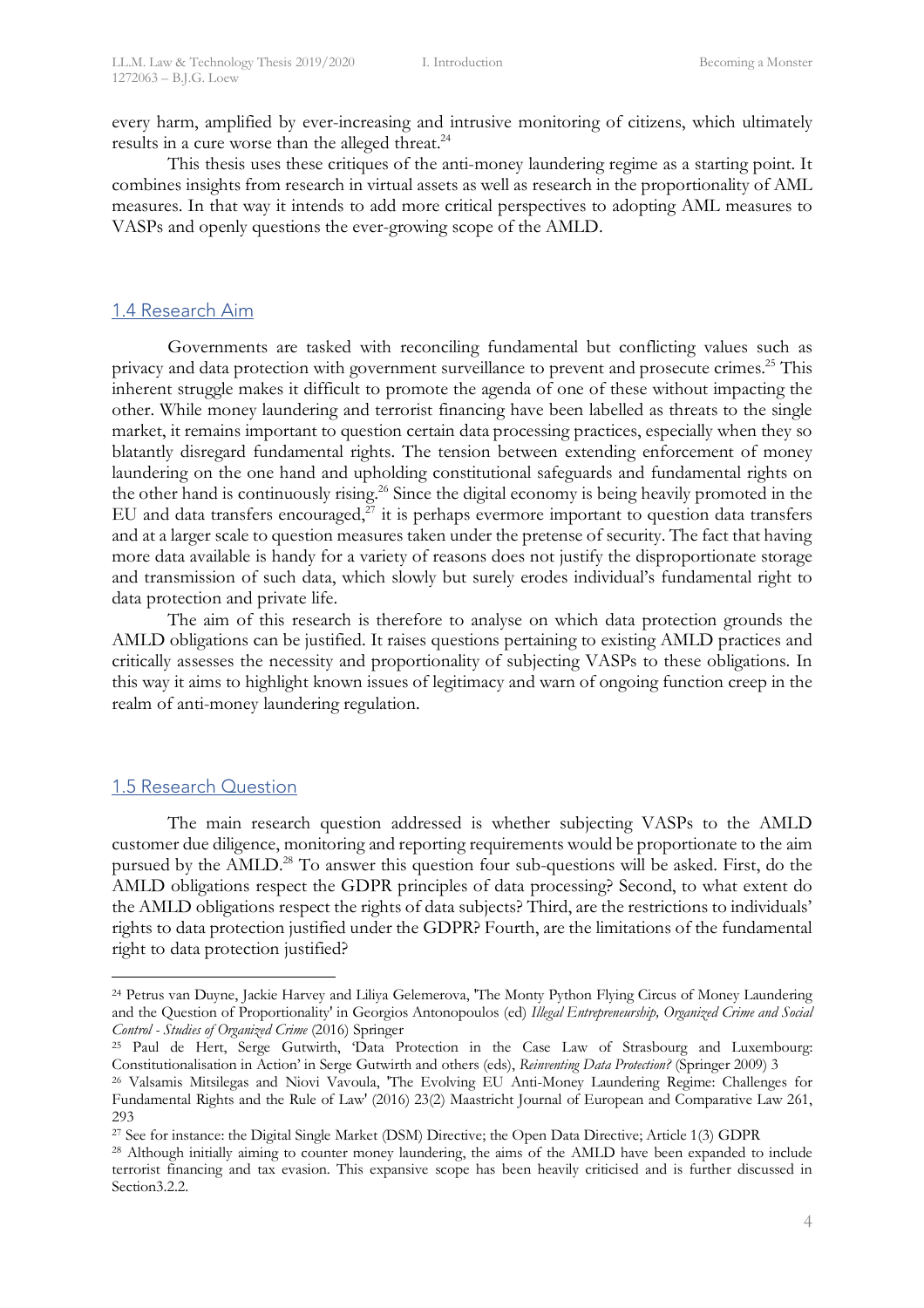### 1.6 Limitations, Methodology and Methods

To assess the proportionality of subjecting VASPs to the AMLD, this thesis will evaluate the customer due diligence, monitoring and reporting requirements set out in the AMLD under the data protection framework of the GDPR. The GDPR gives substance to the fundamental right to data protection enshrined in the Charter,<sup>29</sup> and therefore inferences about the legitimacy of the measures under the GDPR will be relevant to the Charter as well. This thesis will only focus on data protection implications.<sup>30</sup> Furthermore, it will only consider the obligation duties of obliged entities under AMLD and not consider further measures of the AMLD, such as beneficial ownership registers or IBAN registers.<sup>31</sup> It will also not consider the data protection implications of onwards transfers of data to FIUs and competent national authorities.<sup>32, 33</sup> Within Figure 2 (page 11) this thesis can be said to focus on the left hand side of the diagram, specifically the VASP. References are made to FIUs, competent authorities and third parties, however they do not form part of the core of the assessment. Neither do self-regulatory bodies.

In answering the research questions this thesis will employ evaluative, qualitative research methodologies with the goal of producing a normative outcome.<sup>34</sup> This normative legal research broadly aims to study the AMLD measures within the framework of the GDPR.

The evaluative element requires that the obligations, which the VASPs would have to fulfil if they would be included in the AMLD as obliged entities, are analysed within the EU data protection framework to conclude whether the measures are proportional. This is performed in three steps, following the research questions. First, it will be determined whether the obligations adhere to the fundamental principles of data processing laid down by the GDPR, such as data minimisation. Next, it will be assessed to what extent the obligations respect the rights of data subjects, such as the right to information. Finally, it will be evaluated to what extent the limitations on the rights of data subjects are justified.

The qualitative element of the research will consist of doctrinal research, case-law analysis and literature review. EU legislation will be sought in EUR-lex and the FATF website will, in turn, provide its Recommendations. Case-law of the CJEU will be consulted in Curia. Finally, relevant literature will be sought through a multitude of databases, including the Tilburg University library (via WorldCat), ResearchGate, SSRN and Springer. Additionally, opinions of the European Commission, the European Data Protection Supervisor (EDPS) and the former Article 29 Working Party will be consulted via their respective websites.

The goal of employing an evaluative, qualitative research methodology is to produce a normative outcome whether subjecting VASPs to the AMLD obligations is proportional or not. The normative outcome is to be understood as situational (rather than absolute),<sup>35</sup> within the context of established EU data protection legislation as well as case-law.

 <sup>29</sup> Recital 1 GDPR

<sup>&</sup>lt;sup>30</sup> The implications of the AMLD measures to other fundamental rights, predominantly the rights to private life and legal remedy, are briefly mentioned in Section 4.3. however will not be discussed in depth, as such an in-depth analysis falls beyond the scope of this thesis which aims to assess the impact from a data protection point of view. 31 Articles 30 and 32a 5AMLD

<sup>32</sup> See Figure 2

<sup>&</sup>lt;sup>33</sup> The Law Enforcement Directive will not be considered as it governs data protection at more advanced stages of onwards transfers. The thesis of this scope focusses merely on the initial stage involving obliged entities.<br><sup>34</sup> Mark Van Hoecke, *Methodologies of Legal Research - Which Kind of Method for What Kind of Discipline?* (Hart

<sup>2013)</sup> v

<sup>35</sup> Mark Van Hoecke, *Methodologies of Legal Research - Which Kind of Method for What Kind of Discipline?* (Hart Publishing 2013) 156-157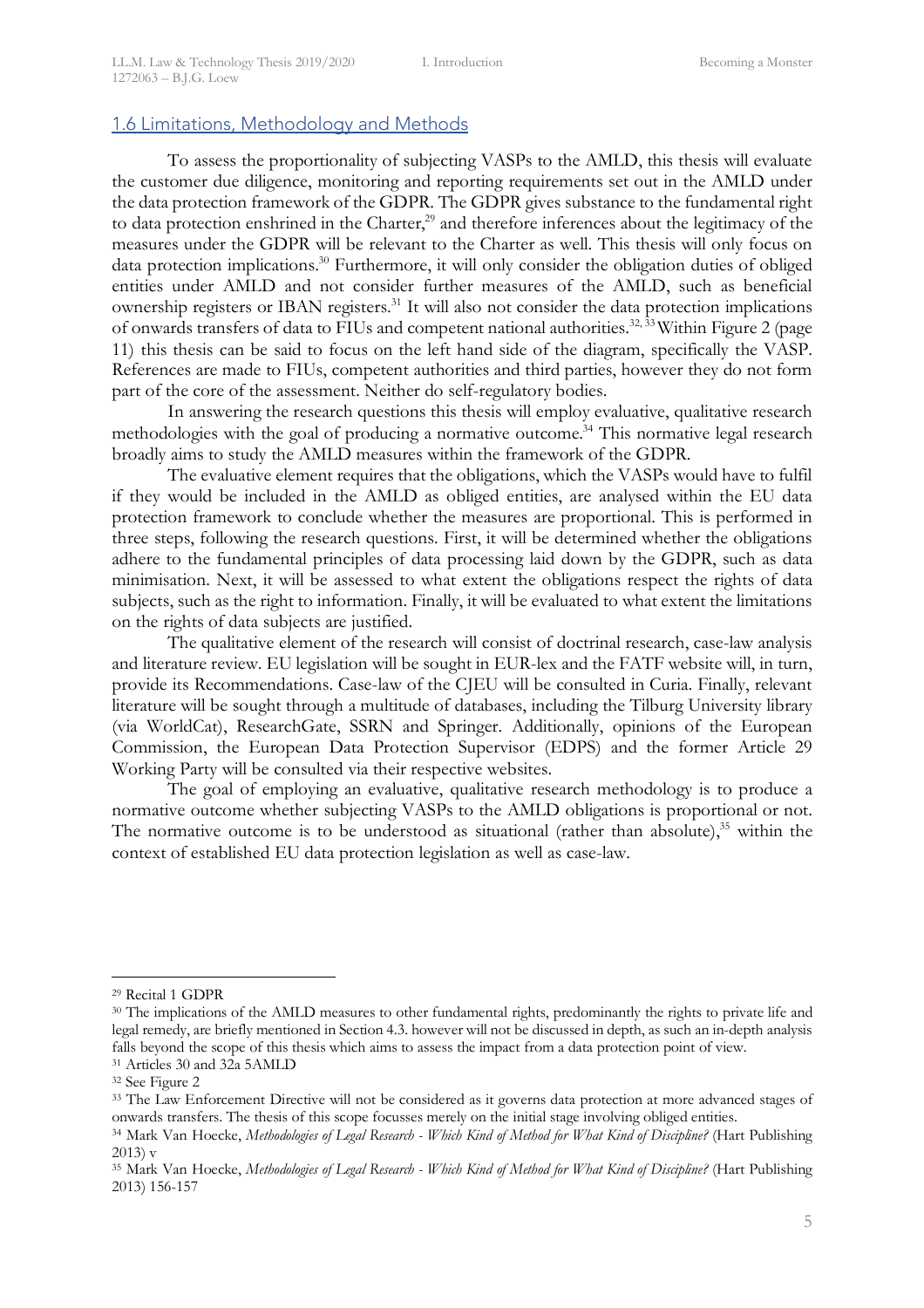## 1.7 Outline

In order to sketch the regulatory landscape, chapter two will discuss the general legal framework. On the one hand this framework is shaped by anti-money laundering regulation, consisting internationally of the FATF Recommendations and within the EU of the AMLD. Additionally, Regulation 2015/847 concerning information accompanying transfers of funds will briefly be covered. Together these instruments shape the compliance obligations central to this thesis. On the other hand, the legal framework is shaped by data protection regulation. The instruments of the Council of Europe and the European Union shaping data protection legislation in the EU will briefly be discussed, namely the ECHR, Convention 108+, the Charter of Fundamental Rights, the GDPR and the Law Enforcement Directive.

Next, chapter three will delve into the GDPR framework by discussing the key principles and data subject rights, while chapter four will assess the permitted restrictions to data subject rights under the GDPR and thereby the limitations of the fundamental right to data protection.

The final chapter will present the research findings of this thesis to conclude that subjecting VASPs to the AMLD customer due diligence, monitoring and reporting obligations is not proportional within the context of EU data protection regulation.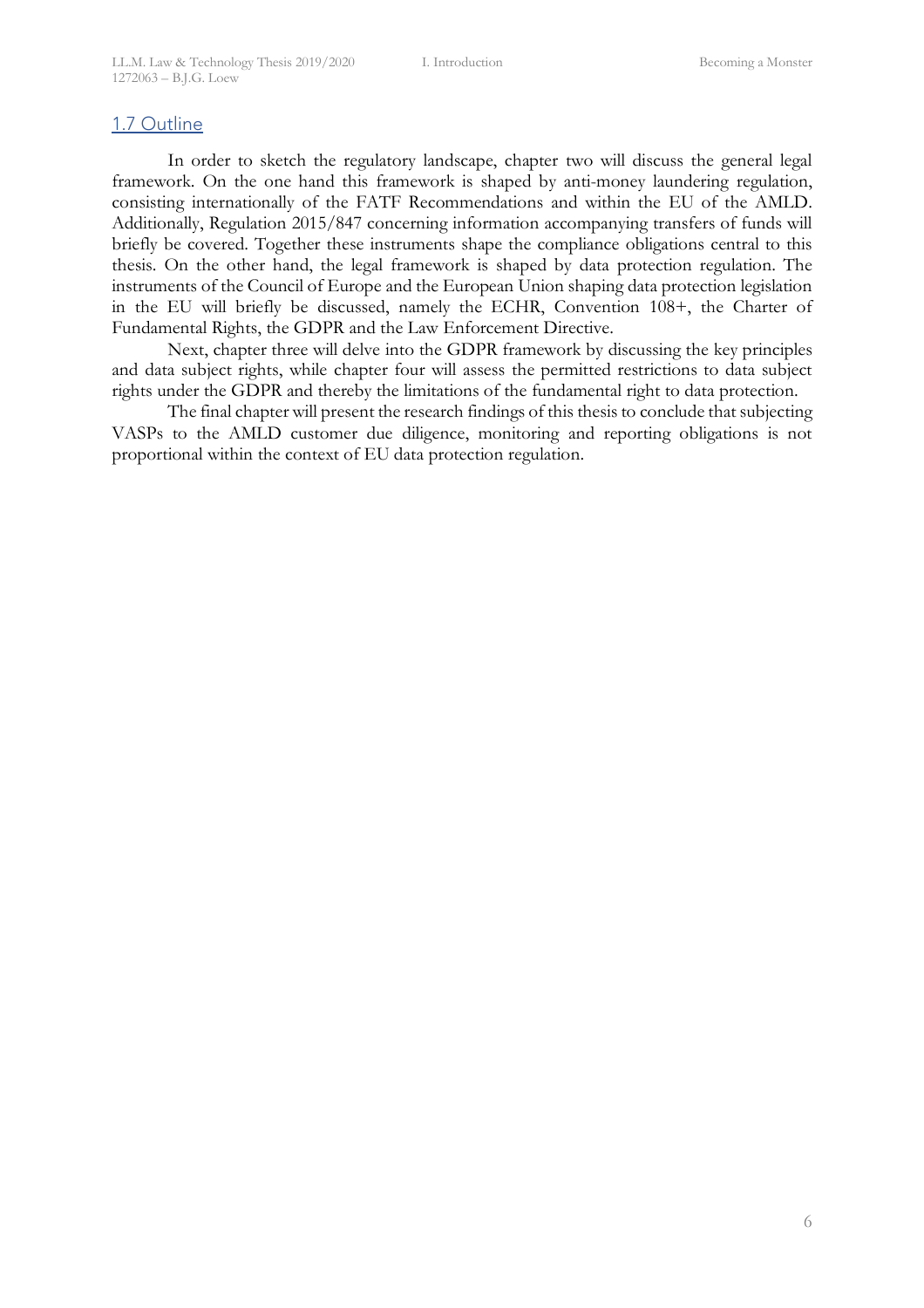## II. Legal Framework

Figure 1: Visualisation of the core legal framework of this thesis



## 2.1 Introduction

The legal framework within which this thesis operates is defined primarily by the FATF Recommendations, the AMLD and the GDPR. The addition of VASPs to the FATF has triggered this research and so the definition of VASPs under the FATF will be used. The hypothetical scenario of introducing such a definition of VASPs to the current AMLD is at the heart of this thesis and therefore the compliance duties that obliged entities are subjected to will be derived from the AMLD. An additional obligation arises through Regulation 2015/847, which will also be briefly discussed. The data protection part of the legal framework will be provided by the GDPR, which gives substance to the fundamental right to data protection enshrined in the Charter.

This chapter will discuss these depicted instruments, which form the core of this thesis, as well as other influential instruments relevant to the understanding of the legal framework. First the anti-money laundering regulatory framework will be illuminated, followed by data protection.

## 2.2 Anti-Money Laundering Regulatory Landscape

Anti-money laundering legislation has its origins in the war on drugs. Early international treaties were therefore still bound to offences related to narcotic trade<sup>36</sup> and focused mainly on the seizure of assets,<sup>37</sup> however gradually expanded their scope to include other underlying crimes, also referred to as predicate crimes.<sup>38</sup> Simultaneously identification requirements, record-keeping and monitoring obligations have been introduced.<sup>39</sup> In the meantime, a mostly parallel<sup>40</sup> movement resulted in the International Convention for the Suppression of the Financing of Terrorism.<sup>41</sup> It was adopted to specifically tackle terrorist financing and also built heavily on cooperation with financial institutions. Both schemes have been merged to form a comprehensive surveillance

 <sup>36</sup> Art. 3 UN Convention against illicit traffic in narcotic drugs and psychotropic substances

<sup>&</sup>lt;sup>37</sup> See for instance: Art. 5 UN Convention against illicit traffic in narcotic drugs and psychotropic substances; Chapter III, Section 4: Confiscation, Convention on laundering, search, seizure and confiscation of the proceeds from crime

<sup>38</sup> See for instance: Art. 6(1)(a) UNTOC; Art. 6 Convention on laundering, search, seizure and confiscation of the proceeds from crime

<sup>39</sup> See for instance: Art. 7(1) UNTOC; Arts. 7(2)(c) and 19 Warsaw Convention 40 Although the preamble of UNTOC explicitly acknowledges the growing links between transnational organized crimes and terrorist crimes, the two remain separate Conventions. 41 Terrorist Financing Convention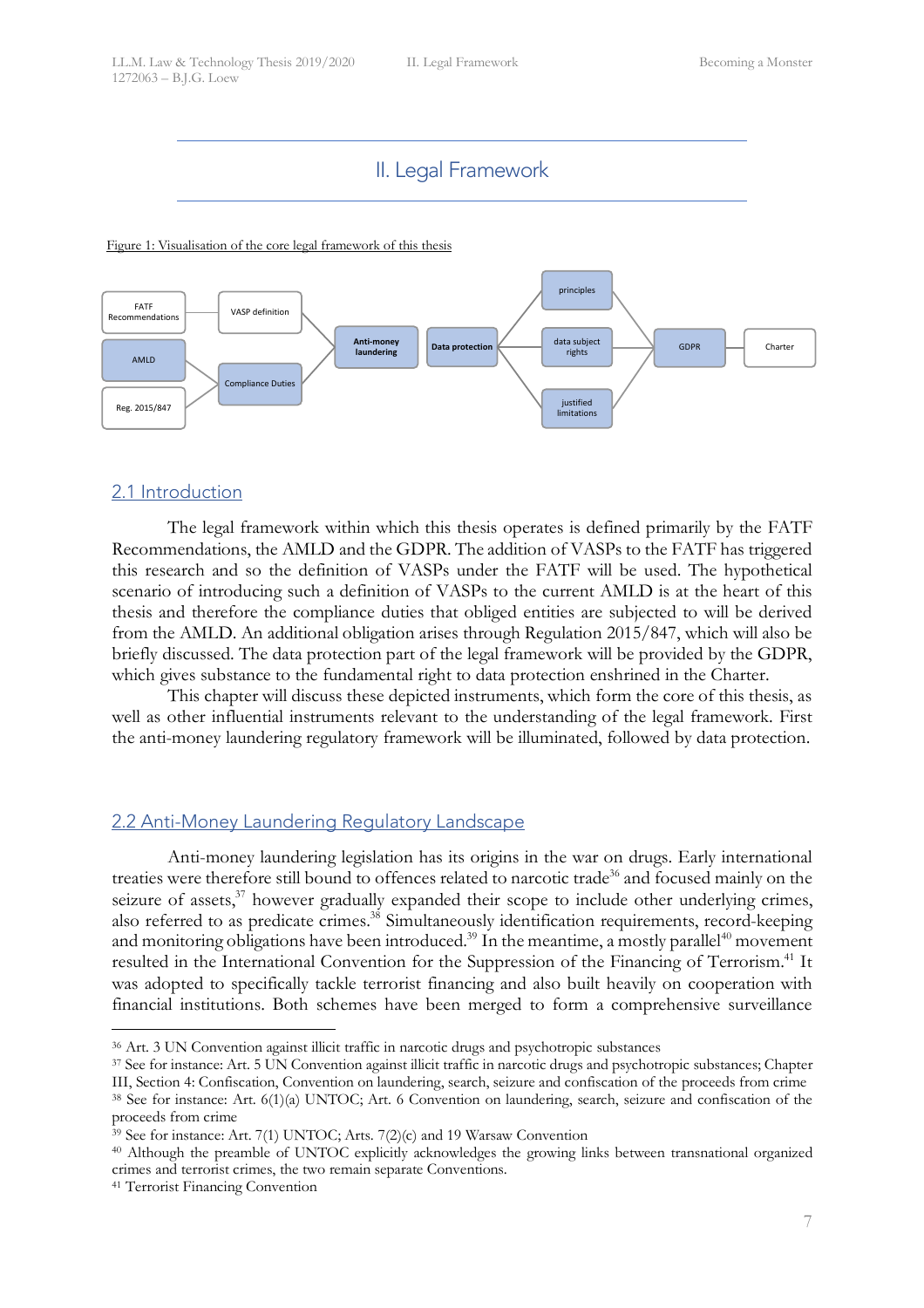system geared at facilitating various authorities, most notably law enforcement authorities, and, most recently, tax authorities as well. <sup>42</sup> The surveillance is carried out through so called 'obliged entities', which are tasked with compliance duties. While the FATF represents an international cooperation aiming to curtail money laundering, terrorist financing and tax evasion, these aims are incorporated into Union law through the AMLD.

As this thesis is concerned with the potential inclusion of VASPs in the AMLD framework, the largest focus in this chapter will lie on the duties under the AMLD. The obliged entity of interest refers to VASPs and a definition is supplied by the Interpretive Note on FATF Recommendation 15. The compliance duties are supplied mainly by the AMLD, as Regulation 2015/847 mainly concerns requirements already entailed by the customer-due diligence measure of the AMLD. Therefore, there are two critical elements from the anti-money laundering regulatory framework for this thesis: (i) the obliged entity and (ii) the compliance duties.

### *2.2.1 FATF Recommendations: The Virtual Asset Service Provider (VASP) as Obliged Entity*

Under the FATF framework an obliged entity is called 'designated entity' and refers to financial institutions, as well as non-financial businesses and professions, such as casinos, which are listed in FATF Recommendation 22.

In June 2019 the FATF added the Interpretive Note to Recommendation 15 to its standards, which makes virtual asset service providers (VASPs) designated, or obliged entities. It defined VASPs as:

"any natural or legal person who is not covered elsewhere under the Recommendations, and as a business conducts one or more of the following activities or operations for or on behalf of another natural or legal person:

- i. exchange between virtual assets and fiat currencies;
- ii. exchange between one or more forms of virtual assets;
- iii. transfer of virtual assets;
- iv. safekeeping and/or administration of virtual assets or instruments enabling control over virtual assets;
- v. participation in and provision of financial services related to an issuer's offer and/or sale of a virtual asset" $43$

where virtual assets are defined as:

"digital representation of value that can be digitally traded, or transferred, and can be used for payment or investment purposes. Virtual assets do not include digital representations of fiat currencies, securities and other financial assets that are already covered elsewhere in the FATF Recommendations."44

This definition of virtual assets is extremely far ranging.<sup>45</sup> It includes assets that exclusively exist virtually, such as a house and Linden Dollars in SecondLife, but also virtual assets that can be

 <sup>42</sup> See for instance: Article 49 5AMLD; Financial Action Task Force, 'International Standards on Combating Money Laundering and the Financing of Terrorism & Proliferation - The FATF Recommendations' (Paris, updated June 2019) 57

<sup>43</sup> Financial Action Task Force, 'International Standards on Combating Money Laundering and the Financing of Terrorism & Proliferation - The FATF Recommendations' (Paris, updated June 2019) 125

<sup>44</sup> Financial Action Task Force, 'International Standards on Combating Money Laundering and the Financing of Terrorism & Proliferation - The FATF Recommendations' (Paris, updated June 2019) 124

<sup>45</sup> At this point it may be noteworthy to mention that while this thesis is focused on VASPs in their broad FATF definition, a lot of literature referenced to throughout this thesis is focused on virtual currencies, a subset of virtual assets.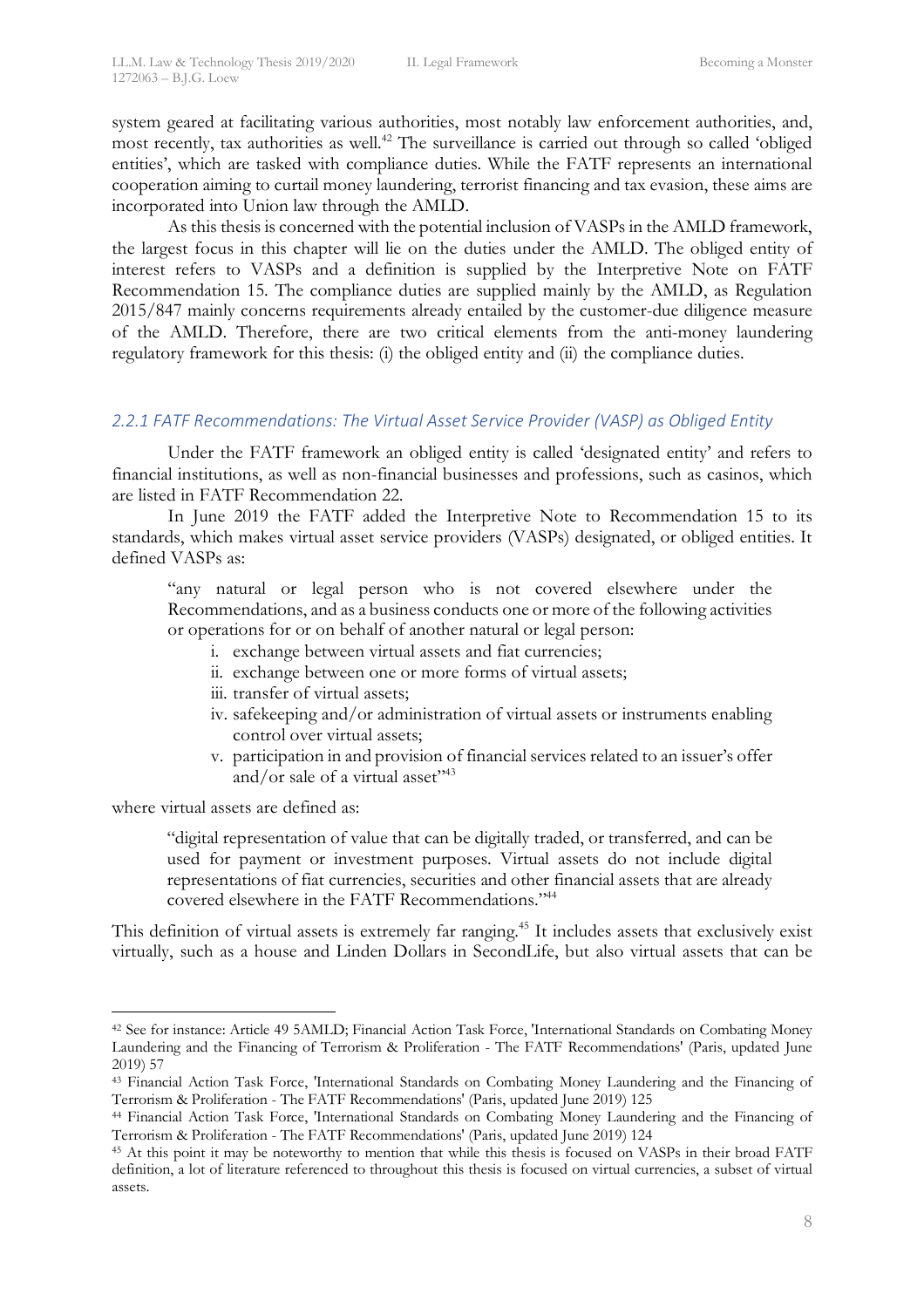transferred into fiat currency, such as Bitcoins.<sup>46</sup> The definition therefore also entails a large array of VASPs, ranging from services providers such as PayPal that exchange fiat currency to virtual currency to service providers that offer, amongst others, closed-scheme virtual currencies such as gold in World of Warcraft.47

Under 5AMLD two VASP categories of obliged entities that have been adopted so far are 'exchange providers between virtual currencies and fiat currencies' <sup>48</sup> and 'custodian wallet providers'. <sup>49</sup> Notably these two categories are merely two subsets of the five categories listed by the FATF: (i) currency is more narrow than any type of asset and (iv) custodian wallets are merely one form of safekeeping and administration. Therefore, if VASPs as defined by the FATF were to be taken up in a future version of the AMLD, this would greatly broaden the scope of obliged entities. It would incorporate entire industries currently not subjected to the burdensome compliance duties and give rise to a variety of concerns discussed in the upcoming chapters.

## *2.2.2 The Anti-Money Laundering Directive (AMLD)*

The Anti-Money Laundering Directive essentially transposes the FATF Recommendations into Union law.50 It proclaims to use a risk-based approach, according to which greater risks require greater interference and action.<sup>51</sup> Furthermore, it outlines various duties and obligations that obliged entities and Member States must adhere to. The focus of this thesis are the compliance duties that obliged entities must fulfil, namely customer due diligence, monitoring obligations and reporting obligations.

## *2.2.2.1 Customer Due Diligence (CDD)*

Customer due diligence measures are included in Chapter II of the AMLD and pertain, roughly speaking, to knowing your customer. The obligation is triggered when commencing a business relationship,<sup>52</sup> when an occasional transaction above a certain threshold is carried out,<sup>53</sup> when suspicion of money laundering exists<sup>54</sup> or when there are doubts about the veracity or adequacy of customer identification data.<sup>55,56</sup> The obligation consists of four main parts, namely (i) identifying the customer,<sup>57</sup> (ii) identifying and verifying the beneficial owner,<sup>58</sup> (iii) assessing and obtaining information on the intended nature of the business relationship<sup>59</sup> and (iv) retaining any

 <sup>46</sup> Clare Chambers-Jones, 'Money Laundering in a Virtual World' in Colin King, Clive Walker, Jimmy Gurulé (eds) T*he Palgrave Handbook of Criminal and Terrorism Financing Law* (2018) Palgrave Macmillan 166

<sup>47</sup> Niels Vandezande, 'Virtual currencies under EU anti-money laundering law' 2017 33(3) Computer Law & Security Review 341, 342

<sup>48</sup> Article 2(1)(3)(g) 5AMLD

<sup>49</sup> Article 2(1)(3)(h) 5AMLD

<sup>50</sup> Recital 4 4AMLD

<sup>51</sup> See for instance: Recital 3 4AMLD; Articles 4, 6, 7, 9, 12 5AMLD; EDPS Opinion 1/2017, para 13. In practice, however, almost everything is labelled high risk and the instrument itself does not always adhere to this principle. For a critical assessment of the risk-based approach under the AMLD see: Petrus van Duyne, Jackie Harvey and Liliya Gelemerova, 'A 'Risky' Risk Approach: Proportionality in ML/TF Regulation' in Colin King, Clive Walker, Jimmy Gurulé (eds) *The Palgrave Handbook of Criminal and Terrorism Financing Law* (2018) Palgrave Macmillan

<sup>52</sup> Article 11(a) 5AMLD

<sup>&</sup>lt;sup>53</sup> Article 11 5AMLD: (b)(i) a transaction  $\geq \text{\textsterling}15,000$ ; (b)(ii) a wire transfer  $\geq \text{\textsterling}1,000$ ; (c) someone trading in goods receiving cash >  $\epsilon$ 10,000; (d) providers of gambling services a transaction >  $\epsilon$ 2,000

<sup>54</sup> Article 11 (e) 5AMLD

<sup>55</sup> Article 11(f) 5AMLD

<sup>56</sup> Although these last two are heavily critiqued due to their subjective nature

<sup>57</sup> Article 13(1)(a) 5AMLD

<sup>58</sup> Article 13(1)(b) 5AMLD

<sup>59</sup> Article 13(1)(c) 5AMLD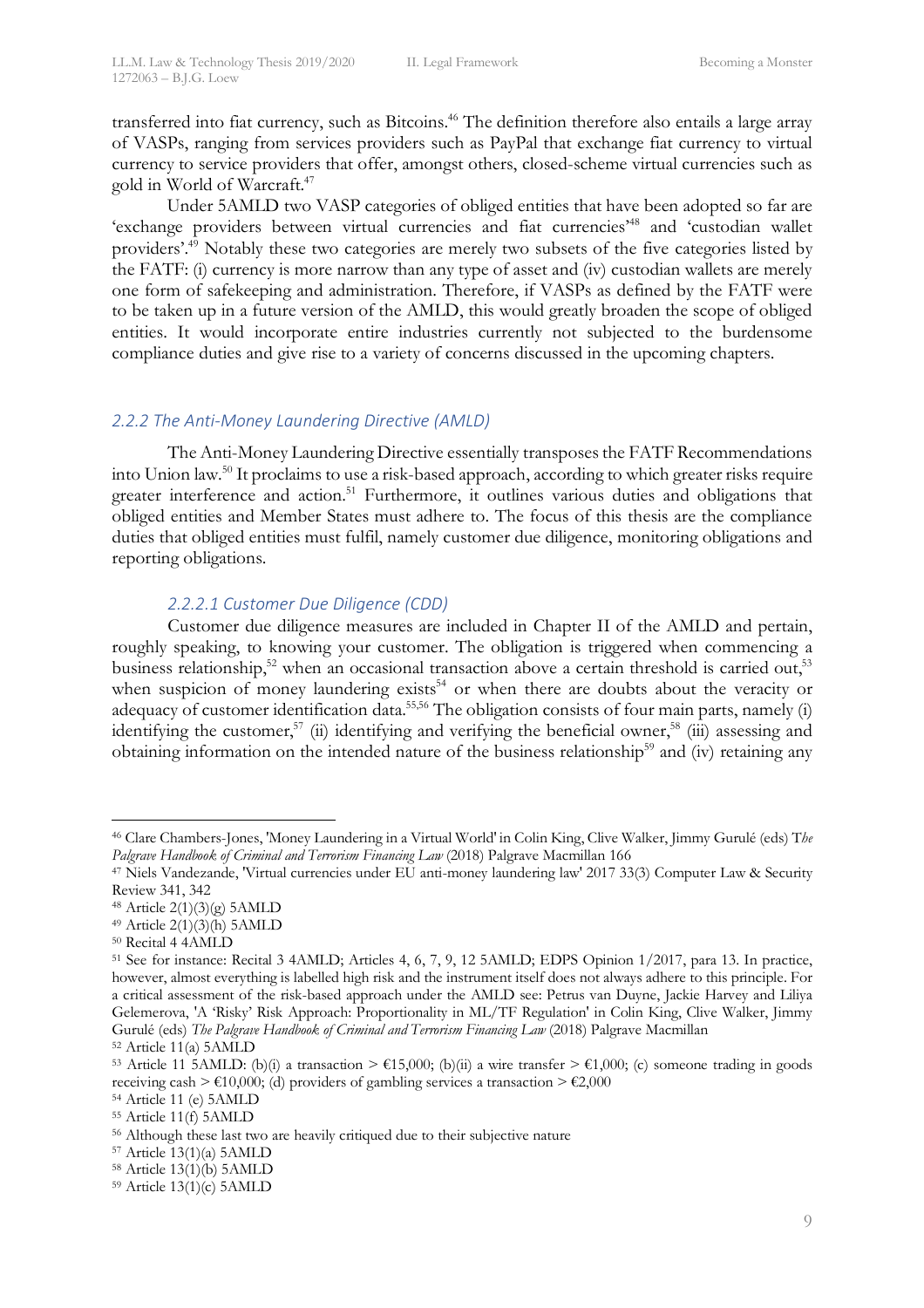documentation and information which are necessary to fulfil the above-mentioned requirements for a minimum of five years and up to ten years after the end of the business relationship.<sup>60</sup>

In scenarios where the customer is a natural person identification can occur through documentation, such as a passport, or, since the 2018 update, also via secure remote or electronic means that are approved and accepted by the relevant national authorities.<sup>61</sup> In such scenarios it is probable that the customer is also the beneficial owner. However, in the scenario where the customer is a company, trust or foundation, identifying the customer will lead to a legal person. Therefore, identification of the beneficial owner is required to ultimately still lead to a natural person. In either scenario the obliged entity is able to identify its customer.<sup>62</sup>

The identification and verification are obtained from reliable and independent sources,<sup>63</sup> such as a passport issuing authority, and must occur before or during the establishing of a business relationship, or as soon as reasonably practicable. If verification is not possible the business relationship must be ended. <sup>64</sup>

#### *2.2.2.2 Monitoring*

The second main type of compliance duty that obliged entities must pursue is the ongoing monitoring of their business relationship. The entity must apply specific scrutiny that transactions are consistent with their knowledge of their customer and risk profile as well as ensure that information is kept up-to-date.<sup>65</sup>

## *2.2.2.3 Reporting Obligation*

Finally, the third main type of compliance duty consists of a reporting obligation. This duty entails that obliged entities must act on their own initiative in cases where they know, suspect or have reasonable grounds to suspect that funds (regardless of their amount) are proceeds of a criminal activity or related to terrorist financing. Additionally, suspicious transactions (including attempted transactions) must be reported. Besides acting on their own initiative the reporting obligation also entails that obliged entities cooperate with Financial Intelligence Units (FIUs) by replying promptly to their requests and providing all necessary information.<sup>66</sup> While this duty aims to foster the cooperation between obliged entities and FIUs, the very broad and not further specified vocabulary, such as 'all relevant information' or 'suspicious' transactions, is particularly worrisome.

## *2.2.2.4 Supervision under the AMLD*

Besides the compliance duties of obliged entities, another aspect of the AMLD framework that is particularly critical its supervision system. This is because applicable data protection regulation changes while information passes through this web of supervision.<sup>67</sup>

In this system obliged entities form the first 'guard post' and act as contact point with the 'outer world' by screening and monitoring their customers. Under their reporting obligation this information then enters the supervision web of the AMLD, with Financial Intelligence Units

 $60$  Article  $40(1)(a)$  5AMLD

<sup>61</sup> Article 13(1)(a) 5AMLD

<sup>62</sup> Following Articles 15 – 18a 5AMLD simplified and enhanced customer due diligence may exist, respectively, depending on the risk of individual customers or entire regions (or third countries). These variations will not be explored in depth in this thesis as they do not take away from the essence of this obligation to identify and verify the identity of a customer, and potentially a beneficial owner.

<sup>63</sup> Article 13(1)(a) 5AMLD

<sup>64</sup> Article 14 5AMLD

<sup>65</sup> Article 13(d) 5AMLD

<sup>66</sup> Article 33 5AMLD

<sup>67</sup> The Law Enforcement Directive is applicable for any data processing performed by law-enforcement or other entities entrusted to exercise such powers while the GDPR applies to any data processing not performed by such a public or publicly entrusted entity. This can clearly be seen in Figure 2.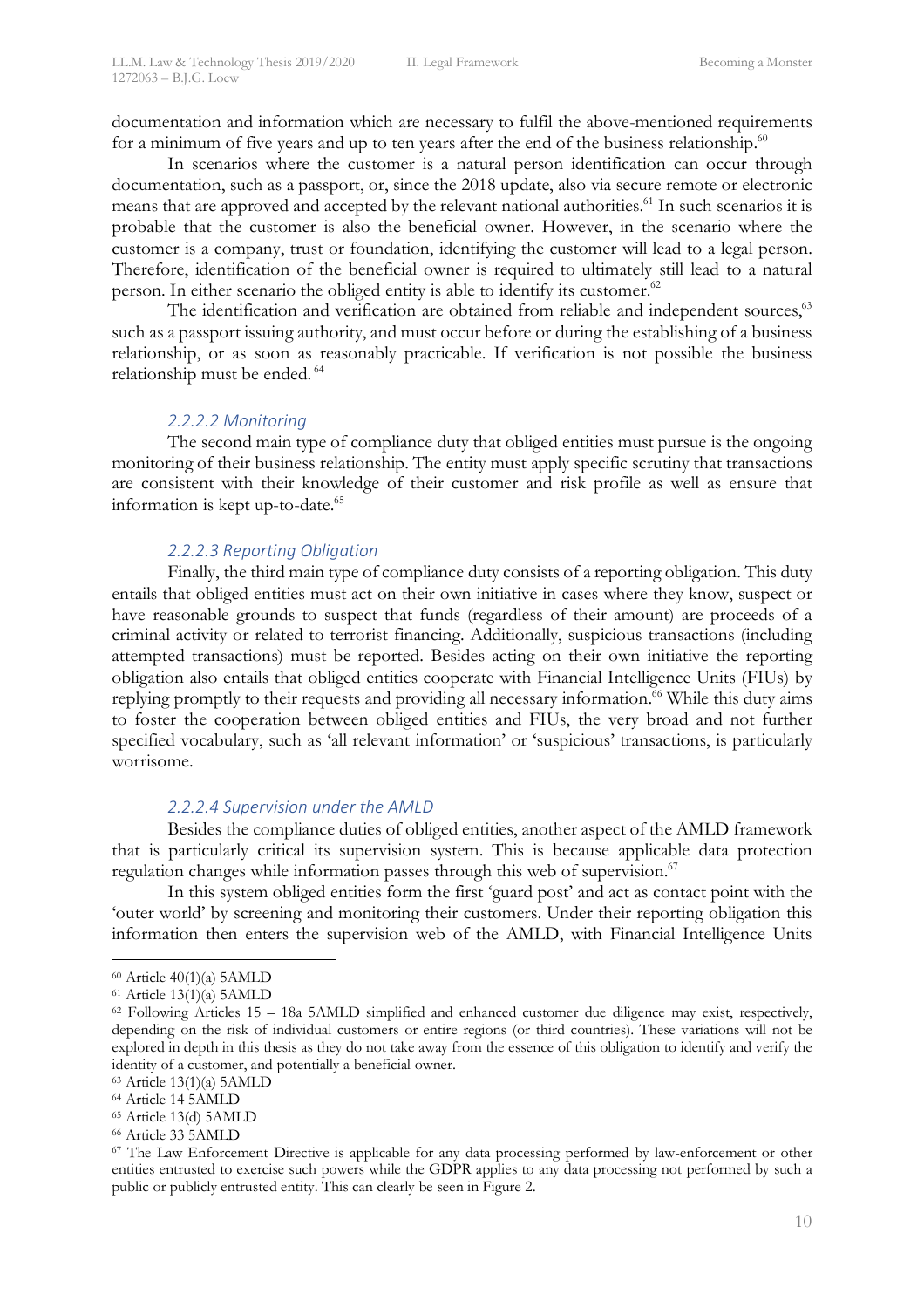(FIUs) as first recipient of information. The FIUs are specifically set up to detect, prevent and combat money laundering and terrorist financing.<sup>68</sup> Their main tasks lie in requesting, analysing and disseminating suspicious transaction reports and other information relevant to money laundering and/or terrorist financing.<sup>69</sup> In order to do this they rely on information provided by obliged entities, but are also able to initiate their own investigations and take urgent action independently or together with other FIUs.<sup>70</sup> The FIUs, in turn, also function as a middle man between obliged entities and competent national authorities, such as law enforcement- or tax authorities.<sup>71</sup> Competent authorities are thus the next actor in the information chain. They cover a wide array of authorities, including law enforcement,<sup>72</sup> banking,<sup>73</sup> anti-corruption and tax authorities.74

These authorities, in turn are part of larger European network of cooperation, which includes the European Supervisory Authorities (ESAs). <sup>75</sup> Together with the European Commission and the European Central Bank Council, the ESA forms the European Systemic Risk Board (ESRB).<sup>76</sup> Figure 2 below summarizes the basic structure of this web of data transmission between the different involved actors.



 <sup>68</sup> Article 32(1) 5AMLD

- <sup>71</sup> Article 49 5AMLD
- <sup>72</sup> Article 49 5AMLD
- <sup>73</sup> Recital 23 juncto Article 48(3) 4AMLD
- <sup>74</sup> Recital 44 5AMLD

<sup>75</sup> The European Supervisory Authorities consist of the European Banking Authority (EBA), the European Insurance and Occupational Pensions Authority (EIOPA) and European Securities and Markets Authority (ESMA). See also: Recital 23 4AMLD

<sup>76</sup> The ESRB is concerned with the macro-prudential oversight of the EU financial system in order to prevent or mitigate systemic risk. See: Article 3(1) Regulation 1092/2010; European Securities and Markets Authority, 'European

<sup>69</sup> Recital 37 4AMLD; Article 32(3) 5AMLD

<sup>70</sup> Article 32 5AMLD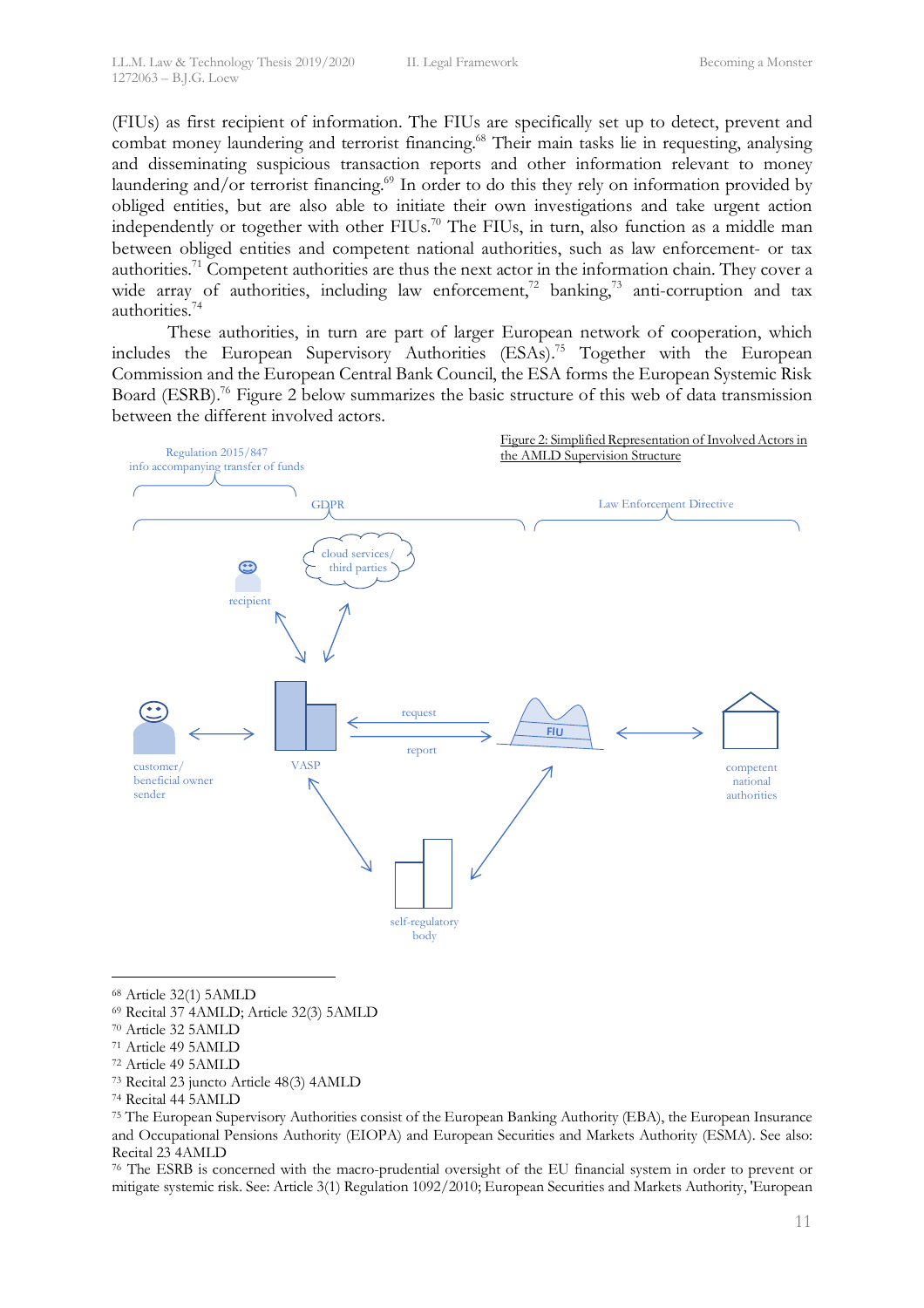## *2.2.3 Regulation 2015/847: Information Accompanying Transfers of Funds*

Besides the three main compliance duties mentioned earlier, another duty exists linked specifically to the transfer of funds. Regulation 2015/847 builds on FATF Recommendation 16, which is concerned with wire transfers, $\bar{y}$  and sets out rules regarding the transfers of funds and the information that must accompany these transfers. The Regulation identifies three types of involved payment service providers, each expected to perform slightly different roles throughout the transfer, especially relating to the verification of the accuracy of provided information.

The first identified party is the payment service provider of the 'sender' of funds. This service provider must record<sup>78</sup> and verify<sup>79</sup> the name of the payer, their account number and either their address, official personal document number (such as a passport number), customer identification number or date and place of birth. Additionally, the name and account number of the recipient must be recorded.<sup>80</sup> This set of information is akin to the customer due diligence information required under the AMLD.<sup>81</sup>

The second party distinguished by the Regulation is the is the payment service provider of the 'recipient' of funds. This service provider must check whether the information accompanying the transfer is complete<sup>82</sup> and is responsible to verify the name and account number of the 'recipient' in cases of transfers exceeding  $€1,000$ .<sup>83</sup>

The final category of involved party refers to intermediary payment service providers, which are tasked with the detection of missing information. They must check whether the correct fields have been filled in with admissible inputs, but are not tasked with any form of verification.<sup>84</sup> In cases of missing information they may reject a transfer wholly, or request the missing information, either before or even after transmitting the transfer of funds.<sup>85</sup>

Since the core of Regulation 2015/847 revolves around identification it overlaps with the CDD requirement under the AMLD and will therefore not be covered separately in this thesis. Implications of CDD measures also apply to the requirements under Regulation 2015/847.

Supervisory Framework' <https://www.esma.europa.eu/about-esma/governance/european-supervisoryframework> accessed 1 November 2019

<sup>77</sup> Recital 3 Regulation 2015/847

<sup>78</sup> Article 4(1) Regulation 2015/847

<sup>79</sup> Article 4(4) Regulation 2015/847

<sup>80</sup> Article 4(2) Regulation 2015/847

<sup>81</sup> Notwithstanding these information requirements, certain scenarios exist in which all of this information is not necessary, at least not initially. One such case exists where all involved service providers are established in the EU. In such circumstances it is possible to only provide the account numbers of both the 'sender' and the 'recipient', however the additional information must still be available upon request. Similarly, for transfers with a 'recipient' located outside the EU and a transfer below  $\epsilon 1,000$ , the name and account numbers suffice. See also: Articles 5(1); 5(2); 6(2) Regulation 2015/847

<sup>82</sup> Article 7(2) Regulation 2015/847

<sup>83</sup> Article 7(3) Regulation 2015/847

<sup>84</sup> Article 11 Regulation 2015/847

<sup>85</sup> Article 12(1) Regulation 2015/847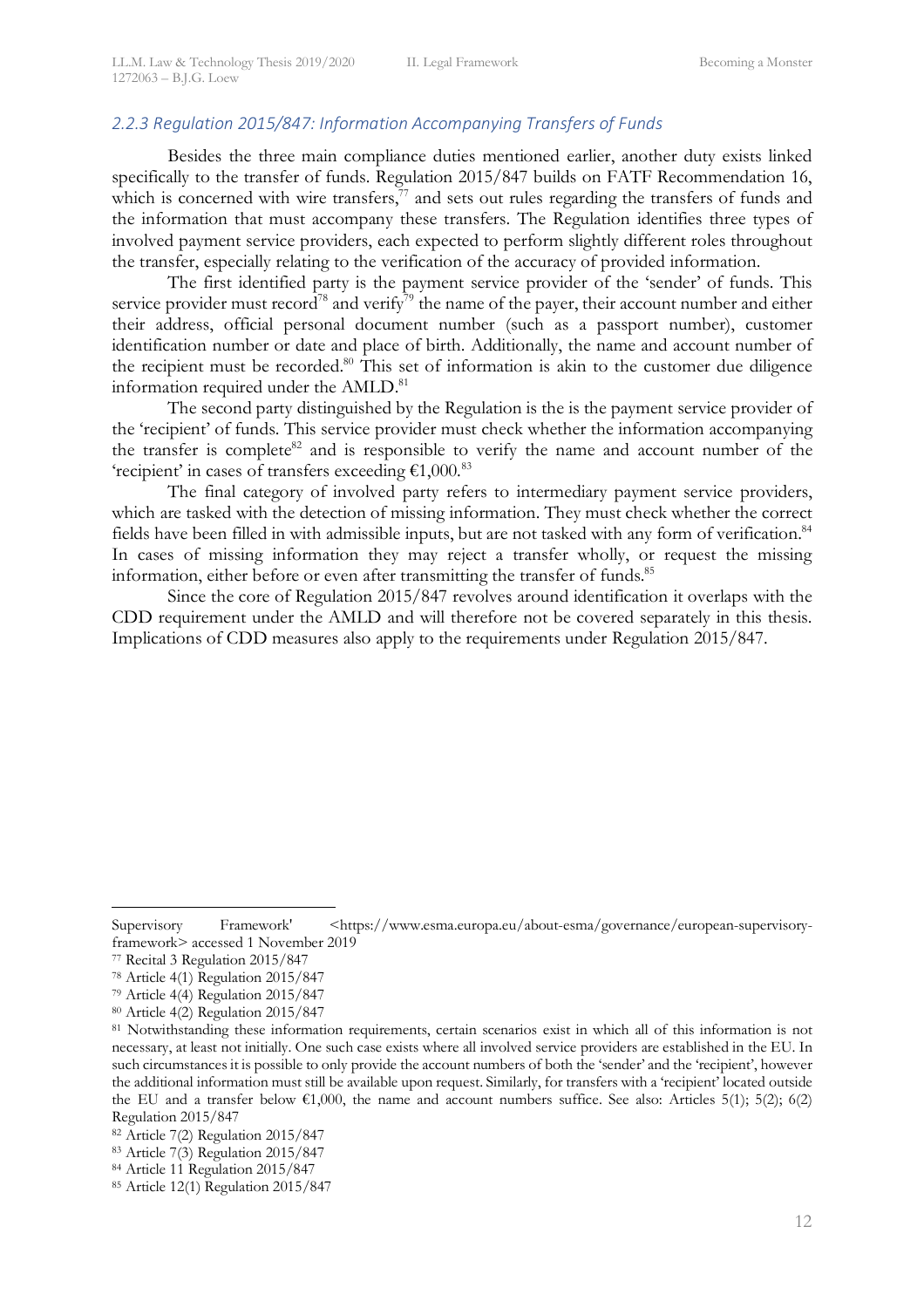## 2.3 Data Protection Regulatory Landscape

### *2.3.2 The Charter of Fundamental Rights (CFR)*

With the entry into force of the Lisbon Treaty in 2009, the right of data protection was enshrined as a fundamental right in the Charter of Fundamental Rights (CFR),<sup>86</sup> where Article 16 of the Treaty on the Functioning of the European Union (TFEU) created a new legal basis for the EU to legislate on data protection matters.<sup>87</sup> Together these instruments form crucial pieces of primary legislation establishing the right to data protection within the EU.

The fundamental right to data protection is enshrined in Article 8 of the Charter, which grants everyone the right to the protection of personal data concerning them,<sup>88</sup> as well as requiring that data must be processed fairly, for specified purposes, and on grounds of a legitimate basis.<sup>89</sup> Limitations to the fundamental right to data protection must be provided for by law, respect the essence of the right to data protection and be necessary and proportionate. Additionally, limitations must protect the rights and freedoms of others or meet objectives of general interest recognised by the Union. $90,91$ 

The fundamental rights enshrined in the Charter are given effect through secondary legislation such as the GDPR.

#### *2.3.3 The General Data Protection Regulation (GDPR)*

The first attempt to enshrine the fundamental rights of the Charter was made through the Data Protection Directive (DPD), adopted in 1995.<sup>92</sup> It attempted to harmonize data protection law at the national level.<sup>93</sup> 21 years later the way data is collected, used and abused has changed substantially and so an overhaul of data protection legislation was in order. Having entered into force on 25 May 2018, the General Data Protection Directive (GDPR) built on the DPD as well as primary legislation discussed earlier, elevating the level of harmonization as it comes in the form of a Regulation instead of a Directive. The GDPR has modernised the regime to address the modern digital age's economic and social challenges.<sup>94</sup>

This thesis will follow the structure of the GDPR and first analyse whether the AMLD adheres to the fundamental data processing principles. Next, it will assess to what extent the obligations respect the rights of data subjects and finally it will be evaluated whether the limitations imposed on the rights of data subjects are justified.

Article 5 GDPR lists the principles that must be adhered to when processing personal data. Data must be (i) processed lawfully, fairly and transparently, (ii) limited to a specific purpose, (iii) minimized to what is necessary for a specific purpose, (iv) accurate, (v) not kept for longer than necessary, (vi) be handled with integrity and confidentiality and finally (vii) the controller must

 <sup>86</sup> Article 8(1) CFR

<sup>87</sup> Article 16(1) TFEU

<sup>88</sup> Article 8(1) CFR

<sup>89</sup> Article 8(2) CFR

<sup>90</sup> Article 52(1) CFR

<sup>&</sup>lt;sup>91</sup> These objectives of general interest refer to Article 3 of the Treaty on European Union (TEU) and include the promotion of peace, freedom, security, justice and the well-being of its peoples, as well as the internal market.

<sup>&</sup>lt;sup>92</sup> Article 34 Data Protection Directive<br><sup>93</sup> Until then the different legal regimes had given effect differently to Convention 108. Drafted by the Council of Europe, it remains in force and even to this day Convention 108+ is the only international treaty on data protection. For more on this see for instance: European Union Agency for Fundamental Rights, *Handbook on European data protection law - 2018 edition* (Publications Office of the European Union 2018) XX

<sup>94</sup> European Union Agency for Fundamental Rights, *Handbook on European data protection law - 2018 edition* (Publications Office of the European Union 2018) 30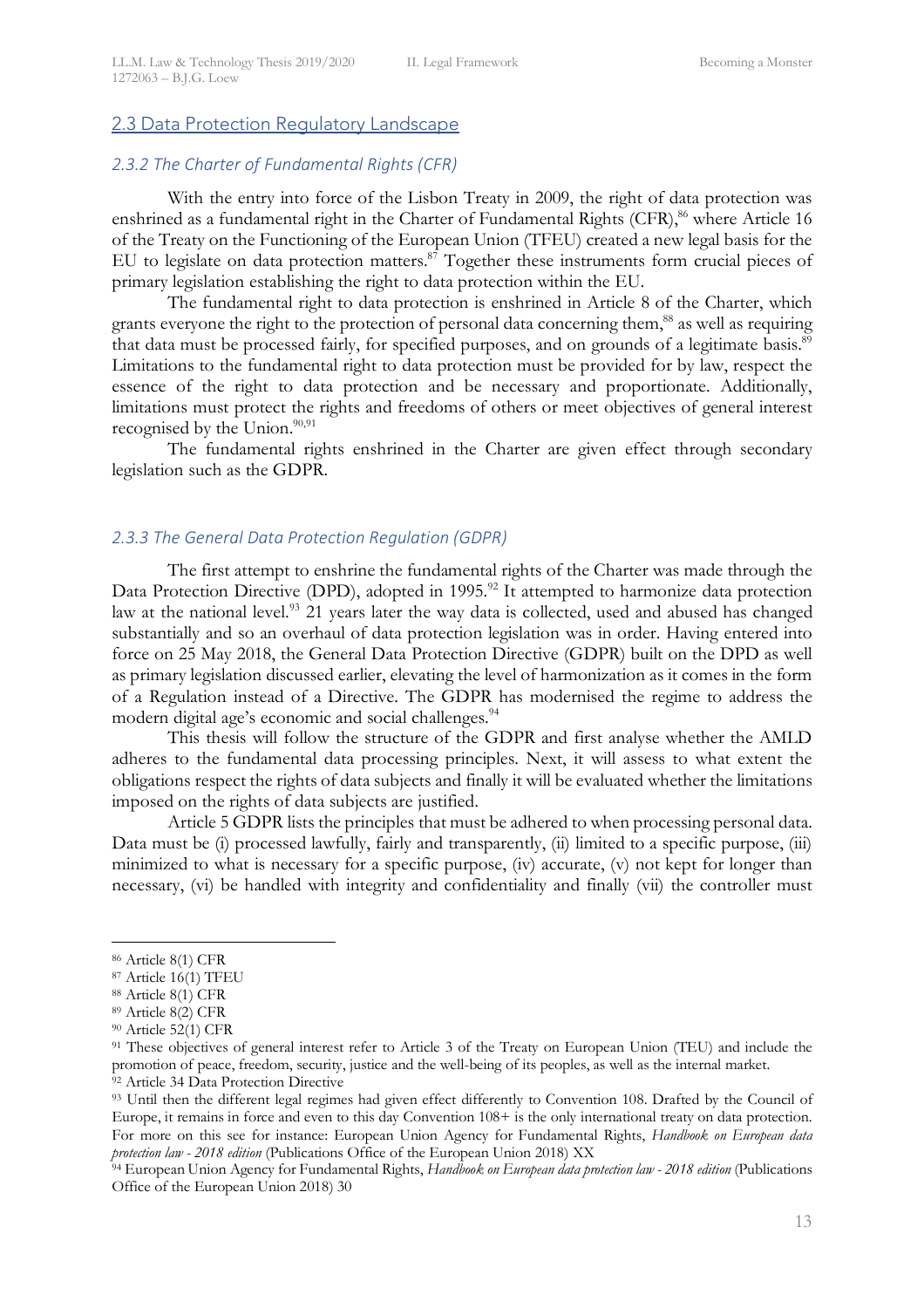demonstrate compliance with these principles. In Section 3.2 it will be assessed whether these principles are adhered to.

Next are the rights of the data subjects, which are contained in Chapter III of the GDPR and consist of the right to transparency, which entails the right to information and the right to access, the right to rectification, to erasure, to request the restriction of processing, to data portability, the right to object processing and to not be subject to automated decision making.<sup>95</sup> Additionally data subjects have the right to remedies, which are contained in Chapter VIII.<sup>96</sup> The impact of the AMLD measures on the rights of data subjects will be assessed in Section 3.3.

As these rights are not absolute, limitations to these rights will be assessed next. Since the GDPR gives substance to the right to data protection enshrined in the Charter, it is not surprising that the requirements permitting limitations are very similar. Due to this similarity in requirements between the GDPR and the Charter, this section will serve as foundation for the proportionality of AMLD measures, both under the GDPR, as well as under the Charter. Limitations to the right to data protection under both the GDPR and the Charter must (i) respect its essence, (ii) be a necessary and proportionate measure in a democratic society and must (iii) aim to safeguard one of ten listed objectives, amongst which are the prevention, investigation, detection or prosecution of criminal offences as well as monitoring functions carried out in this pursuit.97 In addition, several specific provisions must be taken up in such a limiting law, including the categories of personal data affected, the specification of controllers, the storage periods for such data and any applicable safeguards.<sup>98</sup>

### *2.3.4 The Law Enforcement Directive*

As its name suggests, the Law Enforcement Directive (Directive 2016/680) specifically addresses the processing of personal data in the realm of law enforcement activities. It therefore applies exclusively to authorities that are engaged in such activities. These are either public authorities or other bodies or entities entrusted with public authority and powers. This Directive can be seen on the right side of Figure 2 and lays down the rules of data processing for such public law enforcement authorities. Although it is beyond the scope of this thesis, it is interesting to note that the general principles governing data processing under the Law Enforcement Directive are very similar to those of the GDPR.<sup>99</sup> However, transparency is omitted and the principles of data minimisation and purpose limitation must be applied flexible as not to render legitimate surveillance operations completely ineffective.<sup>100</sup> Due to the nature of law enforcement activities, the rights of data subjects are severely more restricted than those under the GDPR. To this effect data subjects do have the right to information and access on paper, however these may be restricted partly or wholly.<sup>101</sup> Similarly, the rights to rectification and erasure may be restricted partly or wholly, and sometimes be effectuated merely as a restriction of data processing, for instance when the data must be maintained for purposes of evidence.<sup>102</sup>

 <sup>95</sup> Articles 12-22 GDPR

<sup>96</sup> Articles 77-82 GDPR

<sup>&</sup>lt;sup>97</sup> In comparison the Charter requires that limitations are provided for by law, respect the essence of fundamental rights, are necessary and proportionate and either pursue recognized objectives of general interest in the EU or protect the rights and freedoms of others. See Article 52(1) CFR.

<sup>98</sup> Article 23 GDPR

<sup>99</sup> Article 5 GDPR: personal data must be processed (i) lawfully, fairly and transparently, (ii) limited to a specific purpose, (iii) minimized to what is necessary for a specific purpose, (iv) accurate, (v) not kept for longer than necessary, (vi) be handled with integrity and confidentiality and finally (vii) the controller must demonstrate compliance with these principles.

<sup>100</sup> European Union Agency for Fundamental Rights, *Handbook on European data protection law - 2018 edition* (Publications Office of the European Union 2018) 283

<sup>101</sup> Articles 12-15 Law Enforcement Directive

<sup>102</sup> Article 16 Law Enforcement Directive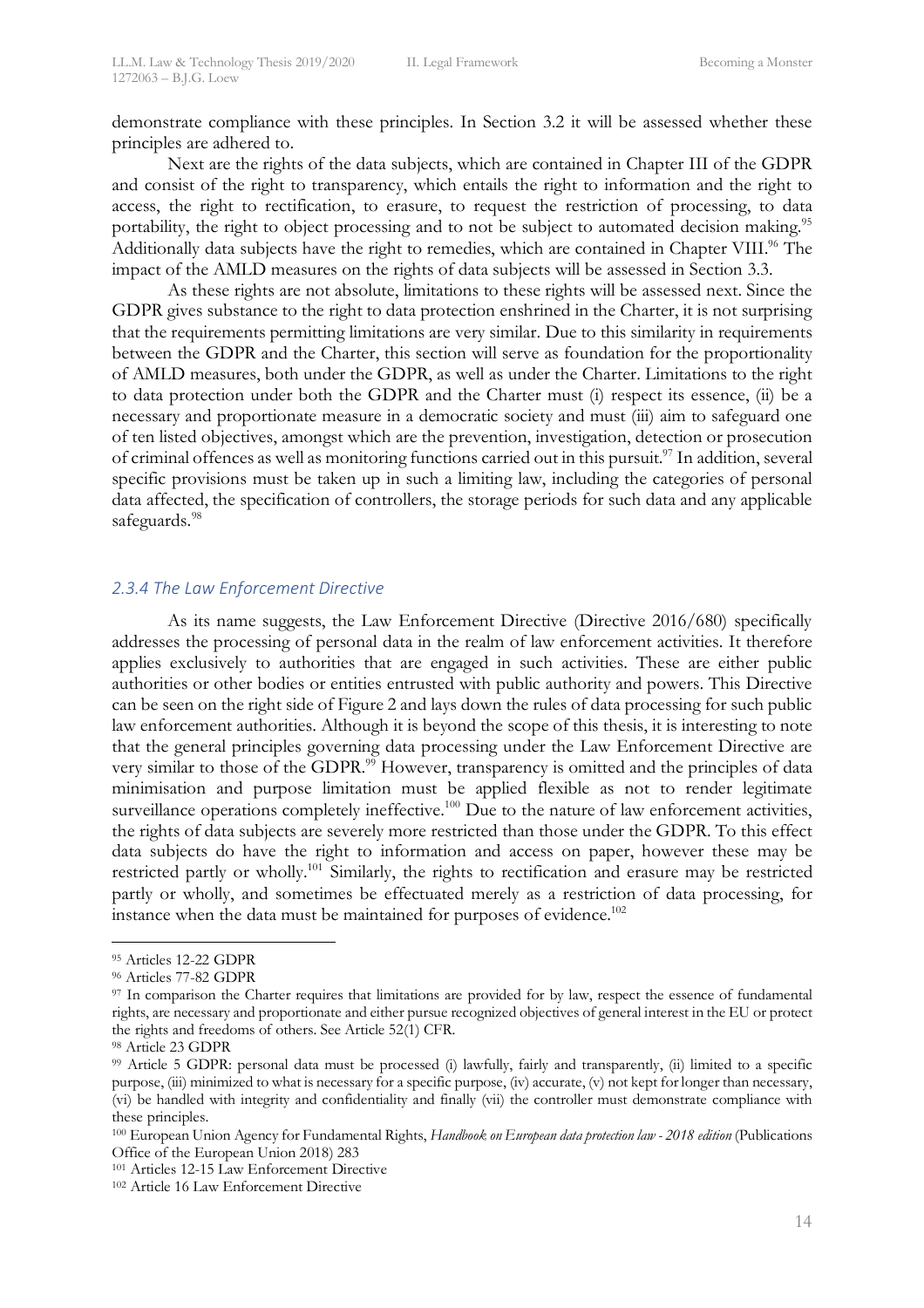## III. Principles of Data Processing & Data Subject Rights

#### 3.1 Introduction

The first attempt to enshrine the fundamental rights of the Charter was made through the Data Protection Directive (DPD), adopted in 1995.<sup>103</sup> It attempted to harmonize data protection law at the national level. Until then the different legal regimes had given effect differently to Convention 108. 21 years later the way data is collected, used and abused has changed substantially and so an overhaul of data protection legislation was in order. Having entered into force on 25 May 2018, the General Data Protection Directive (GDPR) built on the DPD as well as primary legislation discussed earlier, elevating the level of harmonization as it comes in the form of a Regulation instead of a Directive. The GDPR has modernised the regime to address the digital age's economic and social challenges.<sup>104</sup>

This chapter will analyse how and to what extent the measures under the AMLD and Regulation 2015/847 adhere to the fundamental principles of data processing enshrined in the GDPR. The fundamental principles of data processing are important as they must be adhered to, especially in the context of surveillance measures.<sup>105</sup> Next, it will consider which data subject rights are impacted and how they are curtailed through the AMLD measures. This chapter therefore seeks to answer the first two research questions, namely do the AMLD obligations respect the principles of data processing? And, to what extent do the AMLD obligations respect the rights of data subjects?

## 3.2 Principles of Data Processing

Article 5 GDPR lists the principles that must be adhered to when processing personal data. Data must be (i) processed lawfully, fairly and transparently, (ii) limited to a specific purpose, (iii) minimized to what is necessary for a specific purpose, (iv) accurate, (v) not kept for longer than necessary, (vi) be handled with integrity and confidentiality and finally (vii) the controller must demonstrate compliance with these principles. In the upcoming sub-sections, it will be assessed whether each of the three main compliance duties that VASPs must adhere to respect the principles of data processing laid down in the GDPR.

### *3.2.1 Lawfulness, Fairness and Transparency*

The first principle of data processing is trifold, requiring that data is processed lawfully, fairly and transparently. The GDPR distinguishes between special categories of personal data and other personal data. Special categories of personal data refer to data "revealing racial or ethnic origin, political opinions, religious or philosophical beliefs, or trade union membership", as well as "genetic data, biometric data for the purpose of uniquely identifying a natural person, data concerning health or data concerning a natural person's sex life or sexual orientation".<sup>106</sup> The

<sup>103</sup> Article 34 Data Protection Directive 104 European Union Agency for Fundamental Rights, *Handbook on European data protection law - 2018 edition* (Publications Office of the European Union 2018) 30

<sup>105</sup> WP29 Opinion 04/2014

<sup>106</sup> Article 9(1) GDPR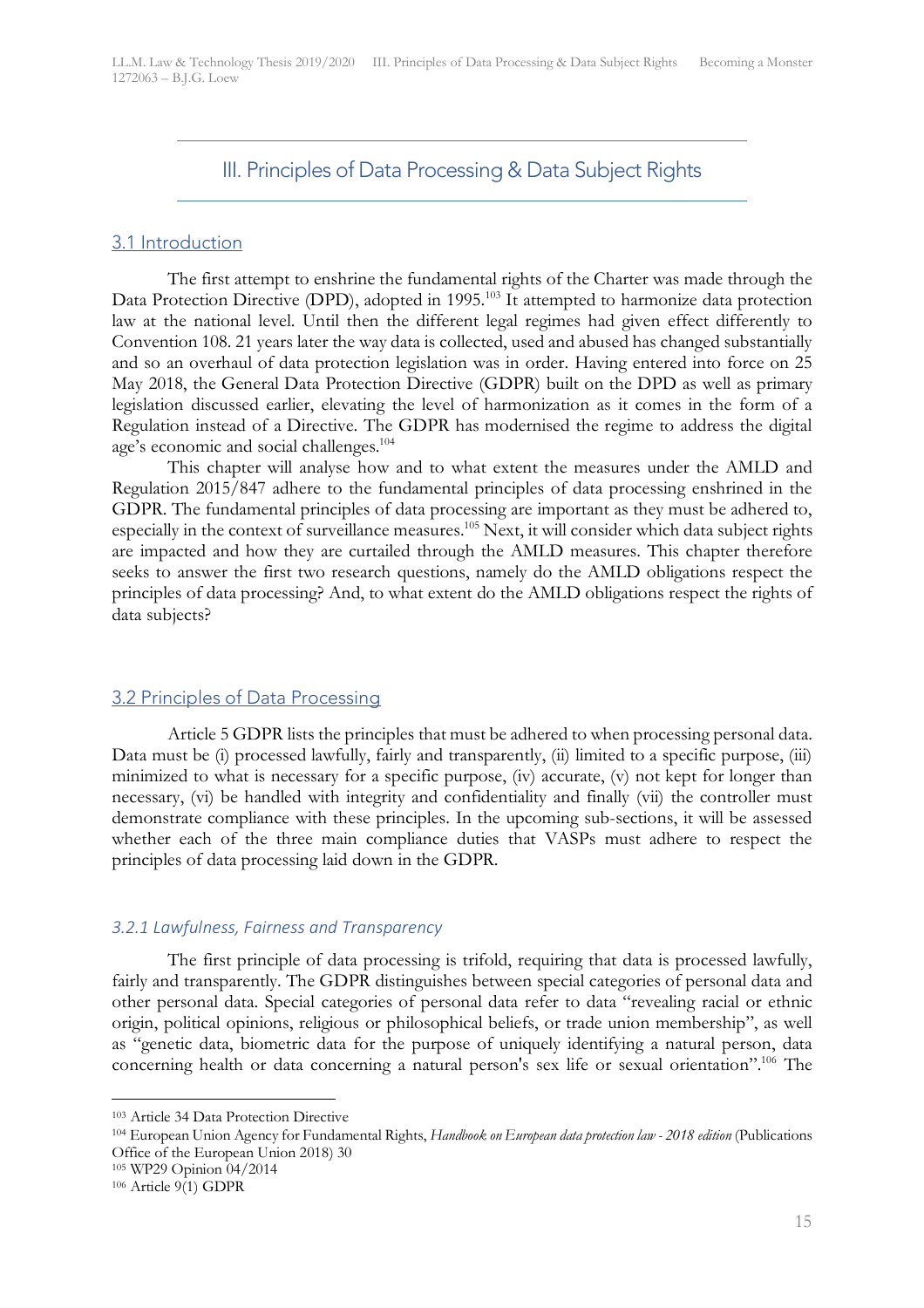processing of such data is in principle forbidden, unless one of the ten conditions mentioned in Article  $9(2)$  GDPR is met.<sup>107</sup> On the other hand, processing personal data that does not fall under the category of special data is generally permissive and must fulfil one of the six grounds listed in Article 6 GDPR.<sup>108</sup> The AMLD posits that processing of personal data within its realm should be seen as a matter of public interest.<sup>109</sup> As the EDPS has pointed out, "EU legislation is often required to meet several public interest objectives which may sometimes be contradictory and require a fair balance to be struck between the various public interests and fundamental rights protected by the EU legal order."110 The public interests at play with the AMLD are the prevention of crime, which stand starkly at odds with the fundamental rights to data protection and private life. As is discussed in Section 4.2, it is highly questionable whether the aims of the AMLD can truly be considered to be in the public interest.

The principle of transparency requires that data subjects are informed about the processing operation and its purposes.111 Information therefore has to be provided in clear and plain language and be able to make data subjects aware of the risks, rules and safeguards of processing, as well as their rights.<sup>112</sup>

Finally, the principle of fairness goes beyond transparency, requiring that it is made possible for data subjects to truly understand what is happening with their data. On top of that the requests of data subjects must be adhered to and in general fairness implies an ethical treatment of the data.<sup>113</sup>

### *3.2.1.1 Customer Due Diligence (CDD)*

The customer due diligence (CDD) requirement is triggered when commencing a business relationship,<sup>114</sup> when an occasional transaction above a certain threshold is carried out,<sup>115</sup> when suspicion of money laundering exists<sup>116</sup> or when there are doubts about the veracity or adequacy of customer identification data.<sup>117,118</sup>

The verification and identification of customers and beneficial owners entails several data processing activities within the meaning of the GDPR.119 When the initial identifying information is obtained from a customer it is collected and recorded. In some cases, verification may also entail the transmission to an independent authority for verification. Afterwards this data is stored internally and thus organised and perhaps even structured. Finally, when the business relationship ends, the data is erased. The simple act of verification may therefore already count three types of processing activities.

The verification of identification of natural persons will most likely occur via a government issued piece of identification, such as a passport or an ID-card. Passports contain pictures, and

 <sup>107</sup> Article 9(2) GDPR

<sup>108</sup> Article 6(1) GDPR, they are: (a) the consent of the data subject, (b) the processing is necessary for the performance of a contract, (c) for the compliance with a legal obligation of the controller, (d) to protect the vital interests of the data subject or another natural person, (e) for the performance of a task in the public interest, or (f) for the legitimate interests pursued by the controller.

<sup>109</sup> Article 43 5AMLD

<sup>110</sup> European Data Protection Supervisor, 'Guidelines on assessing the proportionality of measures that limit the fundamental rights to privacy and to the protection of personal data' (2019) (EDPS Proportionality Guidelines) 3

<sup>111</sup> Article 12 GDPR <sup>112</sup> Recital 39 GDPR

<sup>113</sup> European Union Agency for Fundamental Rights, *Handbook on European data protection law - 2018 edition* (Publications Office of the European Union 2018) 118-119

<sup>114</sup> Article 11(a) 5AMLD

<sup>&</sup>lt;sup>115</sup> Article 11 5AMLD: (b)(i) a transaction  $\geq \text{\textsterling}15,000$ ; (b)(ii) a wire transfer  $\geq \text{\textsterling}1,000$ ; (c) someone trading in goods receiving cash >  $\epsilon$ 10,000; (d) providers of gambling services a transaction >  $\epsilon$ 2,000

<sup>116</sup> Article 11 (e) 5AMLD

<sup>117</sup> Article 11(f) 5AMLD

<sup>118</sup> Although these last two are heavily critiqued due to their subjective nature

<sup>119</sup> Article 4(2) GDPR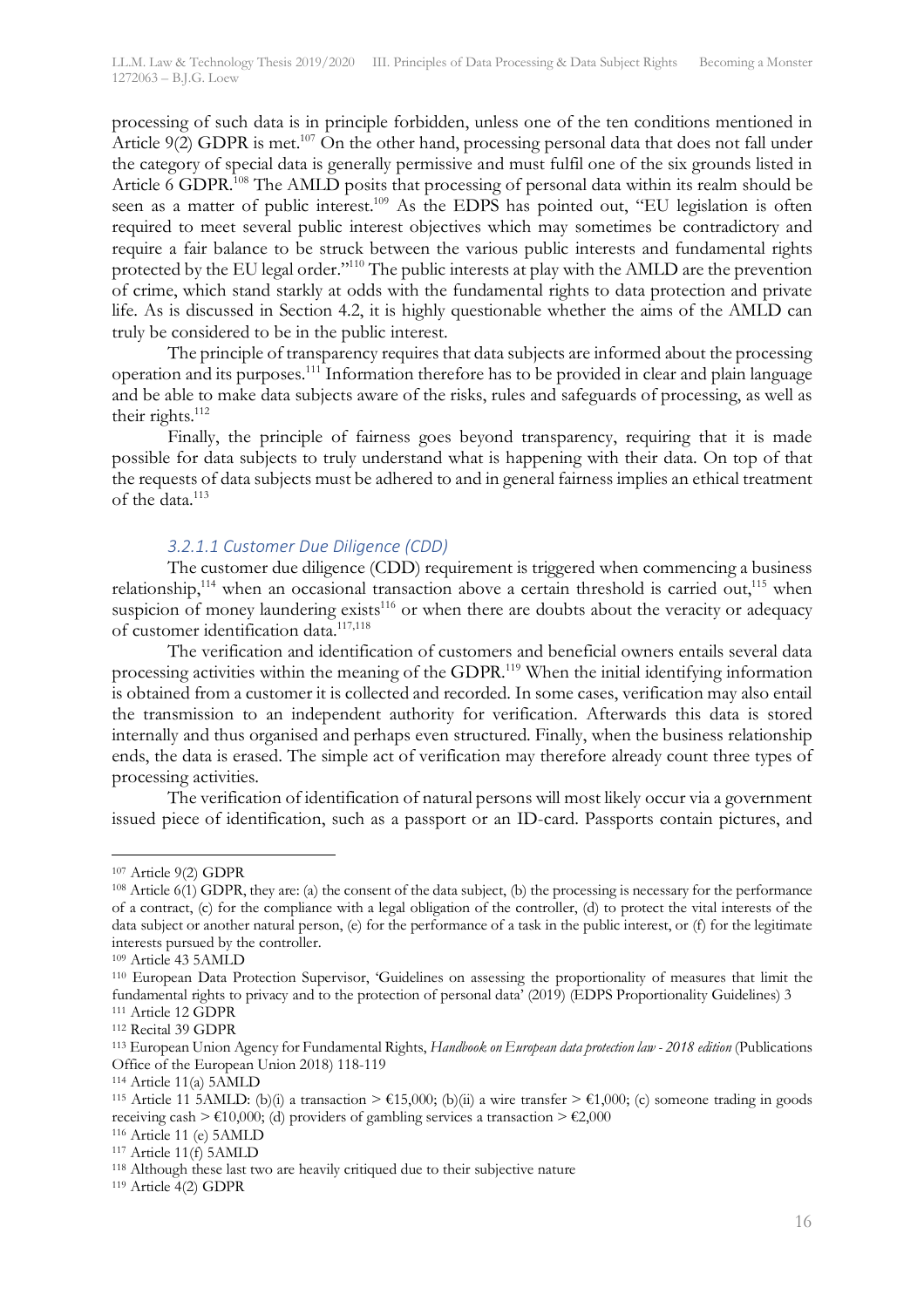newer ones biometric data such as fingerprints. Depending on the exact mechanisms of verification by the VASP, the verification stage may therefore entail collecting, recording and storing a digital copy of the passport in their system.<sup>120</sup> Picture scans may allow the identification of someone's race or ethnic origin and digital reading of passports may allow the identification of someone's biometric data. In such cases this form of processing therefore falls within the scope of Article 9 GDPR<sup>121</sup> and is in principle forbidden.

Processing of such special data may be granted, however, as long as it "is necessary for reasons of substantial public interest, on the basis of Union or Member State law which shall be proportionate to the aim pursued, respect the essence of the right to data protection and provide for suitable and specific measures to safeguard the fundamental rights and the interests of the data subject."<sup>122</sup> Chapter 4 will address these matters in more detail, demonstrating that processing under the AMLD cannot be considered to meet those requirements.

Alternatively, obliged entities may therefore want to make use of third-party verification services, such as WebID. In cases where the verification occurs externally through an intermediary and all other instances where the VASP only processes non-special personal data, Article 6 GDPR in conjunction with the AMLD applies to establish the lawful basis for processing.123 Under this regime the processing may be legitimized on the basis of fulfilling a legal obligation outlined by the AMLD,<sup>124</sup> pursuing a matter of public interest,<sup>125</sup> or a legitimate interest of the obliged entity<sup>126</sup> in the form of wanting to know who one's customers are and having the ability to address them.

As Chapter 4 will establish, the lawfulness of the AMLD is shaky making that an ill-fit ground on which to process data. Similarly, it is highly questionable whether the aims pursued by the AMLD truly pursue a public interest and therefore this ground also falls away. Therefore, for customer due diligence matters, only the legitimate interest ground remains. Next to lawfulness, data should also be processed fairly and transparent. This must be ensured by every controller and processor individually. Overall, the main concern at the CDD stage relates to the lawfulness of any special categories of personal data.

#### *3.2.1.2 Monitoring*

The second type of compliance duty that obliged entities must pursue is the ongoing monitoring of their business relationship, including the scrutiny of transactions undertaken throughout the course of that relationship.<sup>127</sup>. Therefore, the data is being recorded, or put on file. In order to do so it is highly likely that the data will also be organized and perhaps even structured so that it can be easily retrieved in the internal IT system. As the AMLD also requires to keep these files for a minimum of five years,<sup>128</sup> this entails the storage of data for long periods of time. In this time the data is likely to be retrieved, consulted and used, and perhaps even adapted or altered to add or amend certain information. Therefore, up to ten processing activities can arise out of this compliance duty and its broad reach makes it akin to a blanket surveillance measure.

Given the vast array of processing activities entailed by this compliance duty, it is perhaps unsurprising that issues may emerge, especially regarding the processing of special categories of personal data. This may be in relation to transactions to certain organizations that may directly

 <sup>120</sup> However, this is not necessary (see Art. 27 AMLD). Verification may also occur through a third party such as WebID, so that the VASP only receives a green or red light depending on whether the beneficiary owner has been identified and verified. In such cases the third party will need to be able to provide relevant copies of identification and verification data upon requests from authorities.

<sup>121</sup> Article 9(1) GDPR

 $122$  Article  $9(2)(g)$  GDPR

<sup>123</sup> See also: Recital 45 GDPR

 $124$  Article  $6(1)(c)$  GDPR

<sup>125</sup> Article 43 5AMLD

<sup>126</sup> Article 6(1)(f) GDPR

<sup>127</sup> Article 13(d) 5AMLD

 $128$  Article  $40(1)(a)$  5AMLD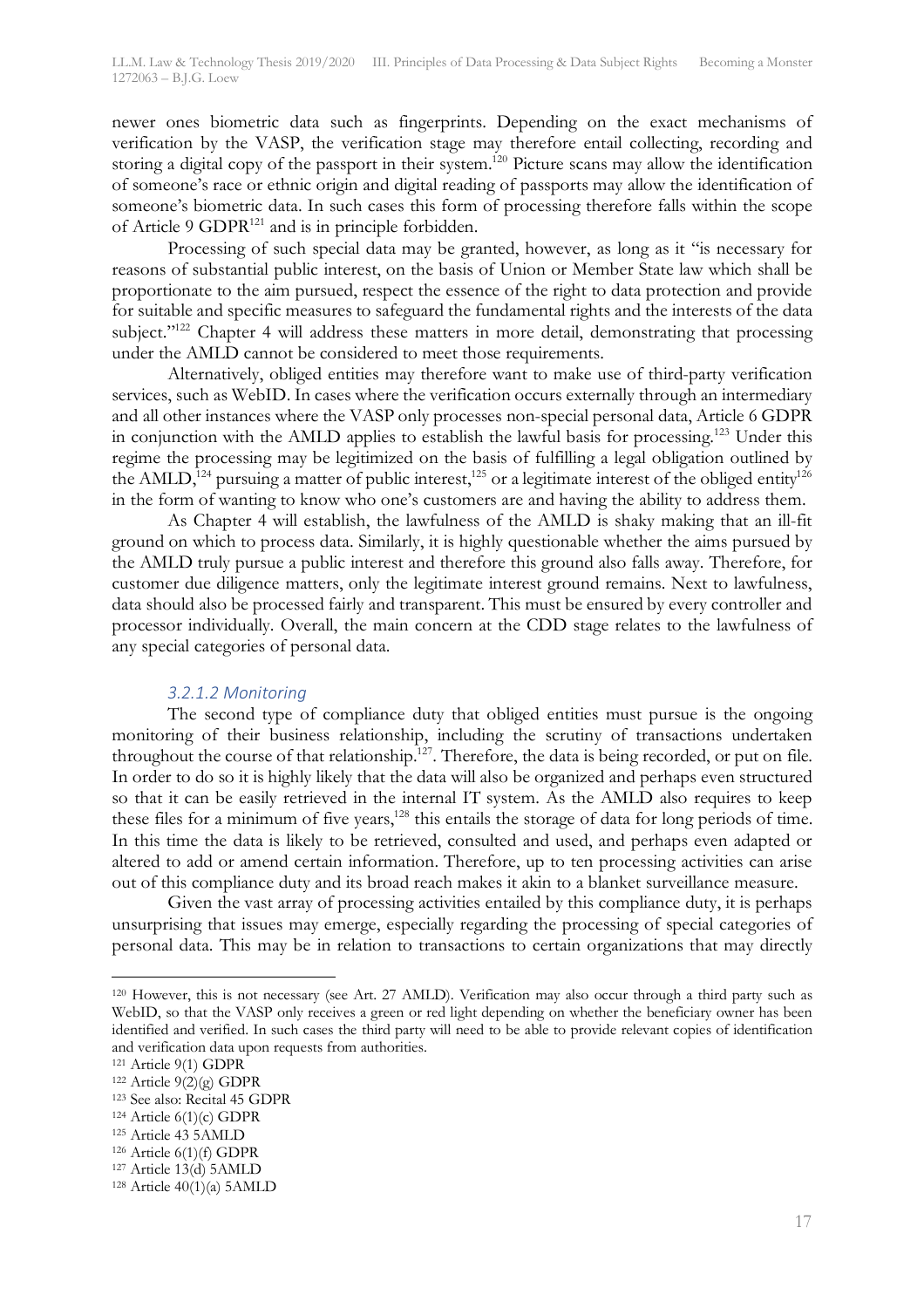reveal special categories of personal data, such as adherence to a specific political party or a person's sexual orientation and sex life. Political party adherence may be revealed through transfers of funds to specific parties. The pan-European party 'Volt', for instance, accepts donations via PayPal,<sup>129</sup> a VASP under the FATF definition as it exchanges virtual with fiat currencies. Similarly, sexual orientation and/or sex life may be revealed through transactions to adult entertainment services. An example would be payments made via the 'Verge' cryptocurrency, accepted by adult entertainment giant Mindgeek.130 Here it can be argued that for such delicate matters many people may in fact choose VASPs over traditional financial services to protect their identity and secure their privacy, <sup>131</sup> especially in less liberal societies. Therefore, including VASPs into the scope of the AMLD could have a large impact on personal development in such scenarios where individuals have specifically chosen to protect their privacy. Hence, the lawfulness of the monitoring obligation must at this stage be summarized to be at least questionable.

Next to lawfulness, data should also be processed fairly and transparent. The structural and blanket nature of this surveillance measure deem it unfit to qualify as a truly fair or transparent measure and therefore, here too, a red flag is raised. While there may be some merit to the argument that surveillance is futile when the subject is being informed, it is also important to note the context in which this occurs. In the context of a surveillance mission performed by secret services or regarding a criminal it may be more appropriate to curtail rights of data subjects, however when people are being subjected to constant surveillance even where there is no evidence of suggesting that their conduct might have a link with serious crime this is clearly problematic.132 It severely undermines the principle of being innocent until proven guilty and thus endangers the rule of law.

### *3.2.1.3 Reporting Obligations*

The third main type of compliance duty consists of a reporting obligation. This obligation entails that obliged entities act on their own initiative in cases where they know, or have reasonable grounds to suspect money laundering or terrorist financing and additionally report such suspicious transactions to their national FIU. Vice versa, if an FIU requests information, obliged entities must share it.133 This therefore entails at least two data processing activities, namely transmission and disclosure.

Assessing the lawfulness of the reporting obligations, a base is questionably given in law through the AMLD,<sup>134</sup> however it is important to note that the reporting obligation also arises when there is a suspicion of money laundering or terrorist financing, without explaining on what grounds such a suspicion may arise.<sup>135</sup> It remains questionable whether such subjective judgments amount to "sufficient indications to assume that the data subjects are rightly" under surveillance. $^{136}$ On a national level indicators are established that may guide the decision-making of obliged entities in this regard, however in practice these often boil down to a subjective judgment being made.<sup>137</sup>

<sup>133</sup> Article 33 5AMLD

 <sup>129</sup> Volt Detschland, 'Unterstütze Volt Deutschland' <https://www.voltdeutschland.org/spenden> accessed 3 November 2019

<sup>130</sup> Chris Morris, 'Porn Partnership Pumps This Cryptocurrency Up 22%' (*Fortune*, 17 April 2018) <https://fortune.com/2018/04/17/verge-pornhub-mindgeek-cryptocurrency-brazzers/> accessed 3 November 2019

<sup>131</sup> Niels Vandezande, 'Virtual currencies under EU anti-money laundering law' 2017 33(3) Computer Law & Security Review 341, 352

<sup>132</sup> This line of reasoning also played a central role in Joined Cases C-293/12 and C-594/12 *Digital Rights Ireland and Seitlinger and Others* [2014] ECLI:EU:C:2014:238 (*Digital Rights Ireland*), see especially para 58

<sup>134</sup> Recital 45 GDPR; see also: Chapter 4

<sup>135</sup> Article 33(1)(a) 5AMLD

<sup>136</sup> CJEU Case C-73/16 *Peter Puškár* [2017] ECLI:EU:C:2017:725 (*Peter Puškár*) para 117

<sup>137</sup> See for instance the Dutch indicators: Financial Intelligence Unit - Nederland, 'Meldergroepen' <https://www.fiunederland.nl/nl/Meldergroepen> accessed 29 October 2019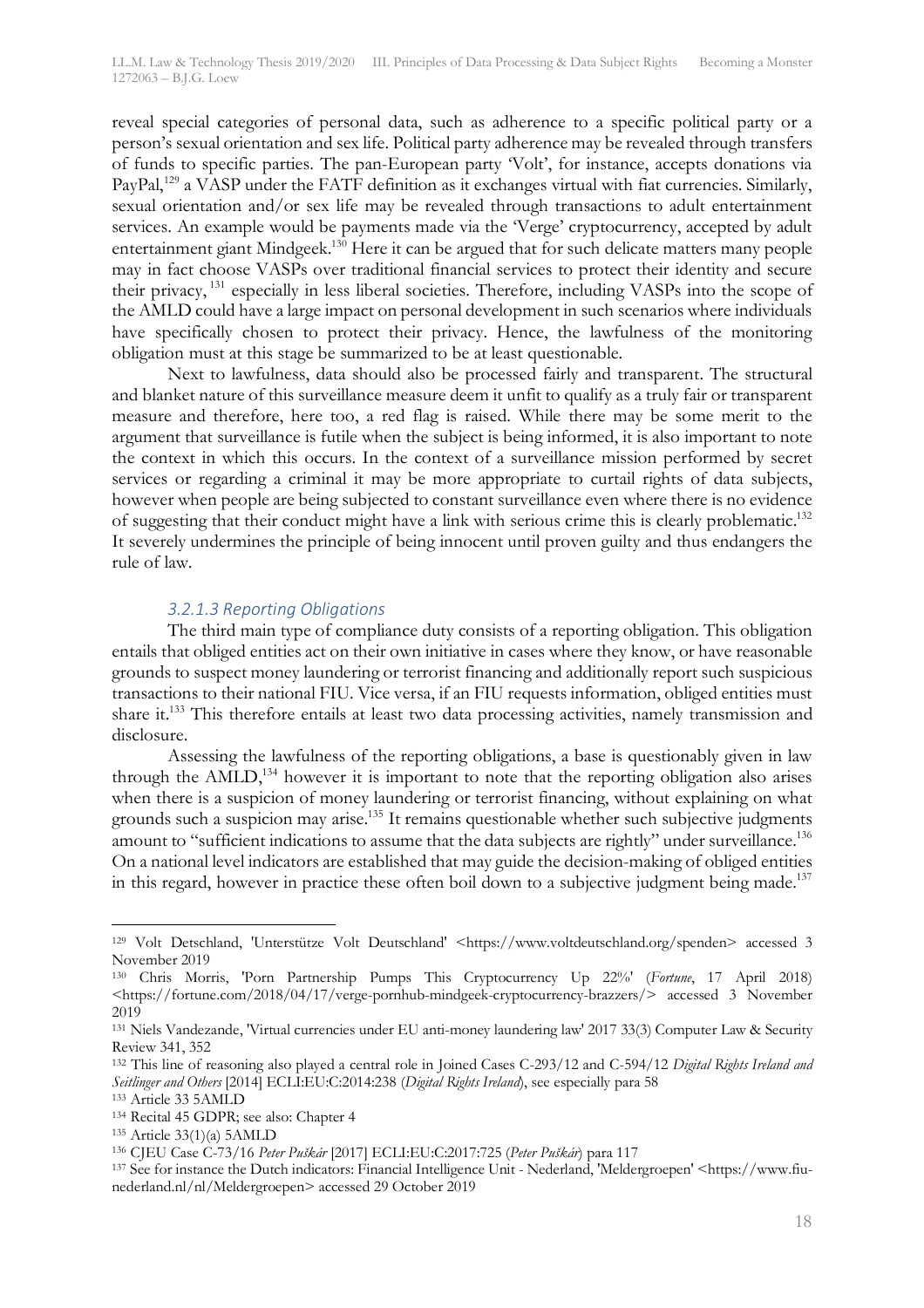Deciding on what suspicious constitutes is therefore left up to the discretion of obliged entities, resulting in the fundamental rights of individuals being *de facto* arbitrarily limited. This undoubtedly raises concerns of both legal certainty, as well as the rule of law. On top of that, clients of VASPs are not informed when their data is being transmitted to a national FIU,<sup>138</sup> and they may even have their rights to access curtailed.<sup>139</sup> Since there is no legal standard that is being adhered to and suspicious reports can be triggered at random, the circumstances under which reporting occurs are highly critical. By employing a hit-and-miss technique, individuals with no links to serious crime may become entangled in the invasive surveillance network of the AMLD, subjected to scrutiny by FIUs and various public authorities. The undesirability of expanding such practices to a seemingly never-ending list of professions and therefore individuals is evident and not only gravely undermines the fundamental rights framework, but outright disregards it.

## *3.2.2 Purpose Limitation*

The principle of purpose limitation entails that data is collected for a specified, explicit and legitimate purpose and not further processed in a manner incompatible with those purposes.<sup>140</sup> This results in four requirements to be fulfilled for the purpose limitation principle. The legitimacy was already questioned in Section 3.2.1 and further developed in Section 4.2. The requirements of specific and explicit require that purposes are narrowed down as far as possible to avoid unnecessary broad or vague statements.

## *3.2.2.1 Customer Due Diligence*

Since customer due diligence entails mainly the identification and verification of customers,<sup>141</sup> the purpose of processing data is given by the goal to identify the customer. This goal is specified and made relatively explicit, albeit indirectly, in the AMLD. Once customers are identified, there is no reason to further process personal data at this particular stage. It can therefore be concluded that at this particular stage no new concerns arise regarding the AMLD duty for obliged entities to identify and verify their customers.

## *3.2.2.2 Monitoring*

At the monitoring stage, however, concerns start appearing in the form of major criticisms concerning the purpose limitation of the AMLD as a whole. The AMLD explicitly mentions that data processing for other purposes than its main objectives is prohibited, $142$  however its purpose is defined extremely broad in the AMLD: "to prevent the use of the financial system for the purposes of money laundering and terrorist financing".<sup>143</sup> It is thus already questionable whether such a broad purpose really follows the ethos of purpose limitation and criticism has been expressed that money laundering and terrorist financing are distinct phenomena that cannot be approached with the same "catch-all" toolkit.<sup>144</sup> Measures appropriate for emergency situations relating to terrorist financing are quick to be found excessive for less time-sensitive matters such as money laundering or tax evasion.<sup>145</sup> The inclusion of tax evasion has also been heavily

 <sup>138</sup> Article 39 5AMLD

<sup>139</sup> Article 41(4) 5AMLD

<sup>140</sup> Article 5(1)(b) GDPR

<sup>141</sup> Article 13 5AMLD

<sup>142</sup> Article 41(2) AMLD

<sup>143</sup> Article 1(1) AMLD

<sup>144</sup> Valsamis Mitsilegas and Niovi Vavoula, 'The Evolving EU Anti-Money Laundering Regime: Challenges for Fundamental Rights and the Rule of Law' (2016) 23(2) Maastricht Journal of European and Comparative Law 261, 271

<sup>145</sup> EDPS Opinion 1/2017, para 51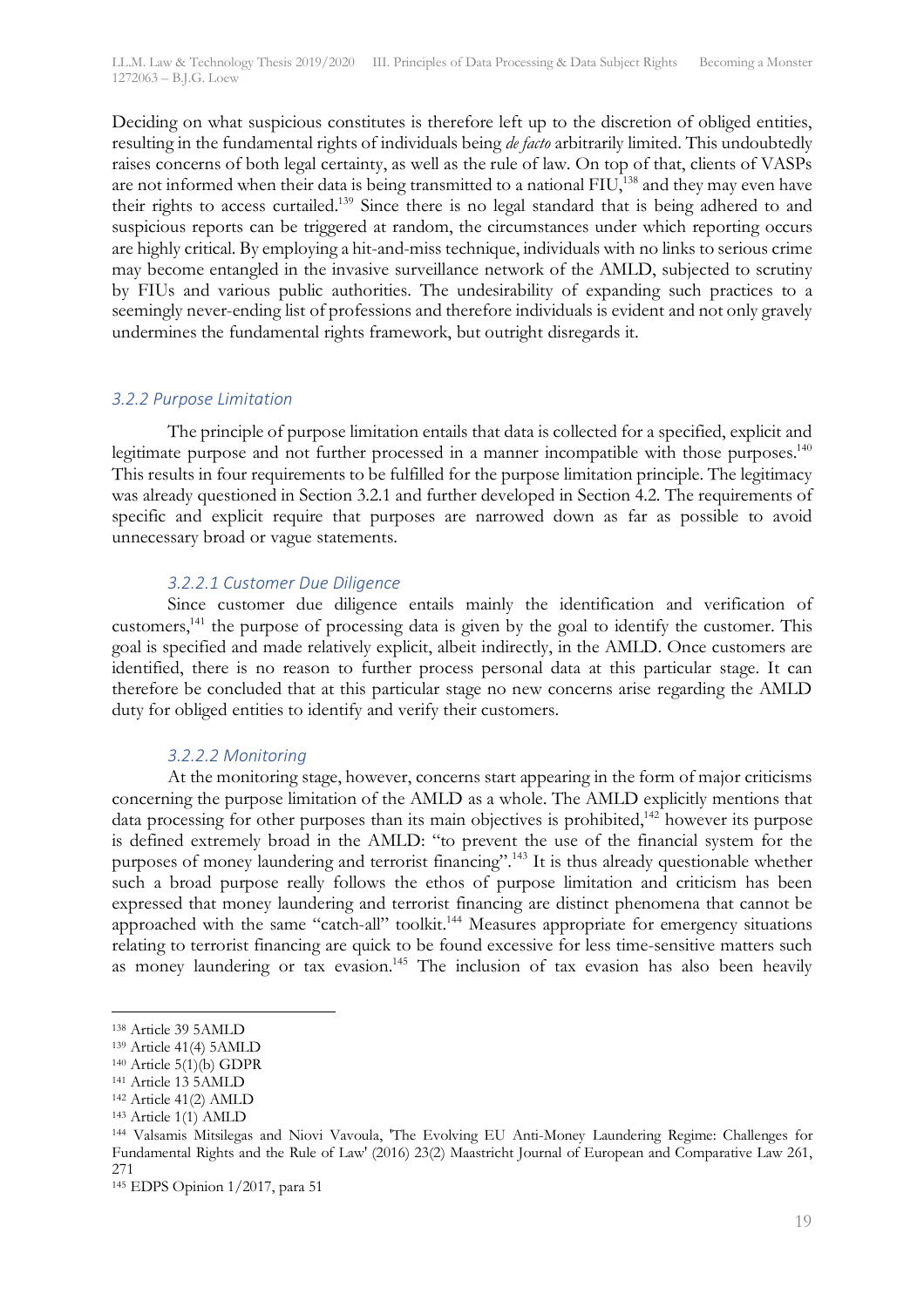criticised.<sup>146</sup> On a practical level, it has been argued that since tax rules vary across jurisdictions, especially VASPs will be unable to comply due the conflicts that exist between tax rules.<sup>147</sup> The EDPS has also been very dismissive of the inclusion of tax evasion and concluded that processing data for "completely unrelated purpose[s] infringes the data protection principle of purpose limitation and threatens the implementation of the principle of proportionality."148

Therefore, strong concerns regarding purpose limitation exist. On the one hand due to the absurdly broad wording of the "original" purposes of countering money laundering and terrorist financing and on the other hand due to the inclusion of another completely unrelated purpose, namely the fight of tax crime. Therefore, the purpose is not specific and the personal data is being processed in incompatible manners.

#### *3.2.2.3 Reporting Obligations*

The concerns for reporting obligations build on the previously mentioned criticism of an ever-broadening scope of the AMLD. As obliged entities (arbitrarily) report suspicious transactions to FIUs, which in turn may relay this information to a vast array of public authorities, this may result in the principle of purpose limitation not being adhered to. Sticking to the same example as previously pertaining to taxes, information collected under the AMLD may end up with tax authorities, which may start their own investigations into certain individuals. This clearly violates the principle of purpose limitation.<sup>149</sup> In this way data subjects do not even know which entities hold their data and therefore cannot effectively exercise their rights.<sup>150</sup> The reporting obligations as they currently exist under the AMLD framework therefore frustrate the principle of purpose limitation as the purpose is no longer specified and explicit, and may potentially be further processed in a manner incompatible with the original purpose.

#### *3.2.3 Data Minimisation*

The principle of data minimisation builds on the principle of purpose limitation in the sense that data shall be adequate, relevant and limited to what is necessary in relation to the *purposes* for which they are processed (emphasis added).<sup>151</sup> One problem that becomes immediately apparent is the broad formulation of the scope of the AMLD. Since the scope of the AMLD is defined obscenely broad it encourages more data to be processed despite the principle of data minimisation. The broad formulation of the AMLD is therefore inherently critical as it aims to circumvent the principle of data minimisation from the outset, or at least has the result of effectively frustrating the principle of data minimisation. This issue adds to the criticisms mentioned below in relation to the specific compliance duties of obliged entities.

## *3.2.3.1 Customer Due Diligence*

The AMLD does not list exactly which information suffices to fulfil the CDD requirements under Article 13 AMLD, however refers in other parts to information that needs to minimally be held. This is the name, month and year of birth, country of residence and

 <sup>146</sup> While it may not be explicitly mentioned that tax evasion has been added to the purposes of the AMLD, requiring that information be shared with tax authorities will inevitably have this consequence. See for instance Recital 35; 44 or Article 30(6); 31(4); 49; 50a 5AMLD

<sup>147</sup> On this point see for instance: Mo Egan, 'A Bit(Coin) of a Problem for the EU AML Framework' in Colin King, Clive Walker, Jimmy Gurulé (eds) T*he Palgrave Handbook of Criminal and Terrorism Financing Law* (2018) Palgrave Macmillan

<sup>148</sup> EDPS Opinion 1/2017, paras 29-30

<sup>149</sup> This violation is furthermore aggravated by the obligation of VASPs not to inform data subjects about the transmission or analysis of their data. See Article 39 5AMLD

<sup>&</sup>lt;sup>150</sup> This issue is covered in Section 3.3, concerned with the rights of data subjects. <sup>151</sup> Article 5(1)(c) GDPR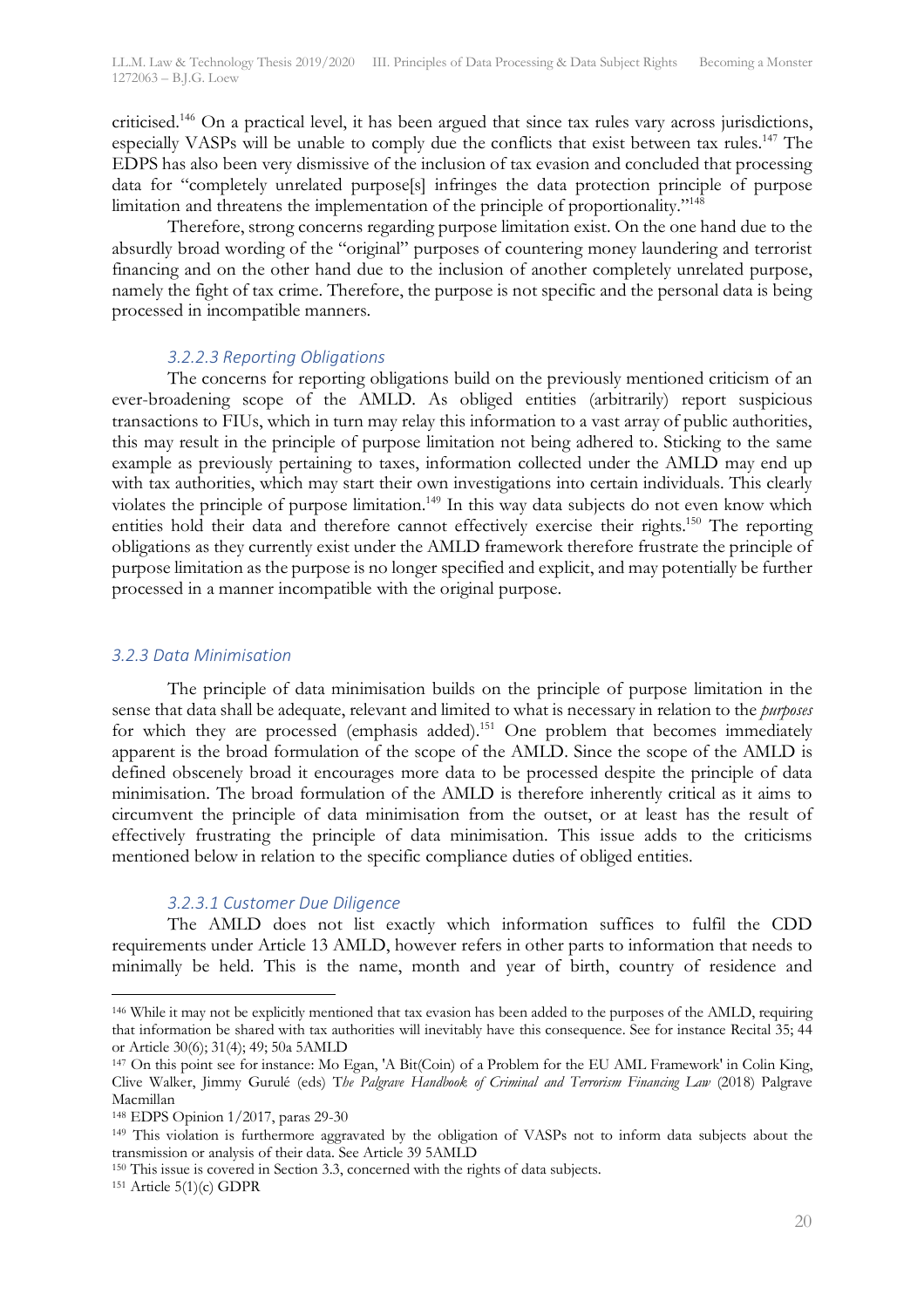nationality.152 Therefore it can be concluded that this information must also minimally be obtained at the CDD stage. However, given the fact that the AMLD states that "at least" this information needs to be made available, shows that more information may be held. While this would be based on speculation, it may be considered that any additional information held would go beyond the principle of data minimisation for purposes of identifying and verifying a customer's identity. Especially given the fact that some VASPs may additionally hold copies of customers' passports or IDs. Besides this speculative notion, however, there are no concerns pertaining to the principle of data minimisation at the CDD stage.

## *3.2.3.2 Monitoring*

Monitoring results in an additional processing activity and therefore it will have to be considered whether the "ongoing monitoring"<sup>153</sup> required by the AMLD meets the requirements of being adequate, relevant and limited to what is necessary. While it may be argued that occasional checks may allow the VASP to maintain an understanding of its clients and is in its own interest, what matters is to what extent everything is being monitored and if, for instance, copies are being made and retained for longer periods of time. The AMLD mentions that monitoring should be conducted to "ensure that the transactions being conducted are consistent with the obliged entity's knowledge of the customer, the business and risk profile, including where necessary the source of funds and ensuring that the documents, data or information held are kept up-to-date".<sup>154</sup> It is thus up to the obliged entities to establish how they do this. To a certain degree at least, since Article 40(1)(b) AMLD requires that evidence of transactions and supporting evidence need to be available for a period of at least five years after the business relationship ends. It therefore *de facto*  requires a blanket surveillance system to be in place.

The meticulous noting and recording of every transaction and keeping this on record for years does not adhere to the principle of data minimisation as it fails to distinguish between relevant and non-relevant data and thus is not limited to what is necessary. However, an issue that relates to criminal investigation is that some facts may only reveal their value later. This reasoning may therefore be used to push for a blanket surveillance approach since all data may at some point potentially be relevant. However, such an interpretation would not only fail to respect the ethos of the data minimisation principle, but also assume that every person and every transaction is suspicious regardless of any proven links to serious crime. On top of that, the blanket application of a monitoring obligation frustrates the principle of being innocent until proven guilty and hence endangers the rule of law. It treats any monitoring to be at the same threat-level as that of a criminal investigation, which is simply not the case and furthermore not in line with the AMLD's risk-based approach.155

Given the oftentimes delicate nature of matters financed via virtual assets and the fact that many privacy-conscious individuals choose specifically for VASPs since they are not subjected to the same supervision as traditional financial institutions,156 it must be considered that adding the VASPs to the AMLD framework will strip individuals of the option to choose for more private transactions. Therefore, an approach requiring that as much data as possible is to be retained in

 <sup>152</sup> Article 30(5) 5AMLD

<sup>153</sup> Article 13(1)(d) 5AMLD

<sup>154</sup> Article 13(1)(d) 5AMLD

<sup>155</sup>The overall departure by the AMLD from a risk-based approach is also highlighted by the EDPS in their Opinion 1/2017, para 50. For a critical assessment of the risk-based approach under the AMLD also see: Petrus van Duyne, Jackie Harvey and Liliya Gelemerova, 'A 'Risky' Risk Approach: Proportionality in ML/TF Regulation' in Colin King, Clive Walker, Jimmy Gurulé (eds) *The Palgrave Handbook of Criminal and Terrorism Financing Law* (2018) Palgrave Macmillan

<sup>156</sup> Patrick Murck, 'Prepared Statement: Beyond Silk Road: Potential Risks, Threats, and Promises of Virtual Currencies' (*Hearing Before the Committee on Homeland Security and Governmental Affairs United States Senate* 18 November 2013) <https://www.govinfo.gov/content/pkg/CHRG-113shrg86636/pdf/CHRG-113shrg86636.pdf> accessed 16 October 2019, 96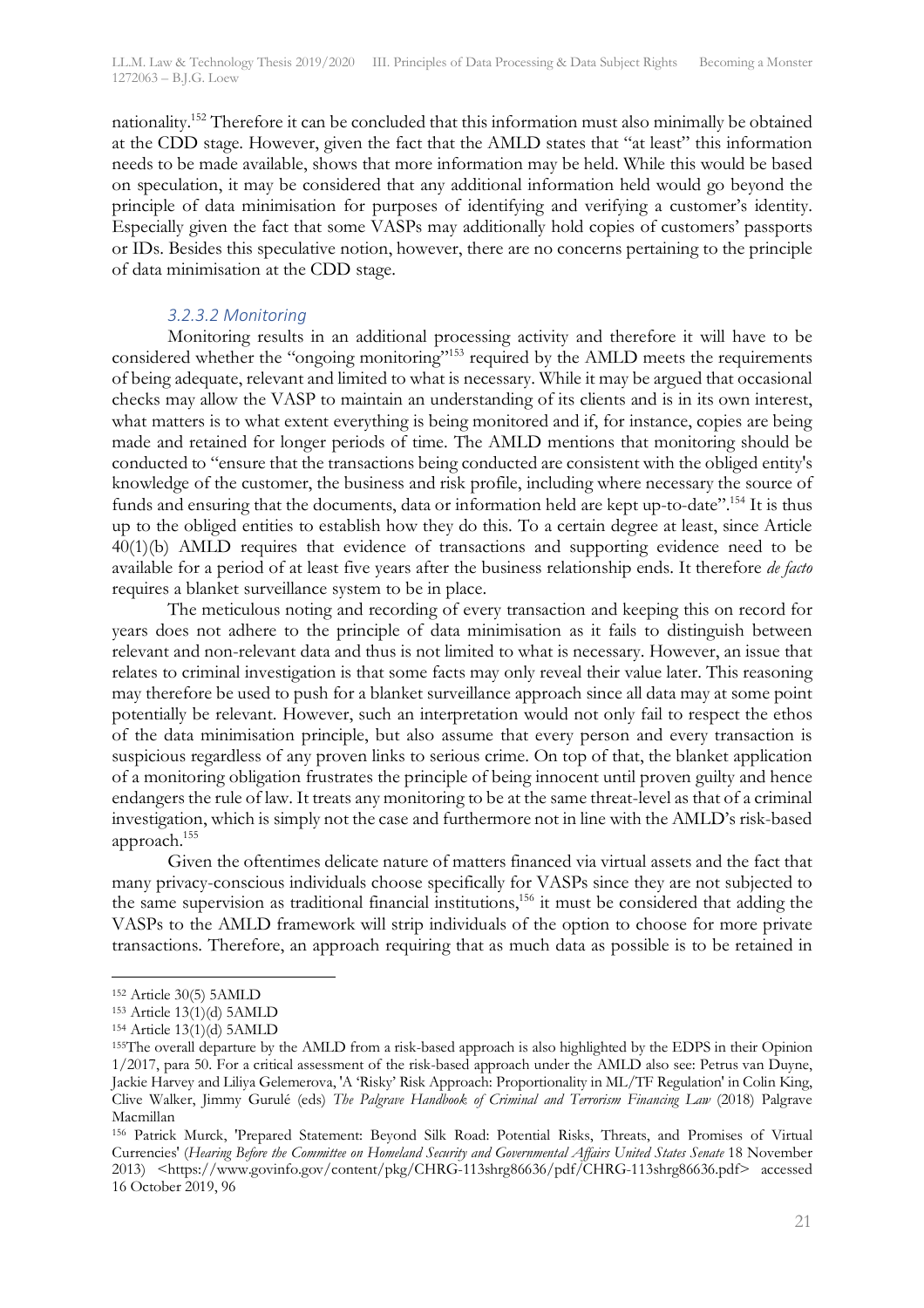case of it being useful at some future point cannot be upheld in liberal democracies that claim to adhere to the rule of law.

While a decisive judgment must be made on a case-by-case basis, the shortcomings discussed thus far (such as the expansive scope of the AMLD, the delicate information revealed particularly via financial transactions and blanket application of surveillance on people with no proven link to a serious crime) suggest that the AMLD, from the outset, fails to adhere to the data minimisation principle regarding the monitoring obligations of obliged entities, as it fosters a culture of blanket surveillance. Furthermore, it fails to demarcate what information would be adequate, relevant and limited to what is necessary and therefore fails to establish a workable regulatory framework.

#### *3.2.3.3 Reporting Obligations*

Finally, concerning reporting obligations there are some concerns as well. Obliged entities are required to transfer "all necessary information" to FIUs that may help them with their tasks and additionally need to report even attempted transactions.<sup>157</sup> However, what data is deemed necessary is left to the discretion of the FIU. This level of discretion allows a lot of leeway for FIUs to circumvent the principle of data minimisation.<sup>158</sup>

A second concern refers to the requirement to report attempted transactions. This requirement raises questions whether all requested information will be relevant and adequate if the option seemingly exists to request irrelevant information. Especially in the realm of VASPs it is likely that many attempted transactions fail, and thus remain attempted instead of executed, due to technical and IT issues. Should all such transactions automatically be reported to the FIU? It may thus be suggested that "attempted" should be interpreted to only refer to transactions that were intercepted by the obliged entity unable to identify its customer.<sup>159</sup> Using such an interpretation would address the concern of having to report attempted transactions, however it would also raise questions as to what information about such an attempted transaction would then be shared. If the customer cannot be identified and the transaction did not occur in the end, the attempted transaction arguably does not amount to adequate or relevant information, especially when considering the requirement of treating individuals as innocent until proven guilty.

Therefore, both the fact that an FIU can, seemingly arbitrarily, determine what information it requests from an obliged entity, as well as the fact that attempted transactions must be reported, it can be concluded that the current wording of the AMLD does not adhere to the data minimisation principle as there are no safeguards in place to ensure that data processed is purely adequate, relevant and restricted to necessary information in relation to the purposes of preventing, detecting or combating money laundering and terrorist financing.

#### *3.2.4 Storage Limitation*

The fourth principle of data processing regards storage limitation and requires that personal data is "kept in a form which permits identification of data subjects for no longer than is necessary for the purposes for which the personal data are processed".<sup>160</sup> Since the purposes of the three main compliance duties differ slightly, these will be discussed in turn below.

 <sup>157</sup> Article 33(1) 5AMLD

<sup>158</sup> Although Article 35(2)(b) 5AMLD allows obliged entities to deny an FIU request for information where this is clearly disproportionate, this is only permitted in "exceptional circumstances" and does not in and of itself resolve the issue of general disregard for the principle of data minimisation. 159 Article 14(4) 5AMLD

 $160$  Article  $5(1)(e)$  5 AMLD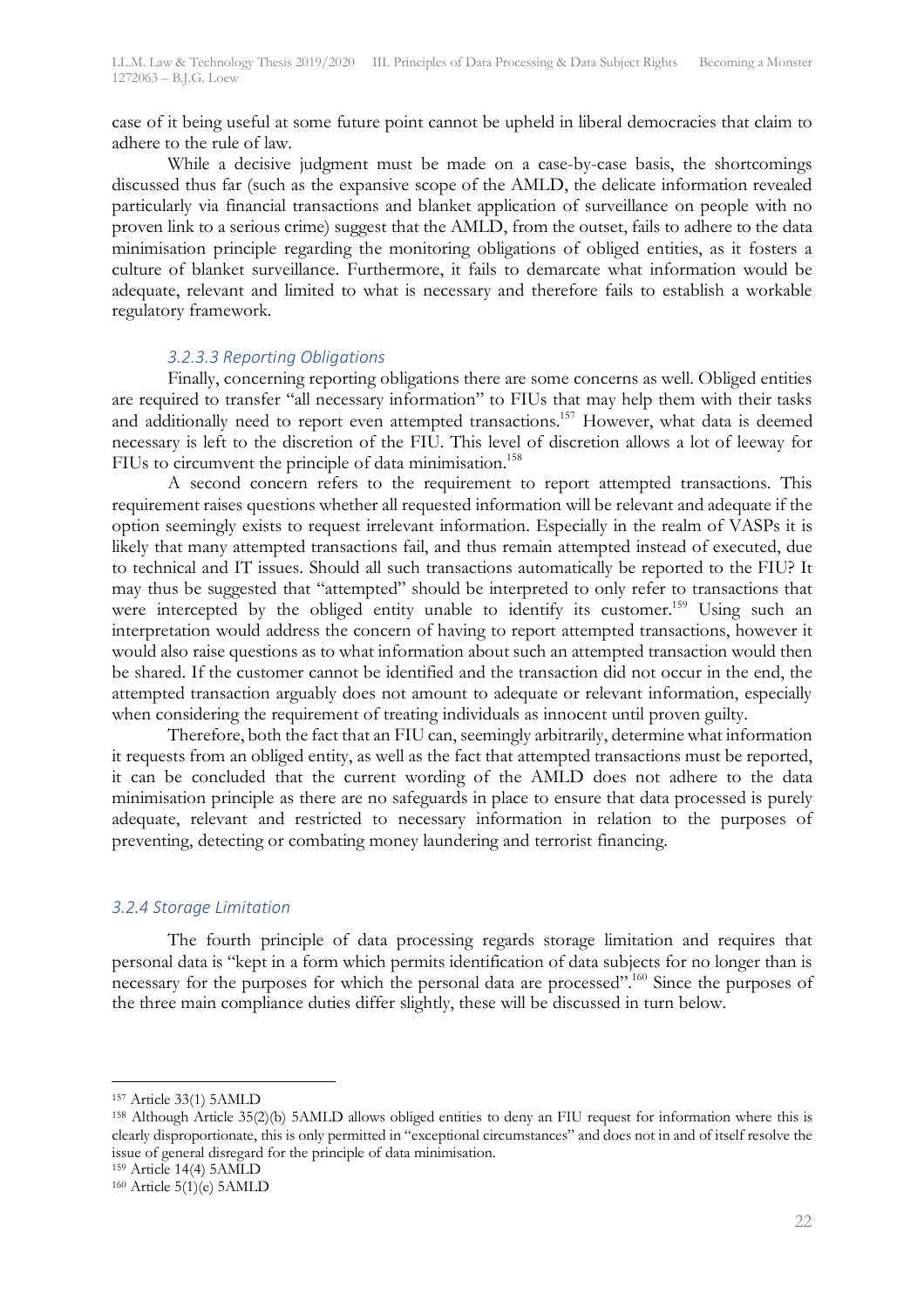LL.M. Law & Technology Thesis 2019/2020 III. Principles of Data Processing & Data Subject Rights Becoming a Monster 1272063 – B.J.G. Loew

#### *3.2.4.1 Customer Due Diligence*

Since the aim of customer due diligence is to identify and verify customers, the identification data relating to customers should be stored only for as long as it is necessary to identify customers. VASPs and other obliged entities have a legitimate interest in being able to identify their customers throughout the duration of their business relationship. However, the AMLD requires obliged entities to retain CDD information for a *minimum* of five years *after* the business relationship has ended, which can be extended by another five years.<sup>161</sup> In cases of long business relationship this wording therefore potentially requires the storage of data for decades.

Instead, a shorter retention period would be more adequate. Five years are a very long time in which it is not really necessary anymore for obliged entities to hold information such as passport scans from former customers. Such a storage period is clearly longer than necessary and therefore fails to adhere to the storage limitation principle.

#### *3.2.4.2 Monitoring*

The monitoring obligation is where it gets truly critical. As the ongoing monitoring requires blanket surveillance to be carried out, combining this with retention periods of a minimum of five years after the end of the business relationship results in a gross disregard for the principle of storage limitation.

In *Digital Rights Ireland* the CJEU found that the blanket surveillance of all communication data and the requirement to store it for a minimum of six months was disproportionate. In light of this judgment a retention period of minimally five years *after* the *end* of the business relationship is completely absurd and exceedingly disproportionate, especially if one considers that such a transactions may have occurred decades ago.

While the retention period is based on the belief that some information may become relevant at a later period in time, this brings us back to an argument raised earlier that such an approach may be acceptable concerning surveillance by secret services or of high-risk individuals. However, this line of reasoning cannot be applied in a blanket manner to the entire population without undermining the underlying principles of a *Rechtsstaat*.

Additionally, crimes of money laundering become time-barred at some point and so requiring longer retention of the data seems unjustifiable.<sup>162</sup> Furthermore, as the CJEU clearly pointed out in *Digital Rights Ireland*, the blanket retention of all data is inherently disproportionate and amounts to a serious interference with the fundamental rights to private life and data protection. The Court also criticized that there was no distinction between the data retention periods based on either the person concerned or on objective criteria to ensure that data retention is limited to what is strictly necessary.<sup>163</sup> Following this reasoning, different retention periods could, for instance, apply to persons that are merely suspected, where reasonable grounds exist and finally where the obliged entity knows that a case concerns money laundering or terrorist financing.<sup>164</sup>

 <sup>161</sup> Article 40(1) 5AMLD; particularly problematic is that no detailed guidelines exist based on which this extension may be implemented, resulting in legal uncertainty and giving rise to serious proportionality concerns, also discussed in Section 4.4.3.

<sup>162</sup> Admittedly, there is quite a difference among Member States regarding time-barring. Regarding the offence of money laundering, for instance, this offence already becomes time-barred after five years in Germany, but only after twelve years in the Netherlands. Perhaps, then, the one-size-fits-all approach of the AMLD offers a political compromise and is, above all, pragmatic and especially suited to VASPs that typically operate across borders. However, this line of argumentation is also flawed. It still does not justify the retention of data for decades during longer business relationships. For the time barring see, for Germany: § 78 (3) Nr. 4 juncto § 261 Strafgesetzbuch (StGB); for the Netherlands: (art. 70, eerste lid, onder 2°, juncto art. 72, tweede lid, Wetboek van Strafrecht (Sr)

<sup>163</sup> *Digital Rights Ireland* paras 63-65

<sup>164</sup> Such an approach would also be in line with WP29 Statement of 1 August 2014 which highlighted the importance of ensuring "that there is no bulk retention of all kinds of data and that, instead, data are subject to appropriate differentiation, limitation or exception". Article 29 Data Protection Working Party, 'Statement on the ruling of the Court of Justice of the European Union (CJEU) which invalidates the Data Retention Directive ' (14/EN WP 220 adopted 1 August 2014) 2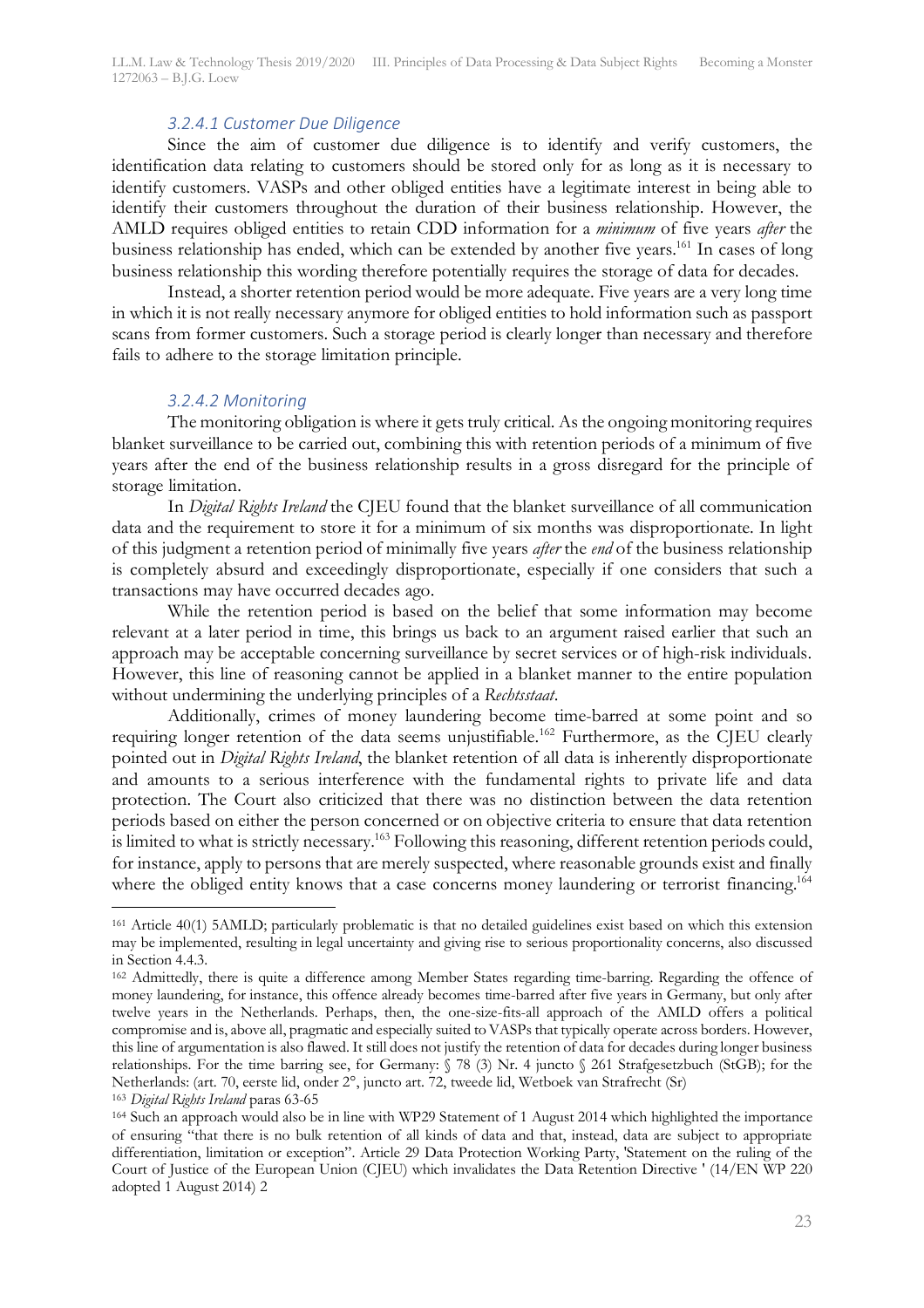LL.M. Law & Technology Thesis 2019/2020 III. Principles of Data Processing & Data Subject Rights Becoming a Monster 1272063 – B.J.G. Loew

However, the AMLD fails to distinguish retention periods based on the person concerned or based on other objective criteria to ensure necessity and, in this way, ironically goes against its selfimposed principle of employing a risk-based approach.165 Considering the case law of the CJEU it must therefore be concluded that the blanket retention of all CDD and transaction data, potentially for decades, is grossly disproportionate and therefore fails to adhere to the principle of storage limitation.

#### *3.2.4.3 Reporting Obligations*

Finally, concerning the reporting obligations it is notable that the AMLD argues that the reason why data must be stored excessively long in the first place is because an FIU or competent authority may request this information at an undetermined future moment in order to carry out their duties. As discussed above, however, this does not justify the retention periods of the AMLD. For the rest, the act of reporting itself is not bound to special retention periods, however it is notable that no storage limitation is set for FIUs in the AMLD. This omission therefore also clearly fails to adhere to the principle of storage limitation as no limitation is set to begin with.

In conclusion, the principle of storage limitation is grossly disregarded by the AMLD.

#### *3.2.5 Accuracy, Data Security and Accountability*

Finally, there are three more principles to data processing, namely accuracy,<sup>166</sup> data security<sup>167</sup> and accountability.<sup>168</sup> They are more dependent upon specific measures implemented by individual obliged entities and their adherence can better be assessed on a case-by-case basis. Therefore, these principles will not be discussed at this point.

#### *3.2.6 Final Remarks*

Having considered the principles of data protection enshrined in the GDPR it becomes apparent that numerous issues exist under the AMLD framework. While some of these are general in nature pertaining to the AMLD as a whole, others apply specifically to VASPs.

The lawfulness of reporting is seriously undermined by a lack of defining 'suspicious' transactions, leaving this to obliged entities to decide. The term itself therefore triggers legal action without adhering to the principle of lawfulness. Furthermore, by defining the aim of the AMLD extremely broad and incorporating other, unrelated, aims, such as tax crime, the principle of purpose limitation is not adhered to at the monitoring and reporting stage. Neither is the principle

 <sup>165</sup> The overall departure by the AMLD from a risk-based approach is also highlighted by the EDPS in their Opinion 1/2017, para 50. More on the role and development of the risk-based approach in the AMLD: Maria Bergström, 'The Many Uses of Anti-Money Laundering Regulation - Over Time and into the Future' (2018) 19 German Law Journal 1149, 1160

<sup>&</sup>lt;sup>166</sup> The principle of accuracy entails that the personal data is accurate, and since customer due diligence and regular checks aim to ensure precisely this there is no concern procedurally from the outset from the AMLD generally, or specifically regarding VASPs. Accuracy concerns may arise later through onward transfers of data, for instance if personal data has reached a competent national authority via an FIU and circumstances regarding a customer change. This may not (immediately) be reflected in the data of the authority, however this concern regards databases in general and is in fact a point of common criticism and argumentation to warn about the over-reliance on data(bases). It is however, not a concern specifically regarding to the AMLD framework or VASPs.

<sup>&</sup>lt;sup>167</sup> The fact that data must be processed in a way to ensure the integrity and confidentiality of the data is dependent upon measures taken by individual obliged entities, in this case VASPs. While VASPs may be more prone to security risks inherent to their virtual activities, it will need to be considered on a case-by-case basis whether the principle of data security is adhered to or not.

<sup>168</sup> The accountability principle may amount to a bureaucratic burden to be borne by the obliged entities, however they were already expected to carry this burden under the GDPR and therefore it does not amount to an additional burden triggered by the implementation of the AMLD or by operating as a VASP.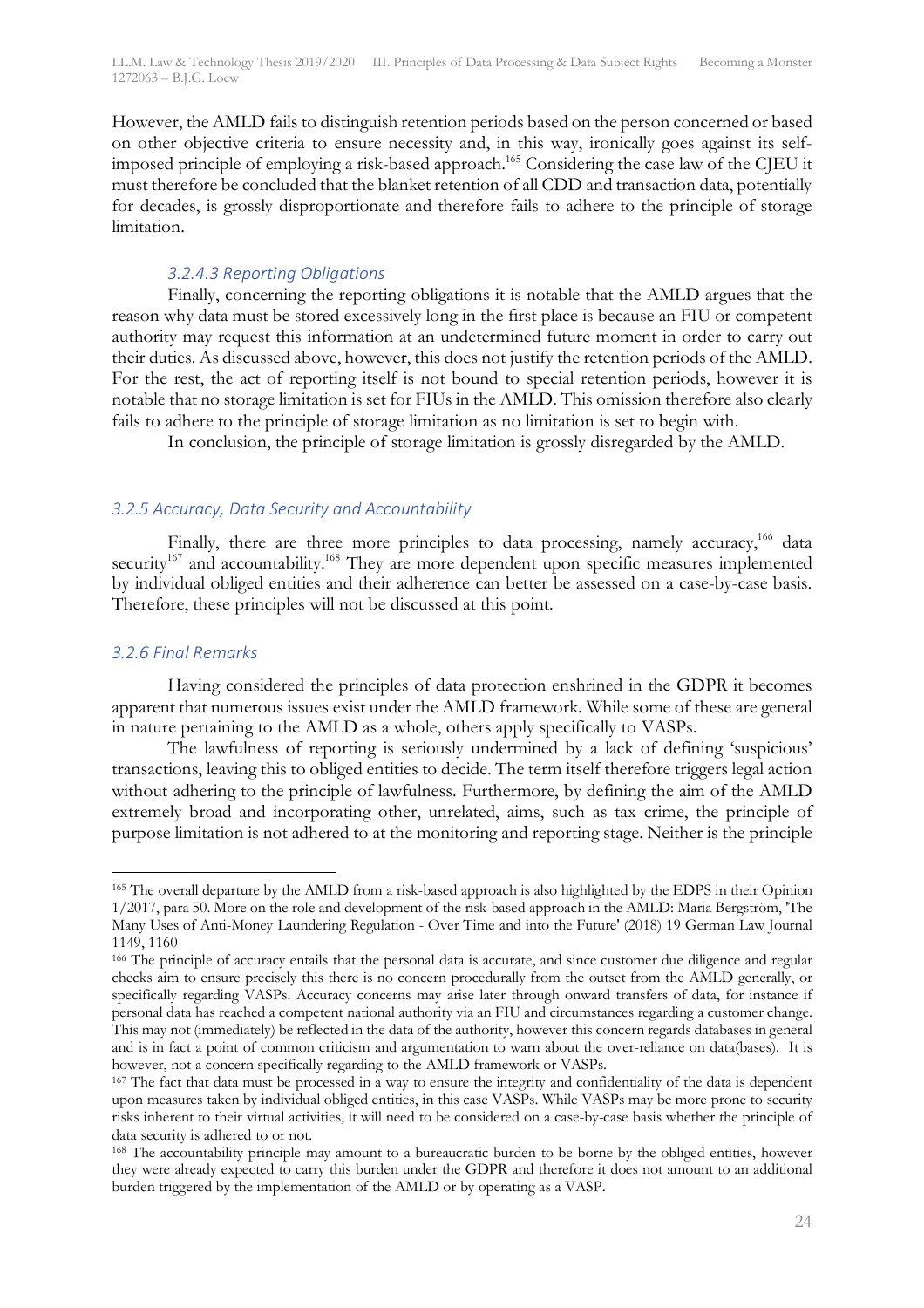of data minimisation. Here the broad purpose formulation of the AMLD results in a *de facto* circumvention of the principle of data minimisation from the outset. On top of that FIUs may arbitrarily determine which information they deem necessary and request this from obliged entities. Taken together with the fact that also attempted transactions must be reported, this results in a failure to adhere to the principle of data minimisation at the monitoring and reporting stages. The final general concern refers to the principle of storage limitation at the customer due diligence and monitoring stages. The principle is grossly neglected by outrageous retention periods of minimum five years after the end of the business relationship and on top of that the AMLD fails to distinguish between different data subjects or on the base of other objective criteria.

Regarding VASPs specifically, the lawfulness at the monitoring stage is particularly problematic, considering the oftentimes vulnerable transactions consciously made via VASPs. As such data is quick to amount to special categories of personal data under the GDPR, it is inconceivable that the ongoing monitoring and storing of such information can fulfil the requirements of Article 9 GDPR. Therefore, it must be concluded that the lawfulness principles are not adhered to at the monitoring stage. Neither is the purpose limitation at the monitoring and reporting stage. While generally the principle of purpose limitation is not adhered to due to the broad goal formulations of the AMLD and the inclusion of tax crime, this failure of purpose limitation raises practical issues specifically for VASPs. Due to their virtual nature VASPs will struggle with conflicts in tax rules across jurisdictions, which make it practically impossible for them to comply. These differences in tax rules also amount to different information being relevant in different jurisdictions and therefore further exacerbate the general issue of data minimisation raised.

Together these issues form various serious concerns that amount to the first research question being answered in the negative. It must therefore be concluded that the AMLD measures do not respect the fundamental principles of data processing.

## 3.3 Data Subject Rights

By now it is clear that the AMLD has a profound impact on the data subject rights of individuals. This section aims to briefly recall which rights have been limited to answer the second research question to what extent the AMLD obligations respect the rights of data subjects. The rights of the data subjects are contained in Chapter III of the GDPR and consist of the right to transparency, which entails the right to information<sup>169</sup> and the right to access,<sup>170</sup> the right to rectification,<sup>171</sup> to erasure,<sup>172</sup> to request the restriction of processing,<sup>173</sup> to data portability,<sup>174</sup> the right to object processing<sup>175</sup> and to not be subject to automated decision making.<sup>176</sup> Additionally data subjects have the right to remedies, which are contained in Chapter VIII.<sup>177</sup>

While these rights are granted in principle, the AMLD already limits the rights available to data subjects from the outset. Being a legal obligation transposed into national law, obliged entities are required to oblige and so the rights to erasure, data portability, to object and to be subjected to automated individual decision-making no longer apply. Additionally, Article 39 of the AMLD prohibits obliged entities to disclose to customers when a money laundering or terrorist financing

- <sup>171</sup> Article 16 GDPR
- <sup>172</sup> Article 17 GDPR
- <sup>173</sup> Article 18 GDPR
- <sup>174</sup> Article 20 GDPR
- <sup>175</sup> Article 21 GDPR

 <sup>169</sup> Articles 12-14 GDPR

<sup>170</sup> Article 15 GDPR

<sup>176</sup> Article 22 GDPR

<sup>177</sup> Articles 77-82 GDPR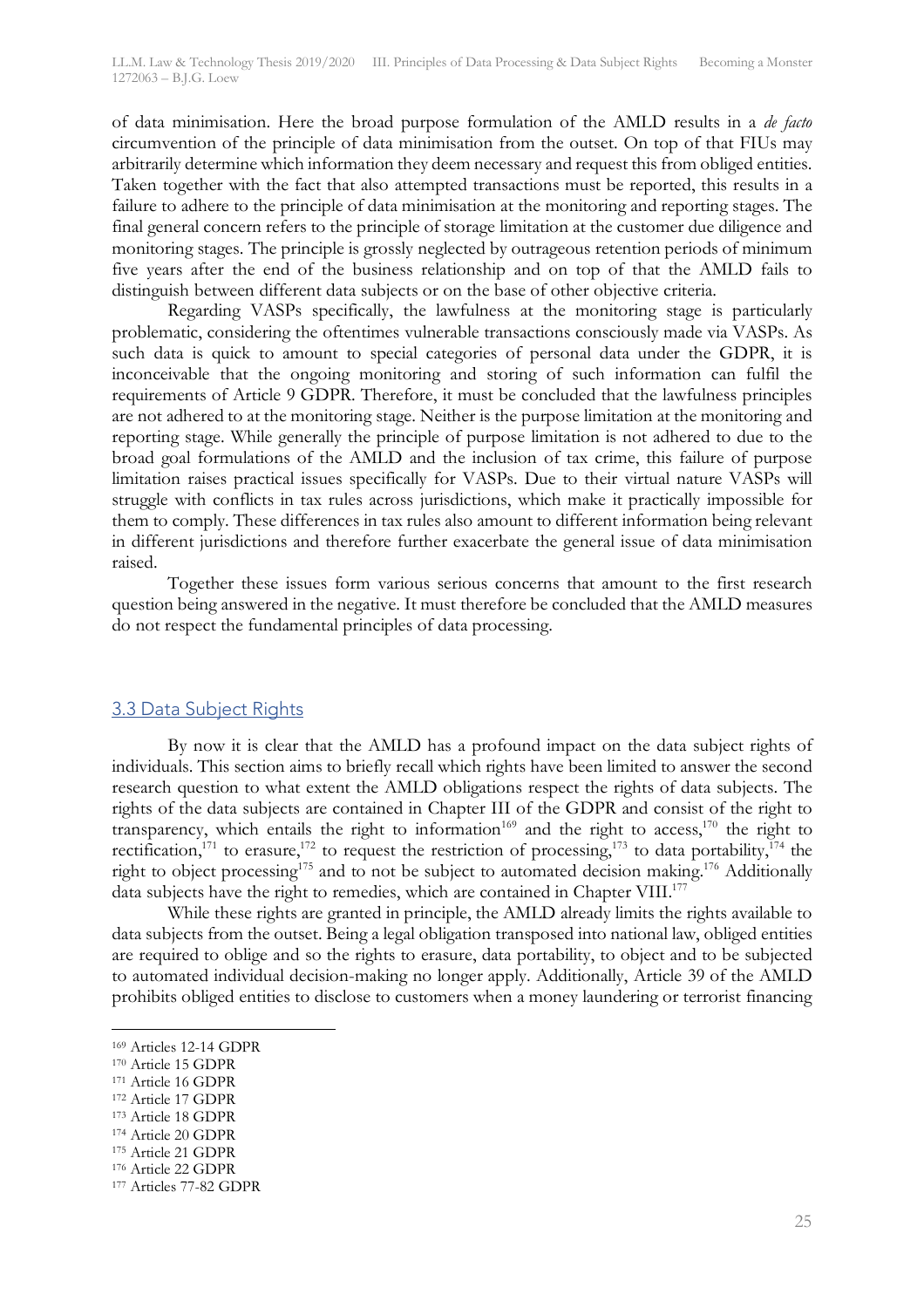analysis is being carried out or when their data is being transferred to an FIU. The prohibition of informing customers, especially of the onward transfer of their data, effectively renders the rights to information, access, rectification and restriction futile as data subjects cannot enforce their rights without knowing who is acting as the controller of the data processing.

The second research question asked to what extent the AMLD obligations respect the rights of data subjects. Considering the aforementioned, a bizarre situation arises where data subjects *de facto* enjoy none of the rights initially enshrined in the GDPR when their data is being passed on to FIUs and national authorities, and in data subjects having seriously restricted rights while their data is still with obliged entities.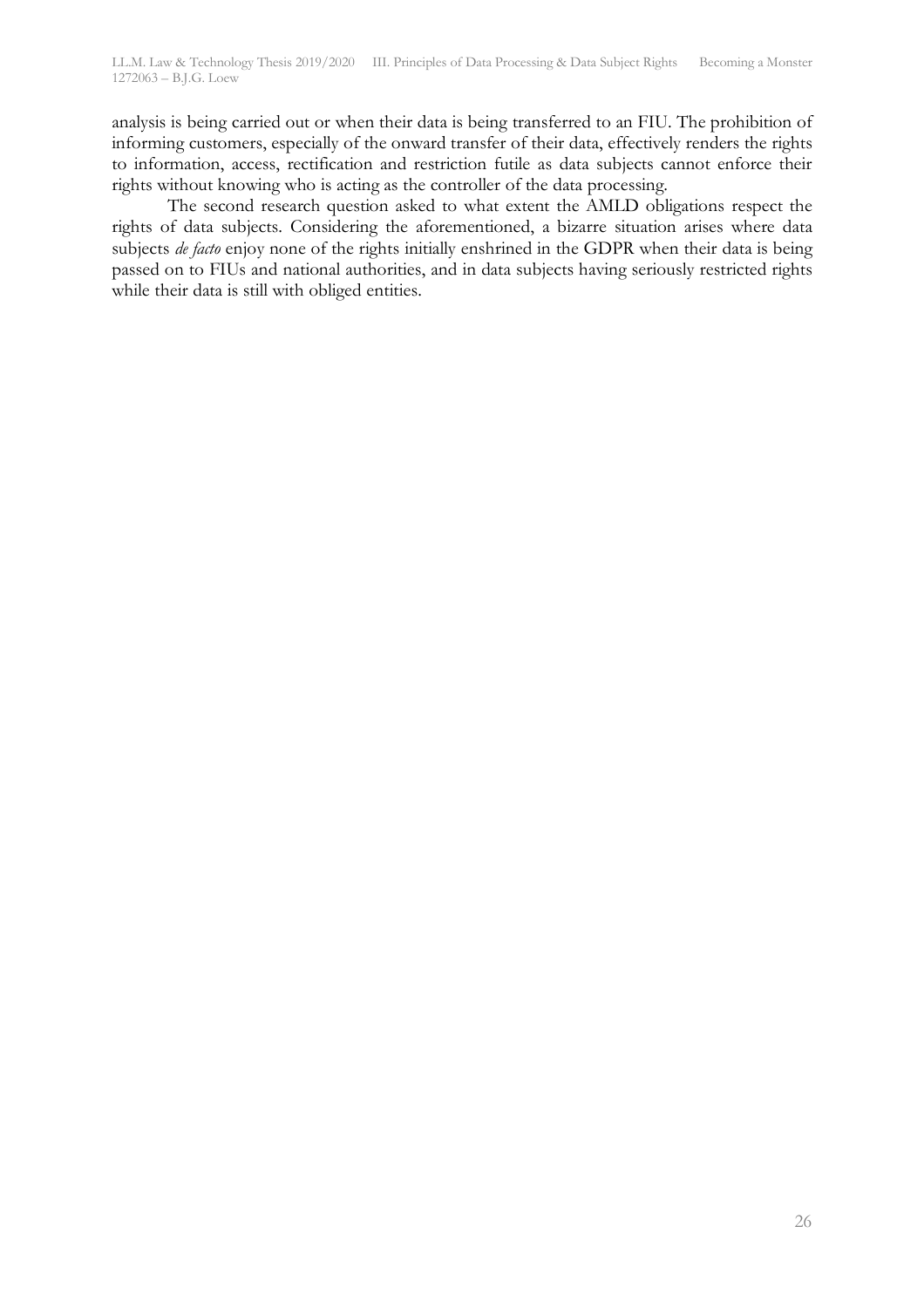IV. Restrictions to Data Subject Rights

#### 4.1 Introduction

While bizarre, in and of itself an extensive restriction of the rights of individuals need not be unlawful. To assess this, the upcoming section will therefore first discuss under which circumstances the rights of data subjects may be restricted within the framework of the GDPR. Since the GDPR gives substance to the fundamental right to data protection enshrined in the Charter,<sup>178</sup> and the grounds of limitation largely overlap,<sup>179</sup> it will simultaneously allow for a judgment to be made whether the AMLD legitimately limits the fundamental rights of individuals. This will, in turn, answer the third and fourth research question.

The GDPR provides, within its framework, that laws may restrict the rights granted to data subjects when three conditions are met. These three conditions are that the restriction must respect the essence of the fundamental rights and freedoms, is a necessary and proportionate measure in a democratic society and aims to safeguard one of ten listed aims.<sup>180</sup>

### 4.2 Aim of the Restriction

The AMLD brings forward five interrelated reasons to justify the restriction of data subject rights, one of which specifically targets VASPs. This section will dissect these reasons, moving from more general to more specific, to prove that the aims of the AMLD are far from forming a robust foundation for its invasive surveillance practices.<sup>181</sup>

In its recitals the AMLD states that it aims to prevent the use of the financial system for the purposes of money laundering and terrorist financing. In doing so it seeks to protect society from crime and maintain the stability and integrity of the Union's financial system.182 Thirdly, for data protection purposes, the AMLD claims that the processing of personal data within its realm shall be considered a matter of public interest.<sup>183</sup> In its newest edition, it also mentions the increased security threats of criminal and terrorist groups, stating that preventing the use of the financial system to finance terrorism is an integral part of any strategy addressing this security threat.184 Fifth and finally, the newest version of the AMLD illuminates that the reason to include some virtual exchanges and custodian wallets to its regime is due to the anonymity that virtual currencies provide and the linked potential misuse.

First of all, it is heavily debated whether these aims are truly met through the AMLD framework. Does criminalising and prosecuting money laundering really protect society from crime? One may argue that if anything, it creates a new crime an in that way actually increases crime statistics. Some also argue that laundering money, the act of bringing illegal proceeds into

 <sup>178</sup> Recital 1 GDPR

<sup>&</sup>lt;sup>179</sup> The grounds on which fundamental rights may be limited under the Charter are listed in Article 52(1) CFR. The limitations must be provided for by law, respect the essence of fundamental rights and freedoms, be necessary and proportional, and finally either pursue an objective of general interest recognized by the European Union or protect the rights and freedoms of others.

<sup>180</sup> Article 23(1) GDPR

<sup>&</sup>lt;sup>181</sup> This therefore has detrimental implications for the lawfulness of processing, especially but not exclusively, the processing of special categories of data, as discussed in Section 3.2.1. 182 Recitals 1-2 4AMLD

<sup>183</sup> Article 43 5AMLD

<sup>184</sup> Recital 3 Directive 2018/843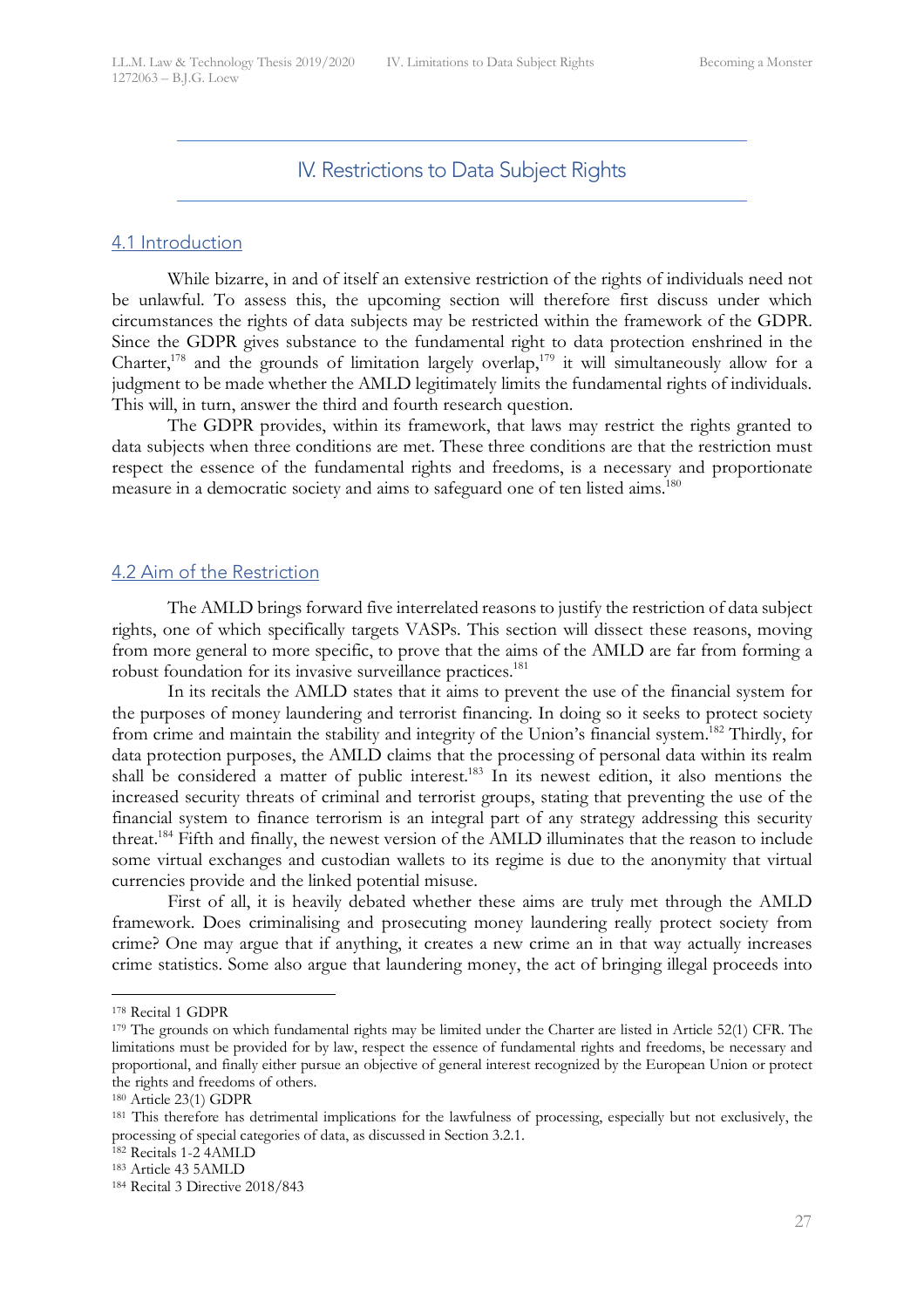the legitimate economy, does not actually hurt anyone and instead it is more the underlying predicate crimes, such as theft, drug trade and human trafficking, that cause devastation and should be tackled.<sup>185</sup> In fact, this is what most states do in practice.<sup>186</sup> One may counter, of course, that the lack of oversight over a shadow economy comes as a cost to the states, mainly in the form of missed tax revenue. This missed tax revenue is designed to benefit society as a whole (in a socialwelfare state), and so the abstract notion of society as a whole is harmed by money laundering. However, this line of argumentation does not quite explain how pursuing money laundering as a criminal offence will reduce (predicate) crimes. Perhaps this reasoning only holds for terrorist financing, where there is a more direct link between the transfer of funds and harm caused to society. It must therefore be concluded that it is neither evident nor supported by evidence that tackling money laundering and terrorist financing reduces crime.

The second argument refers to the protection of the integrity of the financial system.<sup>187</sup> This argument is completely based on assumptions and not backed up by facts.<sup>188</sup> It was the IMF that determined some twenty years ago that crime-money constituted 2-5% of global GDPR, as a 'consensus range'.189 It is unknown between whom this consensus was found or based on what data it has been constructed. In fact, it has been criticised on numerous accounts, the faulty methodology exposed and the data debunked. <sup>190</sup> However, this criticism has been swiftly ignored by authoritative bodies and by now it has been reiterated so many times that through its pure repetition and endorsement it has become a fact in its own right.<sup>191</sup> This is simply preposterous.

Due to this fact framing and resulting indicative bias, $1^{192}$  the fight against money laundering and terrorist financing enjoys the status of being a matter of public interest. Initially it formed only a part of the fight on drug trade, however over time it has grown from being a means to being an end in itself. The fight against money laundering has taken on massive regulatory proportions and can truly be called a bureaucratic monster. Cynically one might pose that it creates an abundance of jobs at various levels and by various actors, and after all this is one of the core aims of the European Union.<sup>193</sup> In that sense, it is definitely a public interest. On a more serious note, the

 <sup>185</sup> Carolin Kaiser, 'Privacy and Identity Issues in Financial Transactions - The Proportionality of the European Anti-Money Laundering Legislation' (PhD thesis, University of Groningen 2018) 440; Roberto Lavlle, 'The International Convention for the Suppression of the Financing of Terrorism' (2000) Zeitschrift für ausländisches öffentliches Recht und Völkerrecht 491

<sup>186</sup> Petrus van Duyne, Jackie Harvey and Liliya Gelemerova, 'A 'Risky' Risk Approach: Proportionality in ML/TF Regulation' in Colin King, Clive Walker, Jimmy Gurulé (eds) *The Palgrave Handbook of Criminal and Terrorism Financing Law* (2018) Palgrave Macmillan

<sup>&</sup>lt;sup>187</sup> It should be noted that this creed stems from a time prior to the credit crisis of 2008, which was unrelated to the presence of crime-money.

<sup>188</sup> Petrus van Duyne, Jackie Harvey and Liliya Gelemerova, 'A 'Risky' Risk Approach: Proportionality in ML/TF Regulation' in Colin King, Clive Walker, Jimmy Gurulé (eds) *The Palgrave Handbook of Criminal and Terrorism Financing Law* (2018) Palgrave Macmillan

<sup>189</sup> Michel Camdessus, 'Money Laundering: the Importance of International Countermeasures' (address at the Plenary Meeting of the Financial Action Task Force on Money Laundering in Paris, 10 February 1998)

<sup>190</sup> Petrus van Duyne, Jackie Harvey and Liliya Gelemerova, 'The Monty Python Flying Circus of Money Laundering and the Question of Proportionality' in Georgios Antonopoulos (ed) *Illegal Entrepreneurship, Organized Crime and Social Control - Studies of Organized Crime* (2016) Springer; Raffaella Barone and Donato Masciandaro, 'Organized Crime, Money Laundering and Legal Economy: Theory and Simulations' (2011) 32(1) European Journal of Law and Economics 115; John Walker and Brigitte Unger, 'Measuring Global Money Laundering: "The Walker Gravity Model"' (2009) 5(2) Review of Law and Economics 821, 823; Friedrich Schneider and Ursula Windischbauer, 'Money Laundering: Some Facts' (2008) 26(4) European Journal of Law and Economics 387

<sup>191</sup> Petrus van Duyne, Jackie Harvey and Liliya Gelemerova, 'A 'Risky' Risk Approach: Proportionality in ML/TF Regulation' in Colin King, Clive Walker, Jimmy Gurulé (eds) *The Palgrave Handbook of Criminal and Terrorism Financing Law* (2018) Palgrave Macmillan

<sup>192</sup> Petrus van Duyne, Jackie Harvey and Liliya Gelemerova, 'The Monty Python Flying Circus of Money Laundering and the Question of Proportionality' in Georgios Antonopoulos (ed) *Illegal Entrepreneurship, Organized Crime and Social Control - Studies of Organized Crime* (2016) Springer 161 <sup>193</sup> Article 3 TEU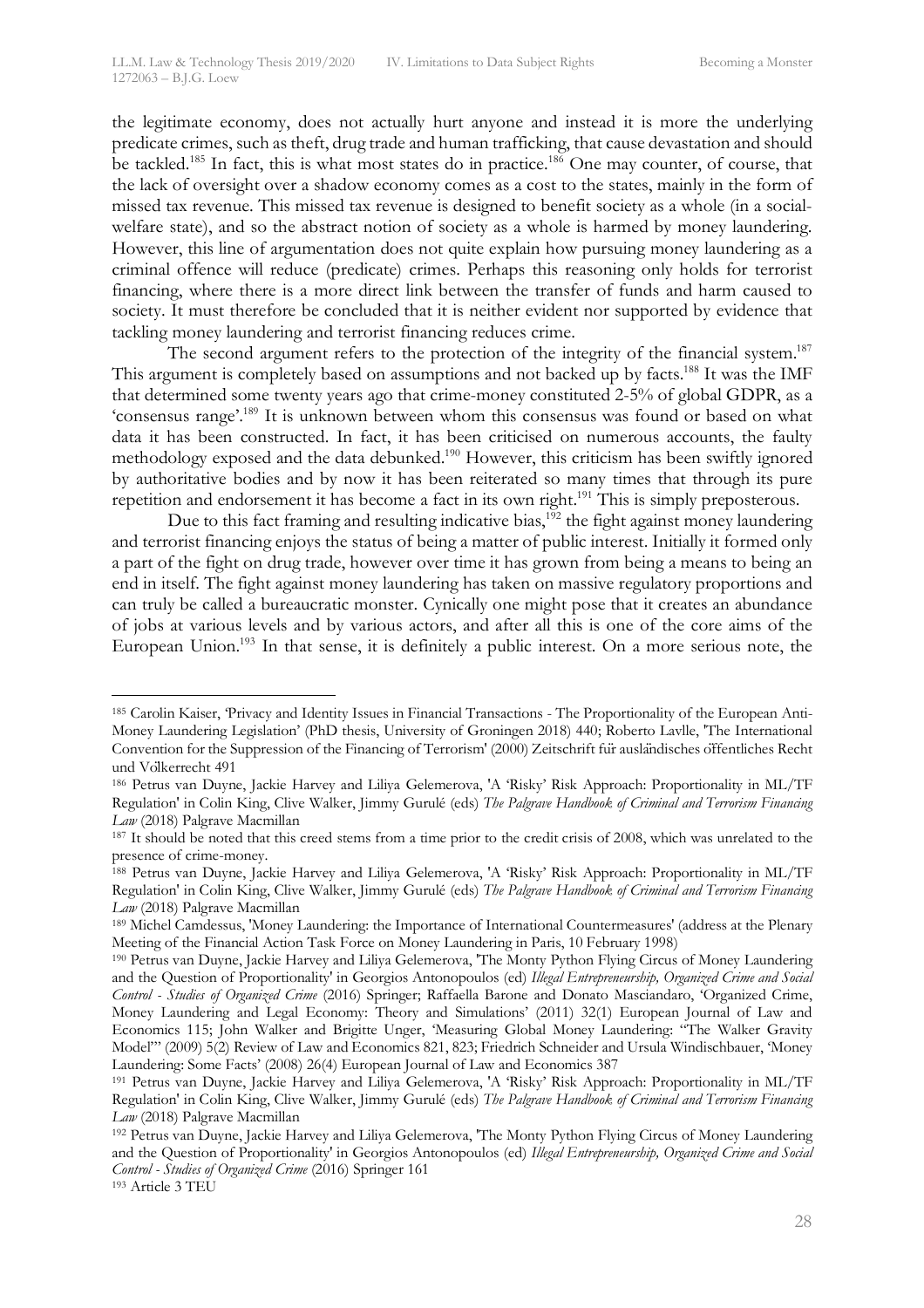struggle surrounding the expansion of the AMLD is more political.<sup>194</sup> As the FATF consists mainly of European Member States it is unsurprising that self-imposed pressure exists to actually implement the measures they preach for the world. Therefore, pulling out at this stage would risk a giant loss of face. This does not mean, however, that the continuous growth of the AMLD should not be challenged. After all the FATF, where these measures originate, is not a democratic body and maintains a minimum level of transparency and accountability to its own operations.<sup>195</sup> It pushes its technocratic agenda internationally through naming and shaming techniques and gains legitimacy through unquestioned adoption into legislation.<sup>196</sup> Therefore, this "public interest" must be challenged as the current system of blind adoption fails to adhere to the rule of law.

The fourth, and related, reason stated by the AMLD is an attempt to justify the restrictions of data subject rights due to the fact that criminal and terrorist groups form an increased threat. Firstly, this wording seems to be an ill-fitted attempt of elevating the importance of money laundering and terror financing to the status of a pressing social need. Perhaps this is in response to the *Tele2 Sverige* judgment where the Court noted that only serious crime is able to justify such serious interferences with fundamental rights.<sup>197</sup> Such an attempt to elevate the level of importance should be viewed critically. In fact, the Article 29 Working Party has stated in the past that the fight against terrorism cannot justify "secret, massive and indiscriminate surveillance programs"<sup>198</sup> and therefore it does not reach the high threshold of "serious crime". Secondly, considering the oftentimes small amounts of funds that are required by terrorists and the fact that they generally do not rely on sophisticated and intricate financial constructions to make ends meet,<sup>199</sup> raises the question to what extent the financial system really plays an *integral* part in their strategies. What is more, terrorists can also raise funds legitimately, for instance through wages earned during their day-jobs.<sup>200</sup> In this way there would, arguably, be no abuse of the financial system. Furthermore, considering that the core business of terrorists may be summarized as causing havoc and destruction, one might more aptly consider that weapons form an *integral* part of their strategies. However, the weapon trade is highly lucrative for several European powers and will therefore not simply be abandoned.<sup>201</sup> While the controversial discussion pertaining to weapon trade is beyond the scope of this thesis, it illustrates that there are potentially more apt places to stop terrorism at the source than through the blanket surveillance of entire populations' financial transactions.

 <sup>194</sup> Carolin Kaiser, 'Privacy and Identity Issues in Financial Transactions - The Proportionality of the European Anti-Money Laundering Legislation' (PhD thesis, University of Groningen 2018) 440; Roberto Lavlle, 'The International Convention for the Suppression of the Financing of Terrorism' (2000) Zeitschrift für ausländisches öffentliches Recht

und Volkerrecht 491, 521-523<br><sup>195</sup> Joshua Cohen and Charles Sabel, 'Global Democracy?' (2004-2005) 37 New York University Journal of International Law and Politics 763, 763-764

<sup>196</sup> Valsamis Mitsilegas and Niovi Vavoula, 'The Evolving EU Anti-Money Laundering Regime: Challenges for Fundamental Rights and the Rule of Law' (2016) 23(2) Maastricht Journal of European and Comparative Law 261, 267

<sup>197</sup> CJEU Joined Cases C-203/15 and C-698/15 *Tele2 Sverige* [2016] ECLI:EU:C:2016:970 (*Tele2 Sverige*) para 102 and 115; the argumentation is also in line with that of Case C-311/18 *Schrems II* [2019] Opinion of AG Saugmandsgaard Øe, paras 283-286

<sup>198</sup> WP29 Opinion 04/2014, 2

<sup>199</sup> Petrus van Duyne, Jackie Harvey and Liliya Gelemerova, 'A 'Risky' Risk Approach: Proportionality in ML/TF Regulation' in Colin King, Clive Walker, Jimmy Gurulé (eds) *The Palgrave Handbook of Criminal and Terrorism Financing Law* (2018) Palgrave Macmillan, 347

<sup>200</sup> Petrus van Duyne, Jackie Harvey and Liliya Gelemerova, 'A 'Risky' Risk Approach: Proportionality in ML/TF Regulation' in Colin King, Clive Walker, Jimmy Gurulé (eds) *The Palgrave Handbook of Criminal and Terrorism Financing Law* (2018) Palgrave Macmillan, 347

<sup>201</sup> Selling to Saudi Arabia, which in turn sells to terrorist groups. See for instance: Al Jazeera News, 'Turkey, Saudi Arabia and Europe's 'double standard' in arms sales' (17 October 2019) <https://www.aljazeera.com/news/2019/10/turkey-saudi-arabia-europe-double-standard-arms-sales-

<sup>191016231548811.</sup>html> accessed 4 November 2019; Tom O'Connor, 'How did ISIS get its weapons? Europe wants to limt US and Saudi Arabia Arms sales because guns went to militant group' (*Newsweek*, 14 November 2018) <https://www.newsweek.com/europe-limit-us-saudi-weapons-sales-went-isis-1215758> accessed 4 November 2019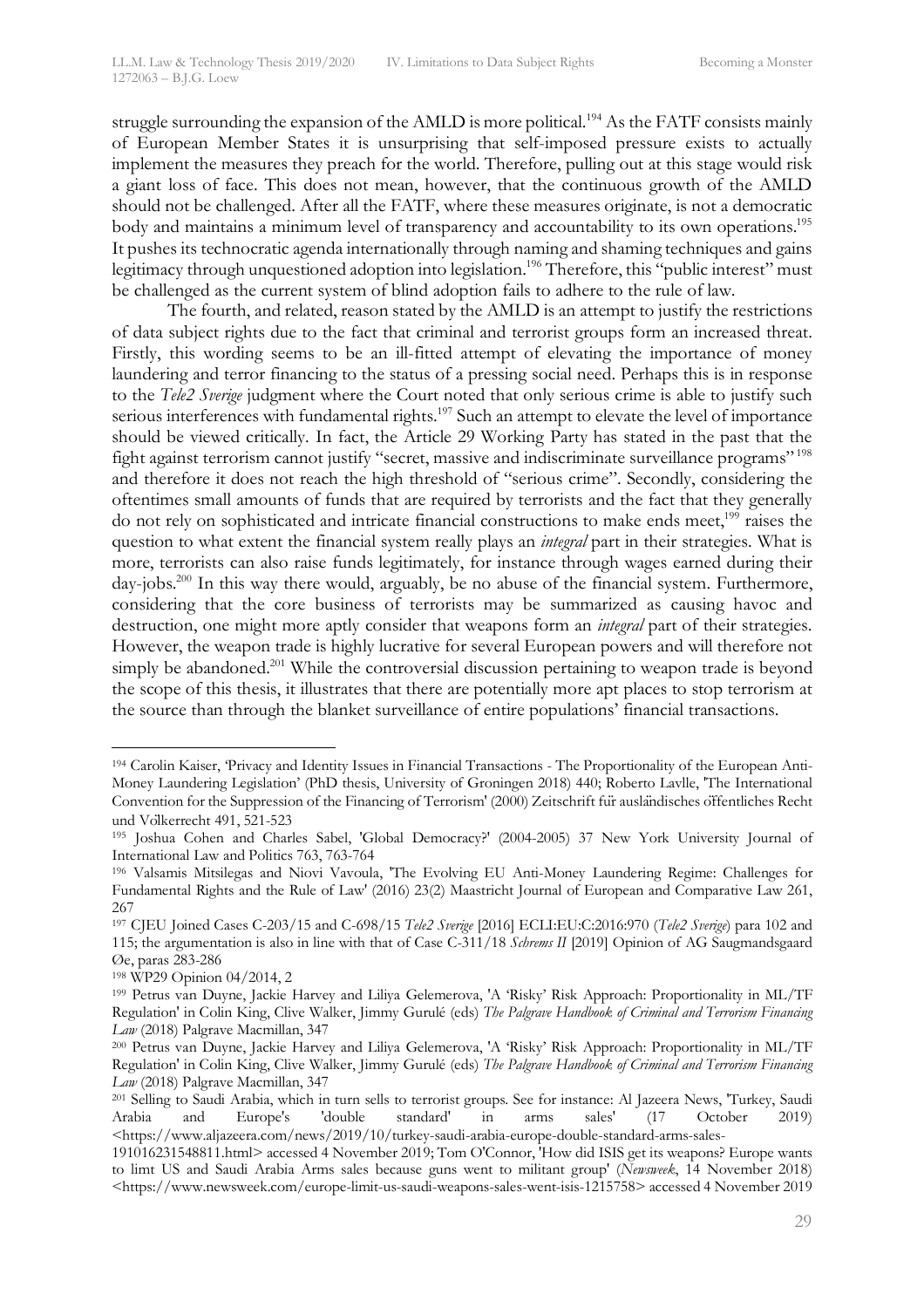Finally, there is the argument that the anonymity of virtual currencies offers a *potential* for misuse. At this point it may be noticed that a *potential* for misuse will always exist. Therefore, this does not in itself form a convincing argument. In fact, such a reasoning may lead to the uncritical expansion of criminal offences by criminalising increasing amounts of activities, resulting in overcriminalisation.<sup>202</sup> The second view brought forward that virtual currencies offer anonymity is also somewhat flawed. In fact, most virtual currencies must be correctly classified as pseudonymous. Although a user's name and address are not linked to a transaction, his wallet address is.203 Therefore it will require users to be able to disconnect their transactions entirely from any IP address traceable to them, a rather difficult task.<sup>204</sup> Admittedly, it may require more effort, but through big data and relational analysis it is still quite easy to track down an individual.<sup>205</sup> While this may not be as simple as receiving a name and address, as is the case with financial institutions, the information is still relatively readily available, it simply requires another approach and is certainly not impossible using modern techniques. Therefore, this final argument would also fail to convincingly bring forward a reason as to why hypothetically VASPs should be subjected to the AMLD framework.

For these reasons it must be held that the AMLD framework can hardly be seen as safeguarding the public interests of national security, defence or public security.<sup>206</sup> Considering it is based on estimations at best and absolute fiction at worst it can neither be held to safeguard objectives of general interest.207 The only public interests that the AMLD truly can pursue is to prevent, detect and prosecute criminal offences.<sup>208</sup> However, this is only so because the AMLD has made money laundering and terrorist financing criminal offences. The circular argumentation quickly becomes apparent. In conclusion it must therefore be held that while the GDPR provides for restrictions of the rights of data subjects in certain circumstances, given the shaky, untrue and outright bizarre foundation on which the AMLD builds, it would be simply illegitimate to grant this regulatory framework the ability to restrict the rights of data subjects under the GDPR.

## 4.3 The Essence of Fundamental Rights and Freedoms

The second element of Article 23 GDPR requires that the restrictions respect the essence of the fundamental rights and freedoms. For restrictions to fail this requirement they must be so extensive and intrusive so as to devoid the fundamental right of its basic content. Such restrictions can under no circumstances be justified.<sup>209</sup> As was discussed above in Section 3.3, data subjects are *de facto* stripped of almost all of their rights, however CJEU case law may help assess whether the

 <sup>202</sup> For the concept of overcriminalisation see: Douglas Husak, *Overcriminalization: The Limits of the Criminal Law* (Oxford University Press 2008)

<sup>&</sup>lt;sup>203</sup> Jerry Brito, 'Testimony of Jerry Brito' (Hearing Before the Committee on Homeland Security and Governmental Affairs United States Senate 18 November 2013) <https://www.govinfo.gov/content/pkg/CHRG-113shrg86636/pdf/CHRG-113shrg86636.pdf> accessed 16 October 2019, 35; Christian Rückert, 'Cryptocurrencies and Fundamental Rights' (2019) 5(1) Journal of Cybersecurity, 3

<sup>204</sup> Sesha Kethineni, Ying Cao and Cassandra Dodge, 'Use of Bitcoin in Darknet Markets: Examining Facilitative Factors on Bitcoin-Related Crimes (2018) 43 American Journal of Criminal Justice 141, 143

<sup>205</sup> Carolin Kaiser, 'Privacy and Identity Issues in Financial Transactions - The Proportionality of the European Anti-Money Laundering Legislation' (PhD thesis, University of Groningen 2018) 440; Roberto Lavlle, 'The International Convention for the Suppression of the Financing of Terrorism' (2000) Zeitschrift für ausländisches öffentliches Recht und Völkerrecht 491, 525

<sup>206</sup> Article 23(1)(a-c) GDPR

 $207$  Article  $23(1)(e)$  GDPR

<sup>208</sup> Article 23(1)(d) GDPR

<sup>209</sup> See for instance: European Union Agency for Fundamental Rights, *Handbook on European data protection law - 2018 edition* (Publications Office of the European Union 2018) 44; European Data Protection Supervisor, ' Assessing the necessity of measures that limit the fundamental right to the protection of personal data: A Toolkit' (2017) (EDPS Necessity Toolkit) 4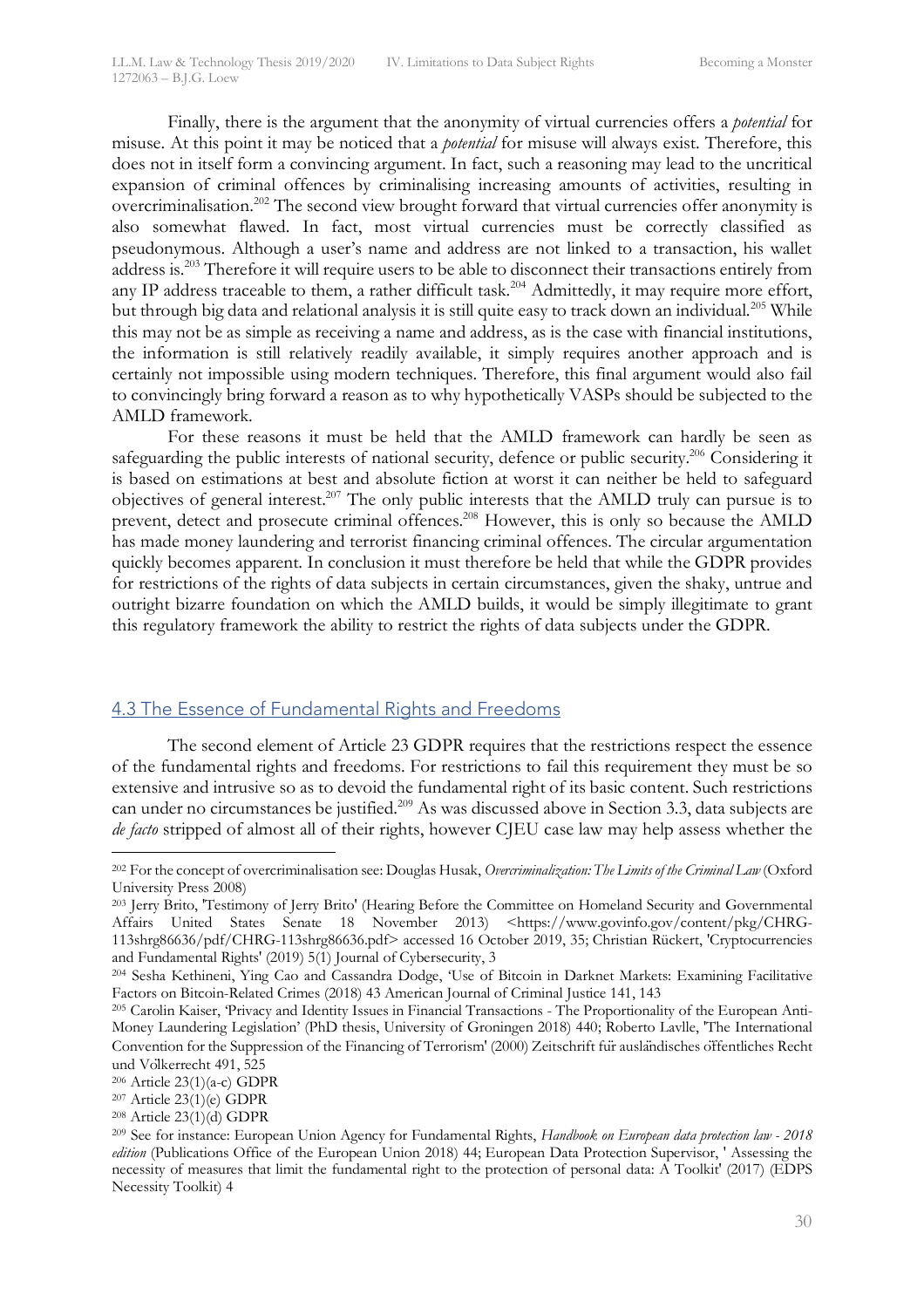extremely high threshold is met of no longer respecting the *essence* of fundamental rights and freedoms.

In the *Schrems* case the CJEU found that the Safe Harbour Decision adversely affected the essence of the fundamental rights to private life and to a legal remedy.<sup>210</sup> This was because public authorities were granted access to the content of electronic communications on a general (nonindividual) basis. There was no restriction based on, for instance, the individual or other objective circumstances that may have justified such access. On top of that US legislation did not provide possibilities for non-US residents to pursue legal remedies in order to access, rectify or erase such data.

Similarly, the AMLD provides authorities with blanket access to personal data through the reporting system via obliged entities and FIUs. The access to such data is filtered by two previous institutions and, at least when it originates from the obliged entities, found to be related to a suspicious transaction. Having discussed the problematic notion of the subjective term 'suspicious' in Section 3.2.1.3, it can be argued that nevertheless there is some restriction to the unfettered access to personal data by national authorities. Whether this amounts to an "objective justification based on considerations of national security or the prevention of crime that are specific to the individual concerned"<sup>211</sup> remains questionable. Undoubtedly the decision to flag a transaction as 'suspicious' relates to the specific individual concerned, however, as discussed earlier, this classification is neither objective nor does it amount to a proper justification. Furthermore, the AMLD does not come accompanied by "appropriate and verifiable safeguards".<sup>212</sup> In fact, quite the opposite is true. As was also discussed in Section 3.3, by prohibiting the disclosure of investigations or onwards transfers, data subjects are *de facto* stripped of their fundamental rights to data protection. The fact that they may formally still have rights, however cannot enforce these as they do not even know who the controller is in their data processing, does not amount to any type of safeguard. On top of that the arbitrary labelling of 'suspicious' and the blanket nature of surveillance amount to a situation of legal uncertainty devoid of any workable safeguards for individuals. Based on the precedence of *Schrems* the conclusion therefore leans towards the AMLD not respecting the essence of the fundamental rights to private life, data protection and perhaps even legal remedy.

Another case that dealt with the essence of fundamental rights to data protection was *Digital Rights Ireland*. In this case the CJEU held that although the Data Retention Directive seriously interfered with the rights to privacy and personal data protection, the interference did not amount to adversely affect the essence of those rights. This was partly due to the fact that the Directive only required the retention of traffic and location data, but not the actual content of communications. Therefore, it was held that the essence of the fundamental right to private life was not adversely affected.<sup>213</sup> In relation to the fundamental right to data protection it was held that Article 7 of the Data Retention Directive outlined certain data security principles.<sup>214</sup>

In the AMLD a similar article is missing. However, a remnant can be found in the recitals, stating that "specific safeguards be put in place to ensure the security of data and should determine which persons, categories of persons or authorities should have exclusive access to the data retained."215 On the other hand the monitoring requirements of the AMLD specifically require the content of transactions, as well as any other relevant information, to be retained.<sup>216</sup> On top of that it is also noticeable that obliged entities are required to continue to hold data even though they

 <sup>210</sup> CJEU Case C-362/14 *Schrems* [2015] ECLI:EU:C:2015:650 (*Schrems*) paras 94-95

<sup>211</sup> *Schrems* para 34

<sup>212</sup> *Schrems* para 34

<sup>213</sup> *Digital Rights Ireland* para 39

<sup>214</sup> *Digital Rights Ireland* para 40

<sup>215</sup> Recital 44 4AMLD

<sup>216</sup> Article 40 5AMLD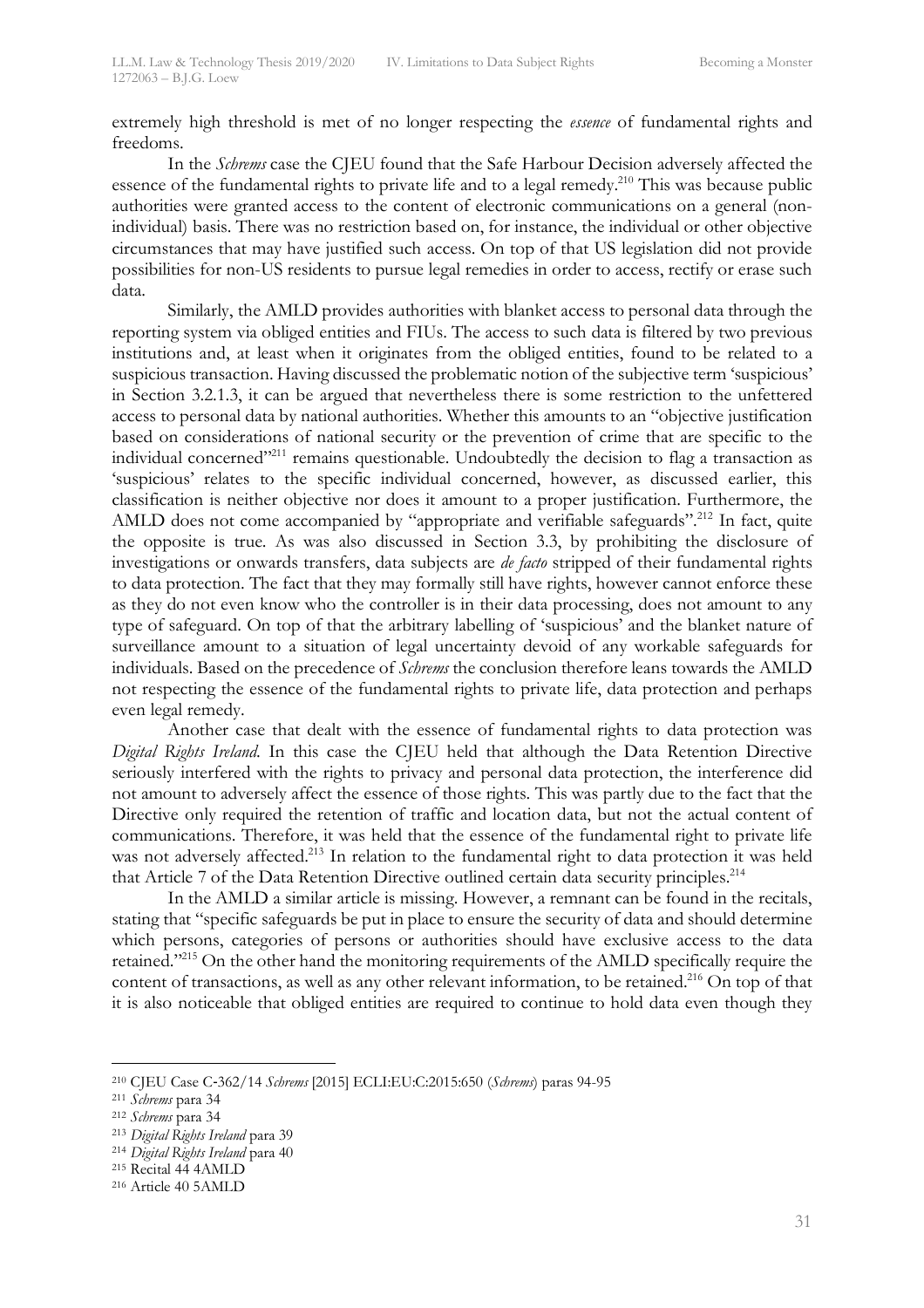have relayed information to FIUs and authorities.<sup>217</sup> This means that authorities can effectively circumvent their own retention periods as they may always fall back on the databases of obliged entities. The system of the AMLD therefore effectively circumvents data protection safeguards implemented in other regulatory instruments binding national authorities and time-barring the retention of certain data. This is especially true for obliged entities who have customers for decades or even a lifetime. Obliged entities are thus not required to erase data once it is passed on to an FIU or competent authority. Alternatively, no differentiation exists in the retention periods based on the individual involved or other objective criteria. Taken together with the fact that data subjects are *de facto* stripped of their rights once their data is passed on, this situation results in a potentially infinite retention period where data subjects enjoy no rights. Such a situation undeniably affects the essence of the fundamental right to data protection adversely.

Overall, the AMLD may therefore be placed on a spectrum somewhere between the Safe Harbour Decision and the Data Retention Directive. While authorities are granted access to the content of financial transactions, they do not have unfettered blanket access to all transactions. Data subjects are also still entitled to their rights, although they may not actually be able to exercise them, therefore *de facto* stripping them of their rights.

In conclusion, the fundamental rights and freedoms most affected by the AMLD are the rights to privacy, data protection and legal remedy. The expansive monitoring requirements filtered only by the discretion of 'suspicious' transactions do not amount to any substantial safeguards and therefore the essence of the right to private life is at least jeopardised if not compromised entirely. Secondly, despite the AMLD mentioning minimal security safeguards to be implemented at a national level, it must be concluded that potentially infinite retention periods taken together with the *de facto* absence of any safeguards for data subjects, especially in the cases of onwards transfers, results in the essence of the fundamental right to data protection being compromised. Finally, the essence of the fundamental right to legal remedy is not compromised by default, but only in certain situations as the result of non-transparent onward transfers of data. Therefore, taken together, it must be concluded that the AMLD at least adversely affects the essence of the fundamental rights to private life and data protection.

#### 4.4 Appropriateness, Necessity and Proportionality

The final element of Article 23 GDPR requires that any restrictions are necessary and proportionate in a democratic society. Pursuant to settled CJEU case-law, the proportionality of a measure can be assessed only once it is found that a given measure is both appropriate and necessary.218 Therefore this section will assess each compliance duty to see whether it is appropriate, necessary and proportionate. The section will conclude if and to what extent subjecting VASPs to the AMLD framework would be proportionate.

#### *4.4.1 Appropriateness*

For a measure to be deemed appropriate there needs to be a logical link between the measure and the legitimate objective pursued. As discussed in Section 4.2, the only, albeit questionable, aim truly pursued by the AMLD is the prevention, detection and prosecution of criminal offences related to money laundering and terrorist financing. The customer due-diligence (CDD) measures enable the identification and verification of customers and in that way assist potential future prosecution of persons by readily identifying them and in this way connecting illegitimate transfers of funds to these individuals. The monitoring duty *can* facilitate the detection

 <sup>217</sup> Article 40 5AMLD

<sup>218</sup> *Digital Rights Ireland* para 46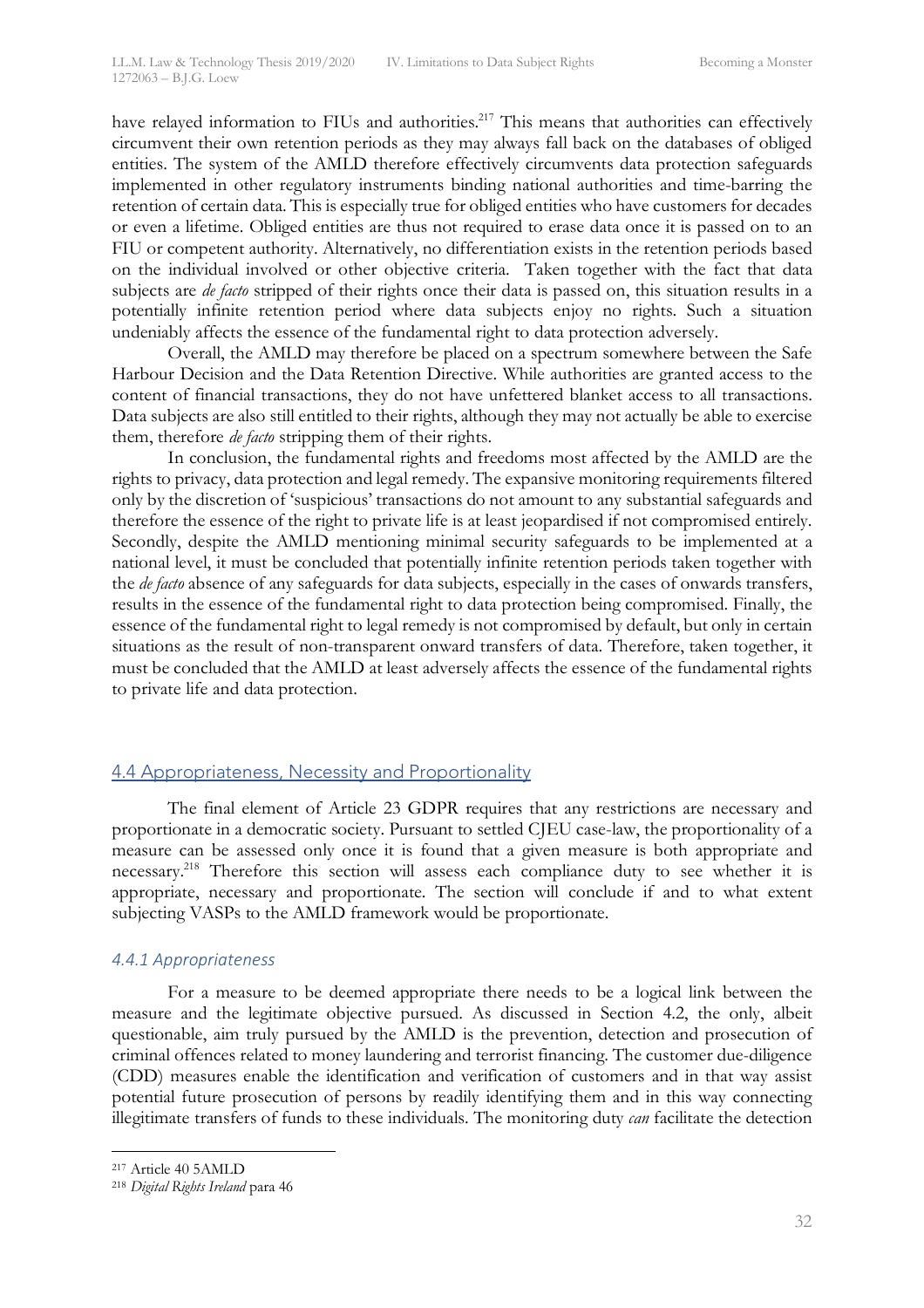of potentially illegitimate transactions and in this way may help the AMLD achieve its aim. Finally, the reporting duty allows obliged entities to 'hand over' tasks that lie beyond their scope, such as the prosecution of criminal activities.

By providing information to authorities this duty aids the overall aims of the AMLD, however questionable these may be. In short, it can therefore be said that the customer duediligence, monitoring and reporting duties that the AMLD imposes may be considered to be appropriate for attaining the objective of preventing, detecting and prosecuting of criminal offences related to money laundering and terrorist financing.

#### *4.4.2 Necessity*

Concerning the fundamental right to data protection it must be noted that "any derogations or limitations [...] must apply only in so far as is strictly necessary".<sup>219</sup> Furthermore, "in assessing whether such processing is necessary, the legislature is obliged, inter alia, to examine whether it is possible to envisage measures which will interfere less with the rights recognised by Articles 7 and 8 of the Charter but will still contribute effectively to the objectives of the European Union rules in question."<sup>220</sup>

The CDD measures requiring not only the identification of customers but also their verification can undoubtedly be seen as an effective measure to assist competent authorities with the prosecution of suspects at potential later stages. In its newest wording the AMLD allows for a larger variety of verification methods, now also allowing "any secure, remote or electronic identification process regulated, recognised, approved or accepted by the relevant national authorities"221 and in this way may allow less intrusive forms of identification, such as through authorised third-party verification services.

Concerning the monitoring duty of obliged entities, it must be noted that while the blanket surveillance of all transactions may facilitate detection of illegitimate transfers of funds, this duty raises several red flags and is therefore certainly not the least intrusive measure that could be applied. To begin with, monitoring could be based on grounded suspicions or objective criteria that would need to be established. In this way not every person and every transaction would be subject to the invasive monitoring and subsequent storing of their data, potentially for decades. This leads to the next large issue: namely the retention period. A *minimum* of five years *after* the end of the business relationship or occasional transaction will result in gargantuan amounts of transaction data to be collected and stored only because one day it *may* be helpful in a criminal proceeding. For a Directive that argues to aim to fight crime it is remarkable that retention is not based on the threat level of an individual or other crime-related indicator, "it therefore applies even to persons for whom there is no evidence capable of suggesting that their conduct might have a link, even an indirect or remote one, with serious crime."<sup>222</sup> It is also not possible to retain the data for a shorter period of time, less than five years. Regarding the data subject rights, it has

 <sup>219</sup> See for instance: *Tele2 Sverige* para 96; *Schrems* para 92; *Digital Rights Ireland* para 52. Due to the close cooperation between the CJEU and the ECtHR it may also be interesting at this point to mention that, to assess whether a measure is necessary in a democratic society, the ECtHR assesses whether a measure addresses a pressing social need, is proportional and whether the reasons given to justify the interference are relevant and sufficient (see for instance: *S. and Marper v UK* App nos. 30562/04 and 30566/04 (ECtHR, 4 December 2008) para 101). These requirements also broadly resemble those outlined by the Charter (a restriction must be provided for by law, respect the essence of fundamental rights and freedoms, be necessary and proportional, and finally either pursue an objective of general interest recognized by the European Union or protect the rights and freedoms of others) and the GDPR (the restriction must respect the essence of the fundamental rights and freedoms, is a necessary and proportionate measure in a democratic society and aims to safeguard one of ten aims listed in Article 32(1) GDPR). The matters pertaining to a pressing social need are covered in Sections 4.2 and 4.3, proportionality is covered in Section 4.4.3 and the reasons brought forward in Section 4.2.

<sup>220</sup> CJEU Case C-291/12 *Michael Schwarz v Stadt Bochum* [2013] ECLI:EU:C:2013:670 (*Schwarz*) para 46

 $221$  Article  $13(1)(a)$  5AMLD

<sup>222</sup> This was a reason for the CJEU to invalidate the Data Retention Directive, see *Digital Rights Ireland* para 58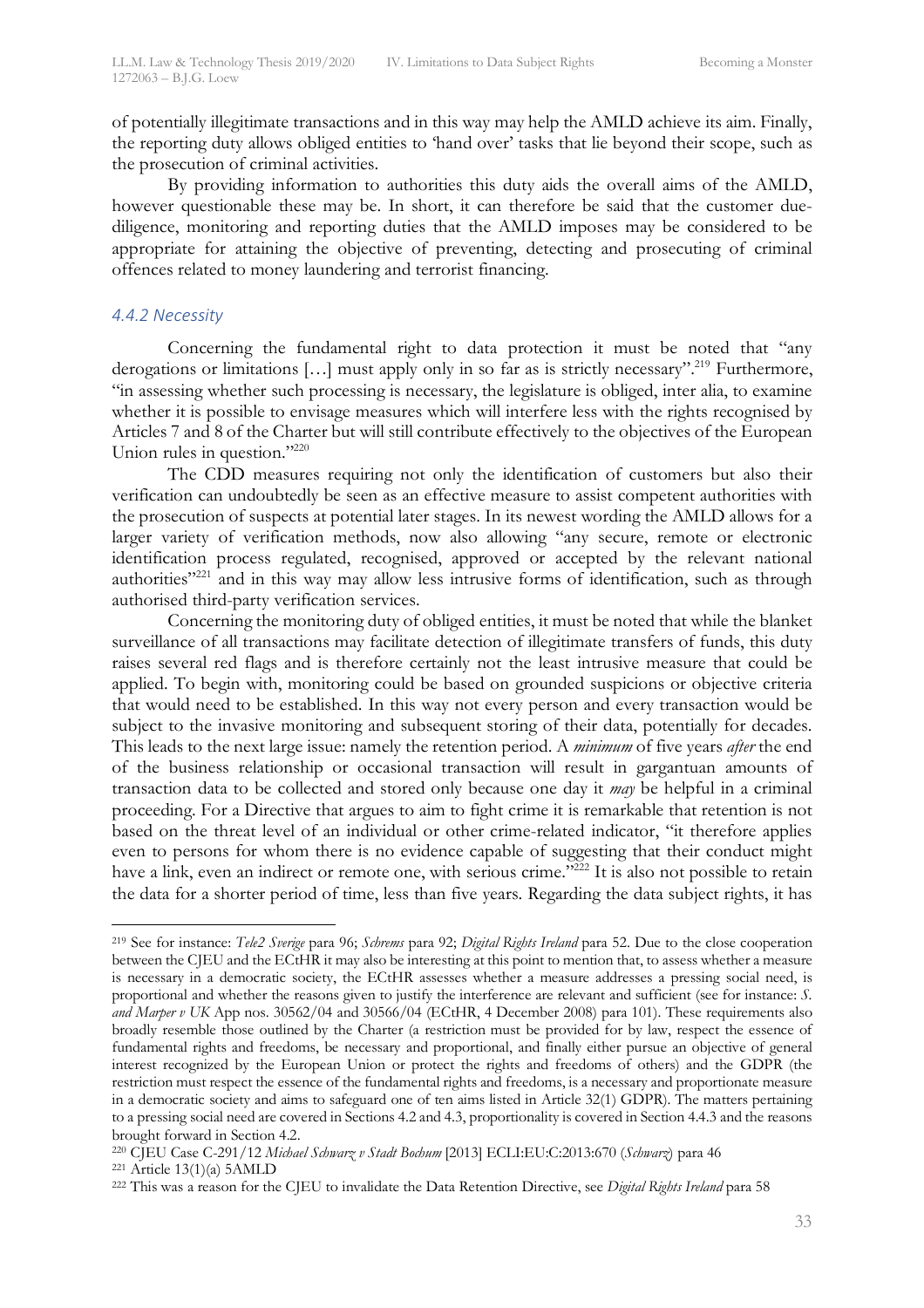already been argued earlier that individuals are severely limited and may even *de facto* be stripped entirely of their rights. Furthermore, safeguards pertaining to limits as to who has access to the data as well as other security safeguards are not enshrined in the AMLD, but 'outsourced' via Recital 44 that requires that safeguards must be established at a national level. Together these issues result in a blanket surveillance measure of more or less the entire European population that does not distinguish based on any objective criteria, does not delineate limitations of access, hollows out safeguards for individuals and maintains an obscenely long storage limitation. Such a measure results in a wide-ranging and serious interference with the fundamental rights of individuals and without proper limitations and safeguards may not be deemed to be limited to what is strictly necessary in a democratic society.

Finally, the reporting duty may be seen as effective as it allows for obliged entities to relay potentially decisive information to competent national authorities so that they can carry out their tasks. To the extent that these tasks relate to the prevention, detection and prosecution of criminal offences related to money laundering and terrorist financing it can be concluded that these measures have the potential to be effective. Statistics to this day, however, reveal that this mechanism, while effective, is far from efficient. For example, in 2018 the German FIU received 77,252 reports of suspicious transactions. Only 14,065 resulted in a response by the public prosecutor and a mere 130 resulted in a penalty order.<sup>223</sup> 130 penalty orders amount to negligible  $0.92\%$  of public prosecutor responses and a comical 0.17% of initial reports filed that year.<sup>224</sup> This means that the entire AMLD surveillance apparatus and the myriad of people and institutions involved exert incredible effort at the cost of individual fundamental rights and endangering the foundations of our societies for perhaps a few thousand convictions in the entire European Union. Undoubtedly less intrusive measures that would better respect the fundamental rights of individuals would achieve similarly underwhelming figures and therefore it must be concluded that these measures are not necessary within the meaning of the *Schwarz* judgment. Additionally, in the *Tele2 Sverige* judgment the Court stated that "given the seriousness of the interference in the fundamental rights concerned […] only the objective of fighting serious crime is capable of justifying such a measure."<sup>225</sup> As established in Section 4.2, the foundation of money laundering and terrorist financing as crime is shaky, if not outright based on fiction. Such a crime therefore cannot be considered a serious crime equivalent to crimes that truly shake our societies to the core such as warfare, genocide, and more recently acknowledged, environmental crimes.<sup>226</sup> Considering all of this the question naturally arises how it can be deemed necessary that the fundamental rights of millions are curtailed for a few meagre annual convictions of a crime based on thin air and political consensus.

In conclusion it must therefore be found that while generally the CDD duties can be deemed to have some merit, the monitoring and reporting duties raise serious questions as to their necessity. Considering the absolute neglect of safeguards and the fact that less intrusive measures are available, it must be concluded that they do not meet the requirement of being limited to what is strictly necessary in a democratic society.

 <sup>223</sup> Financial Intelligence Unit - Deutschland, 'Jahresbericht 2018' (2018) 18

<sup>&</sup>lt;sup>224</sup> While it might be understandable that not all reports result in a conviction and several reports may be bundled to belong to the same case, it remains baffling that less than 1% of cases brought forward by the public prosecutor resulted in a conviction in 2018.

<sup>225</sup> *Tele2 Sverige* para 102

<sup>226</sup> This view is shared by the Article 29 Working Party, which states that secret, massive and indiscriminate surveillance programs cannot be justified by the fight against terrorism or other important threats to national security. See WP29 Opinion 04/2014, 2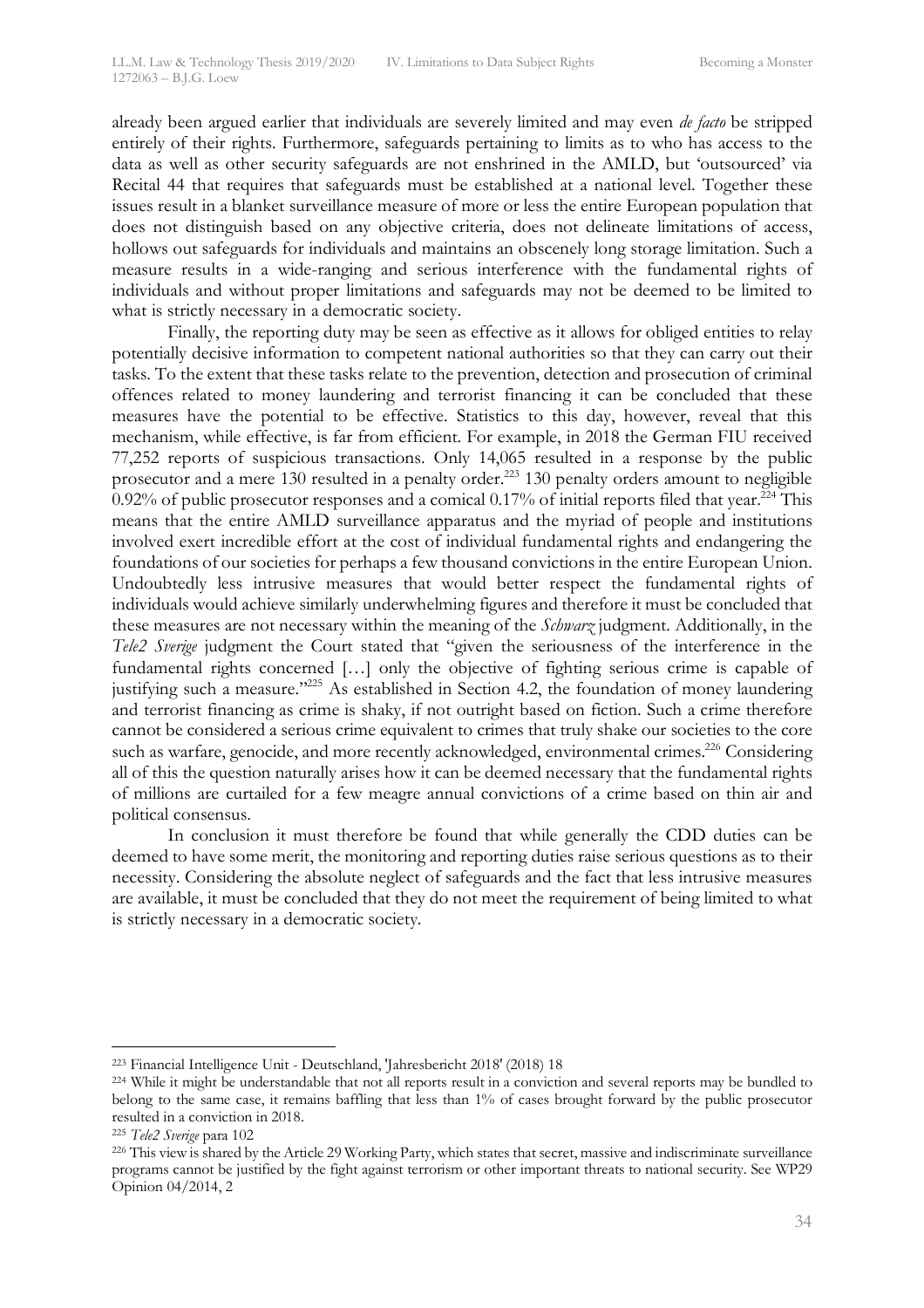#### *4.4.3 Proportionality*

Having considered the necessity, the final step consists of addressing the proportionality. This is to be done by considering the importance of the objective pursued by the AMLD, the extent of its interference and an assessment of the advantages and disadvantages.<sup>227</sup>

Generally, as discussed previously, the AMLD measures assist potential future prosecution of individuals by readily providing evidence in the form of customer identification and transaction history. The reporting mechanism enables obliged entities to hand over useful information to FIUs and competent authorities, such as tax and law enforcement authorities, to aid with their tasks of preventing, detecting and prosecuting criminal offences. Within the realm of the AMLD these criminal offences relate to money laundering and terrorist financing and specifically aim to prevent and reduce the abuse of the Union's financial system for this.<sup>228</sup> As can be concluded from annual reports of various national FIUs this mechanism is creating an outcome and, in some cases, even leads to convictions.<sup>229</sup> In that sense the AMLD does indeed assist the fight against crime. While this is the major benefit of the AMLD, it additionally creates a variety of jobs within the Union. However, as was also noted throughout this thesis, it does so at the expense of the fundamental rights of individuals, as well as taxpayers, who indirectly finance FIUs and national authorities, and businesses, that are burdened with the costs of compliance.<sup>230, 231</sup>

As discussed in Section 3.2, the AMLD measures fail to adhere to the majority data processing principles. The failure to adhere to the purpose limitation principle is mainly triggered by the broad "original" purpose of the AMLD as well as the inclusion of unrelated purposes such as tax evasion.<sup>232</sup> The major disadvantage of this is that it creates legal uncertainty and simultaneously provides a legal foundation for a blanket surveillance measure.<sup>233</sup> Such a blanket measure is inherently at odds with the AMLD's self-proclaimed risk-based approach.<sup>234</sup> This blanket surveillance measure does not differentiate between data subjects, threat level or other objective criteria and does not require there to be any evidence of a link with serious crime.235, 236

<sup>&</sup>lt;sup>227</sup> European Data Protection Supervisor, 'Guidelines on assessing the proportionality of measures that limit the fundamental rights to privacy and to the protection of personal data' (2019) (EDPS Proportionality Guidelines) 13 <sup>228</sup> Recital 1 4AMLD

<sup>229</sup> Joras Ferwerda, 'The Effectiveness of Anti-Money Laundering Policy: A Cost-Benefit Perspective' in Colin King, Clive Walker, Jimmy Gurulé (eds) *The Palgrave Handbook of Criminal and Terrorism Financing Law* (2018) Palgrave Macmillan

<sup>230</sup> See for instance: Petrus van Duyne, Jackie Harvey and Liliya Gelemerova, 'The Monty Python Flying Circus of Money Laundering and the Question of Proportionality' in Georgios Antonopoulos (ed) *Illegal Entrepreneurship, Organized Crime and Social Control - Studies of Organized Crime* (2016) Springer 170ff; Joras Ferwerda, 'The Effectiveness of Anti-Money Laundering Policy: A Cost-Benefit Perspective' in Colin King, Clive Walker, Jimmy Gurulé (eds) *The Palgrave Handbook of Criminal and Terrorism Financing Law* (2018) Palgrave Macmillan

<sup>231</sup> Concerning the financial burdens an attempt has been made by Ferwerda to allow for a quantitative cost-benefit analysis of the anti-money laundering measures in the Union. Despite a large lack of data being (made) available, his preliminary conclusions indicate that the AMLD measures are highly unlikely to be found proportionate from an economic perspective. Joras Ferwerda, 'The Effectiveness of Anti-Money Laundering Policy: A Cost-Benefit Perspective' in Colin King, Clive Walker, Jimmy Gurulé (eds) *The Palgrave Handbook of Criminal and Terrorism Financing Law* (2018) Palgrave Macmillan

<sup>&</sup>lt;sup>232</sup> The disproportionality that arises through this lack of purpose limitation is also discussed in depth in EDPS Opinion 1/2017, para 32

<sup>&</sup>lt;sup>233</sup> By opting for a blanket measure, a proper proportionality assessment is foregone. See EDPS Opinion 1/2017, para 49

<sup>234</sup> EDPS Opinion 1/2017, para 50

<sup>235</sup> In *Digital Rights Ireland* (paras 58-59) these factors were crucial in the Court's decision to find the Data Retention Directive void.

<sup>&</sup>lt;sup>236</sup> Reviewing the jurisprudence of the ECHR the Article 29 Working Party has also found that "the proportionality requirement is not met in cases where, among other things, the proposed legislative measure, although fulfilling a legitimate purpose, sets forth a "blanket measure"; fails to assess the effectiveness of existing measures; or fails to provide adequate safeguards for the individual". See EDPS Opinion 1/2017, para 48; Article 29 Data Protection Working Party, 'Opinion 01/2014 on on the application of necessity and proportionality concepts and data protection within the law enforcement sector' (536/14/EN WP 211 adopted 27 February 2014) (WP29 Opinion 01/2014)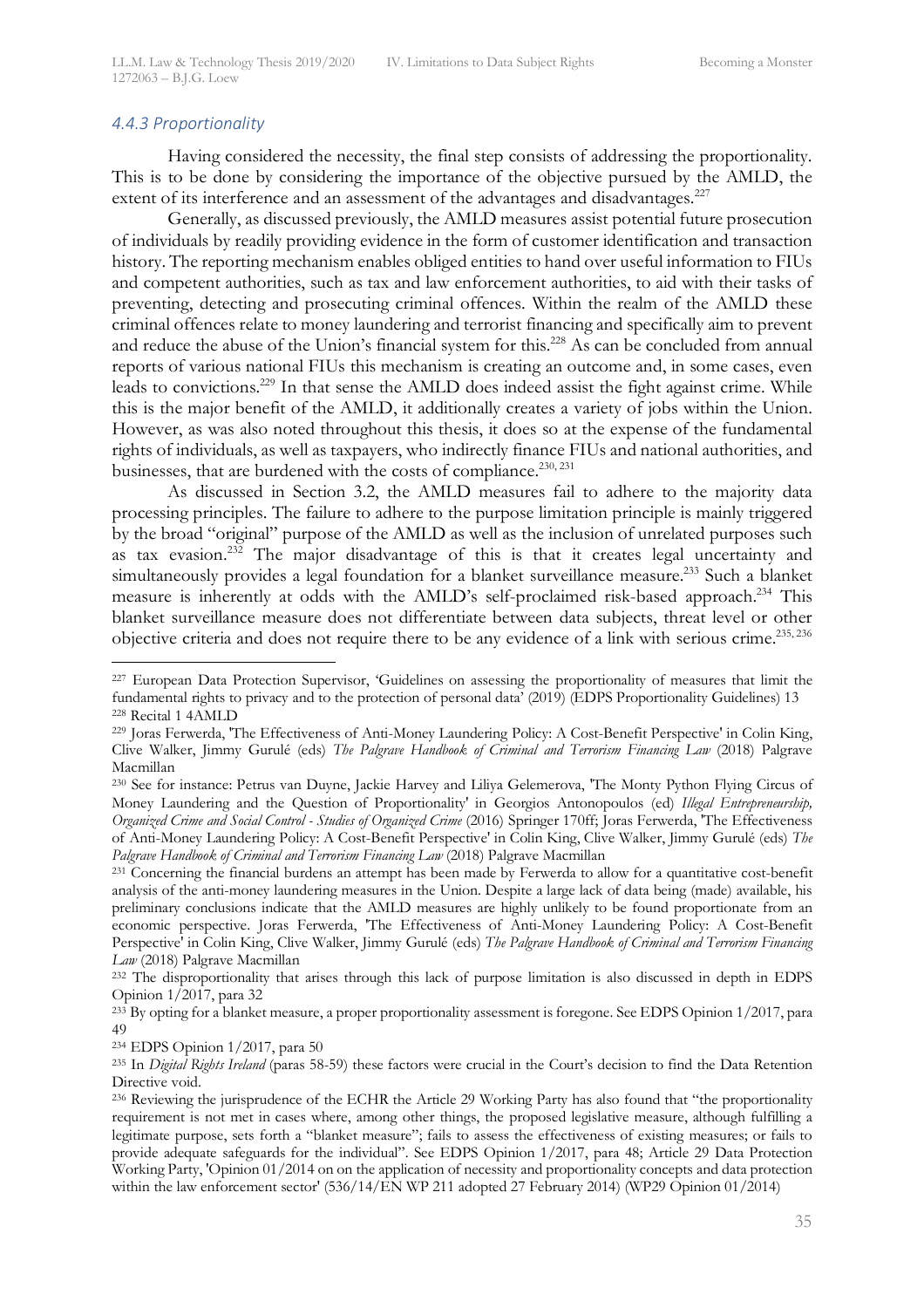Besides the broad scope, the long minimum retention period of the AMLD also disadvantages individuals, as well as the requirement to report all attempted transactions. Particularly problematic is the fact that business relationships, and therefore files kept, may exist for decades, maintaining a shorter retention period is not possible and no objective criteria exist based on which the length of the retention period is to be established.<sup>237</sup> It is known that financial transactions are quick to reveal intimate details about people's lives and therefore, especially in longer business relationships, this combination results in a truly disproportionate mass of delicate data being stored. On top of the disproportionately long retention period concerning obliged entities it is also notable that the AMLD does not include any storage limitations for FIUs. Together with the fact that individuals are not informed when their data is being transferred to an FIU and the fact that data subject rights are substantially curtailed by the AMLD to begin with, the lack of storage limitation can lead to the bizarre situation where data is stored indefinitely and the data subjects have essentially been stripped of their rights.

Given the analyses of the previous sections and the juxtaposition of the advantages and disadvantages in this section, it must be concluded that the AMLD measures in general are not proportionate to the objective they aim to achieve. The failure to adhere to the majority of data processing principles and the outright disregard for data subject rights are not outweighed by the benefits that national FIUs book in the form of a few convictions annually.<sup>238</sup> This is not even considering the shaky foundation on which the entire AMLD framework is built and so serious doubts arise to this surveillance monster as a whole.

On top of general concerns regarding the AMLD framework, several concerns specific to VASPs add to disproportionality of the measures. A major issue relates to the intimate nature of financial transactions and the fact that many users consciously use VASPs to avoid the scrutiny of traditional regulatory schemes.239 The chilling effect that could result from total surveillance may have substantial impacts on people's private lives and personal development, and in turn shape our societies in rather dystopian ways. Additionally, certain practical issues arise that would particularly, and thus disproportionately, affect VASPs. These issues arise out of the fact that the AMLD uses a state-centric approach while VASPs are inherently virtual and thus exist in several, yet no particular physical locality at any given time. This raises questions where the predicate crime in question is not harmonised at EU level, such as taxes or corruption. Which state's rules apply? To which FIU is a VASP obliged to report to? And what if it is established outside the Union? Despite both the Commission and Parliament wanting to establish harmonised definitions, $240$  due to the delay that such a political discussion would cause,<sup>241</sup> it was decided to abandon this effort and instead simply adopt the AMLD where the threshold of serious crimes would apply without

 <sup>237</sup> This, too, was a troublesome point in *Digital Rights Ireland*, paras 63-64.

<sup>&</sup>lt;sup>238</sup> For an attempt to map the costs of compliance with the FATF globally see: Petrus van Duyne, Jackie Harvey and Liliya Gelemerova, 'The Monty Python Flying Circus of Money Laundering and the Question of Proportionality' in Georgios Antonopoulos (ed) *Illegal Entrepreneurship, Organized Crime and Social Control - Studies of Organized Crime* (2016) Springer 170ff

<sup>&</sup>lt;sup>239</sup> Patrick Murck, 'Prepared Statement: Beyond Silk Road: Potential Risks, Threats, and Promises of Virtual Currencies' (*Hearing Before the Committee on Homeland Security and Governmental Affairs United States Senate* 18 November 2013) <https://www.govinfo.gov/content/pkg/CHRG-113shrg86636/pdf/CHRG-113shrg86636.pdf> accessed 16 October 2019, 95

<sup>240</sup> European Commission, 'Commission Staff Working Document: Impact Assessment Accompanying the document: Proposal for a Council Directive implementing enhanced cooperation in the area of financial transaction tax - Analysis of policy options and impacts' (SWD(2013) 28 final 2013), 39; Council of the European Union, ' Proposal for a Directive of the European Parliament and of the Council on the prevention of the use of the financial system for the purpose of money laundering and terrorist financing - Outcome of the European Parliament's first reading' (7387/14 Brussels, 13 March 2014) 11

<sup>241</sup> European Commission, 'Commission Staff Working Document: Impact Assessment Accompanying the document: Proposal for a Council Directive implementing enhanced cooperation in the area of financial transaction tax - Analysis of policy options and impacts' (SWD(2013) 28 final 2013), 39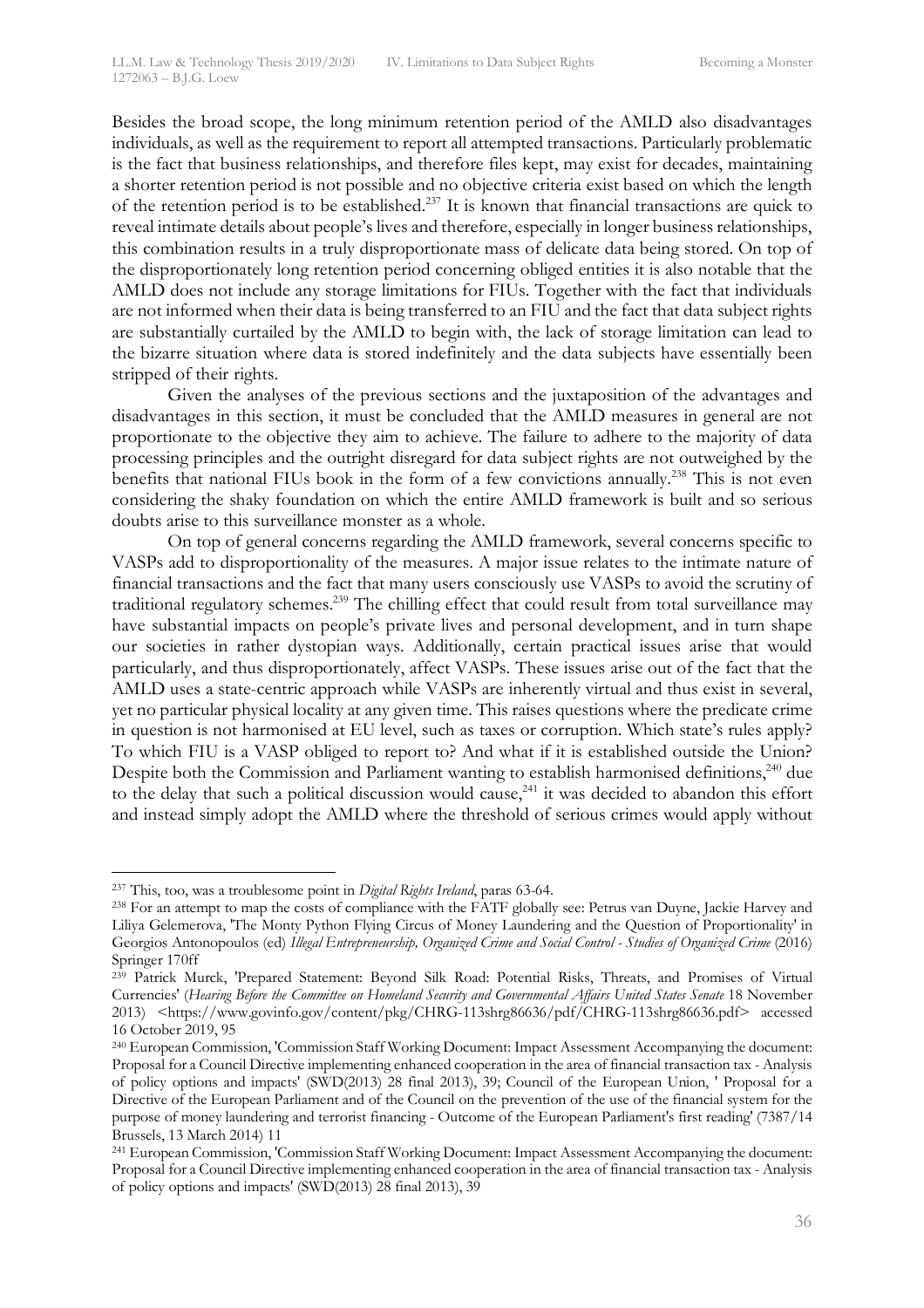a precise definition existing.<sup>242</sup> Simply outrageous. On top of that, VASPs also include entirely virtual assets and transactions, and it remains highly questionable whether such purely virtual crimes with no real-world consequences should be prosecuted in the real world.<sup>243</sup> However, as long as these questions remain unanswered various important issues remain unresolved for VASPs.

Finally, understanding VASPs and their technologies illuminates that most virtual currencies work with pseudonyms and not anonymously. <sup>244</sup> In most cases individuals can already be readily identified through their meta-data.<sup>245</sup> Additionally, their transactions are automatically logged electronically, for instance in a decentralised log which is the case for cryptocurrencies based on blockchain, a type of virtual asset. On top of that, virtual assets are usually exchanged for fiat currencies or other goods and services 'in the real world' at some point to actually launder the money.<sup>246</sup> At this point one of the vendors or service providers involved is likely to already fall under the AMLD framework.<sup>247</sup> That means that existing technologies and regulations suffice to identify individuals, if necessary. If the aim of the AMLD truly is to fight crime and not to build a complete surveillance state, this objective can already be met with existing tools.

With this the third and fourth research question can also be answered. Considering that most aims pursued by the AMLD are seriously questionable, that the essences of several fundamental rights are compromised and that the measures generally fail to adhere to data protection regulation outlined by the GDPR cannot be found to be in any way proportional, or even necessary in the case of the monitoring duties. For these reasons it must be concluded that the restrictions to the rights of data subjects cannot be justified under the framework of the GDPR. The limitations to the fundamental right to data protection enshrined by the Charter can therefore neither be justified.

 <sup>242</sup> Valsamis Mitsilegas and Niovi Vavoula, 'The Evolving EU Anti-Money Laundering Regime: Challenges for Fundamental Rights and the Rule of Law' (2016) 23(2) Maastricht Journal of European and Comparative Law 261, 270-271

<sup>243</sup> This was also a central question in the famous US *Ashcroft* judgment, further discussed by Susan Brenner, 'Fantasy Crime: The Role of Criminal Law in Virtual Worlds' (2008) 11(1) Vanderbilt Journal of Entertainment and Technology Law 1

<sup>244</sup> Carolin Kaiser, 'Privacy and Identity Issues in Financial Transactions - The Proportionality of the European Anti-Money Laundering Legislation' (PhD thesis, University of Groningen 2018) 339

<sup>245</sup> Christian Rückert, 'Cryptocurrencies and Fundamental Rights' (2019) 5(1) Journal of Cybersecurity, 7; WP 29 Opinion 04/2014, 5

<sup>&</sup>lt;sup>246</sup> If the virtual assets never enter the "real world" there is no real-world crime, and it remains entirely virtual. For the purposes of this thesis such purely virtual crimes will not be considered. However, discussion exists as to whether such purely virtual currencies should also be subjected to AML regulation. On this matter see for instance: Clare Chambers-Jones, 'Money Laundering in a Virtual World' in Colin King, Clive Walker, Jimmy Gurulé (eds) T*he Palgrave Handbook of Criminal and Terrorism Financing Law* (2018) Palgrave Macmillan, 165ff

<sup>&</sup>lt;sup>247</sup> Most likely this will be an exchange provider between fiat and virtual currencies, which have been included in Article  $2(1)(g)$  5AMLD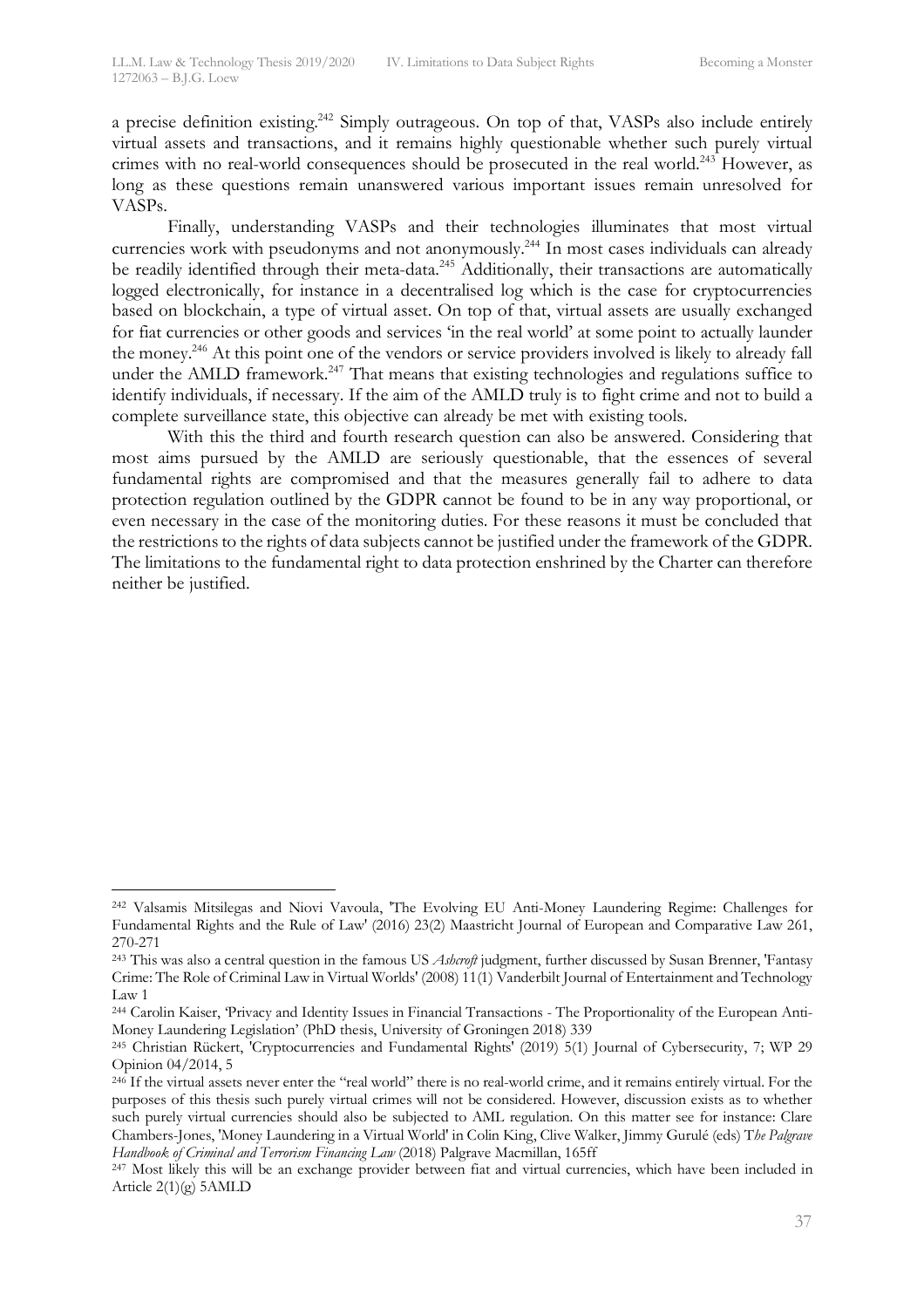## V. Conclusion

#### 5.1 Aim of this Thesis

In June 2019 the FATF added VASPs to its framework through the Interpretive Note to Recommendation 15. Since changes in FATF Recommendations have a history of being integrated in updated versions of the AMLD, this thesis set out to analyse, *ex-ante*, the legitimation and justification of subjecting VASPs to the current customer due diligence, monitoring and reporting duties under the AMLD framework. It built on criticisms expressed about the AMLD in general, particularly its disregard for fundamental rights. By combining insights from research in virtual assets as well as research in the proportionality of AML measures, it intended to add a more critical perspective of subjecting VASPs to AML measures. In aiming to achieve this objective, this thesis assessed the AMLD measures of customer due diligence, monitoring and reporting via the framework of the GDPR.

#### 5.2 Findings and Implications

The first research question set out to assess whether the AMLD obligations respect the fundamental principles of processing listed in Article 5 GDPR. During this assessment it became apparent that the combination of essentially arbitrary triggers of surveillance, an ever-broadening purpose definition and ridiculously long retention periods effectively result in a blanket surveillance measure. Very closely related to these concerns are the rights of data subjects. The second research question asked to what extent these rights were being respected. While acknowledging that extremely high threat levels may justify the restriction of data subject rights, under the AMLD it was concluded that the rights of individuals were inadequately curtailed since the proclaimed threat levels were neither high, nor were they supported by evidence.

In chapter four the requirements permitting the restrictions, or limitation, of individuals' rights were assessed in the pursuit of answering the questions whether they were justified. In the assessment of the aims pursued by the AMLD it was highlighted that the foundation upon which the entire system builds is shaky, untrue and outright bizarre. On top of that it was concluded that an overall lack of safeguards for data subjects combined with a practical impossibility to exercise their rights resulted in the essence of at least two fundamental rights to be severely compromised, namely of the rights to data protection and private life. Next, the necessity of the measures was assessed and it was found that the monitoring duties constitute a blanket surveillance measure of more or less the entire European population that does not distinguish based on any objective criteria, does not delineate limitations of access, hollows out safeguards for individuals and maintains an obscenely long storage limitation. The reporting duties raised serious questions due to the lack of effectiveness and whether it can truly be deemed necessary to curtail the rights of millions for a few convictions each year. At this point it was concluded that neither the monitoring nor the reporting duties can be deemed necessary for their objective of fighting money laundering, terrorist financing and tax evasion in a democratic society, especially considering that less intrusive measures could be used instead. Finally, the CJEU does not normally assess proportionality if a measure is deemed not-necessary, however the proportionality of the entirety of the three measures was assessed regardless, as academic exercise. The results were annihilating.

The disadvantages of the AMLD clearly outweigh any (questionable) advantages. While the AMLD may assist prosecution in select cases and create employment, these benefits cannot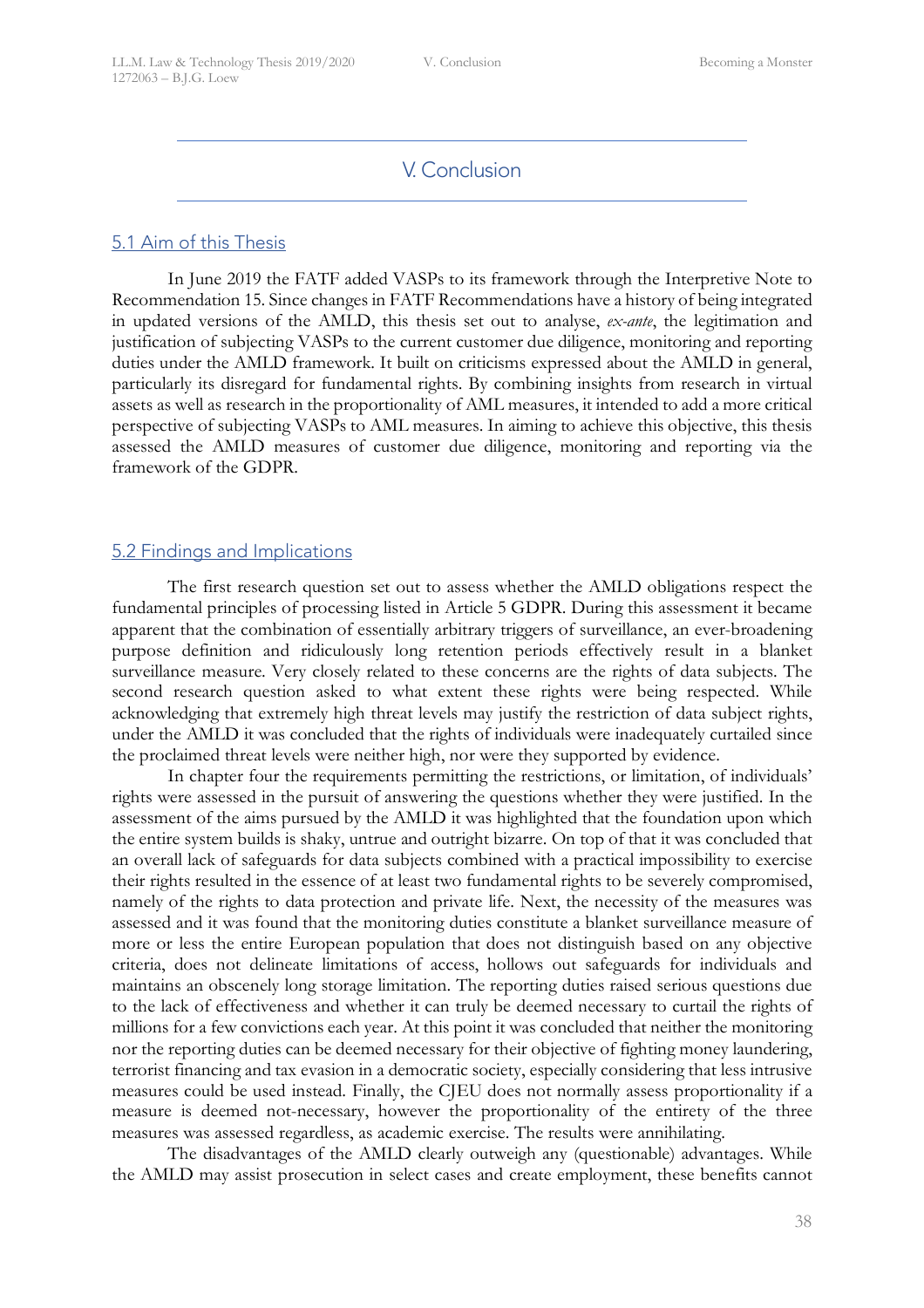be seen to outweigh the structural and blanket surveillance of effectively the entire European population, where individuals have access to limited or no rights and are arbitrarily exposed due to lacking safeguards. On top of these general concerns it was highlighted that VASPs are quick to reveal very intimate details about people's lives, most information is already readily available within existing regulatory frameworks and with existing tools so that the AMLD obligations would be redundant. Finally, the virtual nature of VASPs raises a lot of practical concerns as they operate across European jurisdictions with opposing regulation and the consequences may never transcend to the "real world". Given the faulty foundation that anti-money laundering regulation is based on and its compromising effect on fundamental rights, it was found that subjecting VASPs to the AMLD requirements would not only be redundant and disproportionate, but frankly not necessary. It was therefore concluded that neither the restrictions under the GDPR nor the limitations of the fundamental rights of individuals enshrined in the Charter were justified. The main research question must therefore also be answered negatively: subjecting VASPs to the AMLD customer due diligence, monitoring and reporting requirements is not proportionate. What is more, the monitoring and reporting duties cannot even be found to be necessary in a democratic society and the reporting duties raise serious doubts.

The implications of this assessment emphasised the faultiness of the AMLD framework in general and additionally demonstrated why VASPs particularly, as defined under the FATF, should not be subjected to the AMLD measures. On top of that inferences may also be made about the legitimacy of the AMLD as a whole. While this thesis essentially assessed the GDPR compliance of AMLD measures, these conclusions also have wider implications. The GDPR gives substance to the fundamental right to data protection enshrined in the EU Charter of Fundamental Rights. Therefore, implications about the lack of legitimacy of restrictions to rights granted to data subjects under the GDPR also help illustrate how the AMLD structurally disregards the fundamental rights of individuals enshrined in the Charter. The findings may form part of the consideration taken into account in future amendments of the AMLD or may even form the basis of a claim to be brought in front of the CJEU questioning the legality of the entire AMLD framework. Furthermore, due to their close relationship and concerns already raised in this thesis, the disregard for data protection also has implications for the fundamental right to private life enshrined in both the Charter and the ECHR. Similarly, the cooperation between the two courts means that arguments and lines of reasoning brought forward in this thesis may, where applicable, similarly be used in front of the ECtHR pertaining to the ECHR right to private life.

Finally, given the gross disregard for fundamental rights under the AMLD compliance duties, further explorations into other obligations under the AMLD may be particularly insightful. One such topic was alluded to several times throughout this thesis, namely the issue of onwards transfers of data to FIUs and national authorities.<sup>248</sup> Alternatively, the proportionality of centralised and inter-connected registers may offer another interesting subject of further research.<sup>249</sup>

 <sup>248</sup> While not completely unexplored, more research on this would be very insightful. On this topic see for instance: Catherine Jasserand, 'Subsequent Use of GDPR Data for a Law Enforcement Purpose: The Forgotten Principle of Purpose Limitation?' (2018) 4(2) European Data Protection Law Review 152; Valsamis Mitsilegas and Niovi Vavoula, 'The Evolving EU Anti-Money Laundering Regime: Challenges for Fundamental Rights and the Rule of Law' (2016) 23(2) Maastricht Journal of European and Comparative Law 261, 289-292

<sup>&</sup>lt;sup>249</sup> Research is starting to emerge, for instance Arnaud Tailfer and Stéphanie Aféril, 'Register of trusts and privacy: French case law in perspective with the fifth Anti-Money Laundering Directive register' (2018) 24(10) Trusts & Trustees 968 on trust registers and the Master's Thesis by Louise Österberg, 'Anti-Money Laundering and the Right to Privacy: A Study of Potential Conflicts between the Processing of Bank Information to Fight Crime and the Protection of Personal Data' (PhD thesis, Uppsala University 2019) on IBAN registers. The disproportionality of the wide access rights to beneficial ownership registers has also been lamented by the EDPS in its Opinion 1/2017, para 38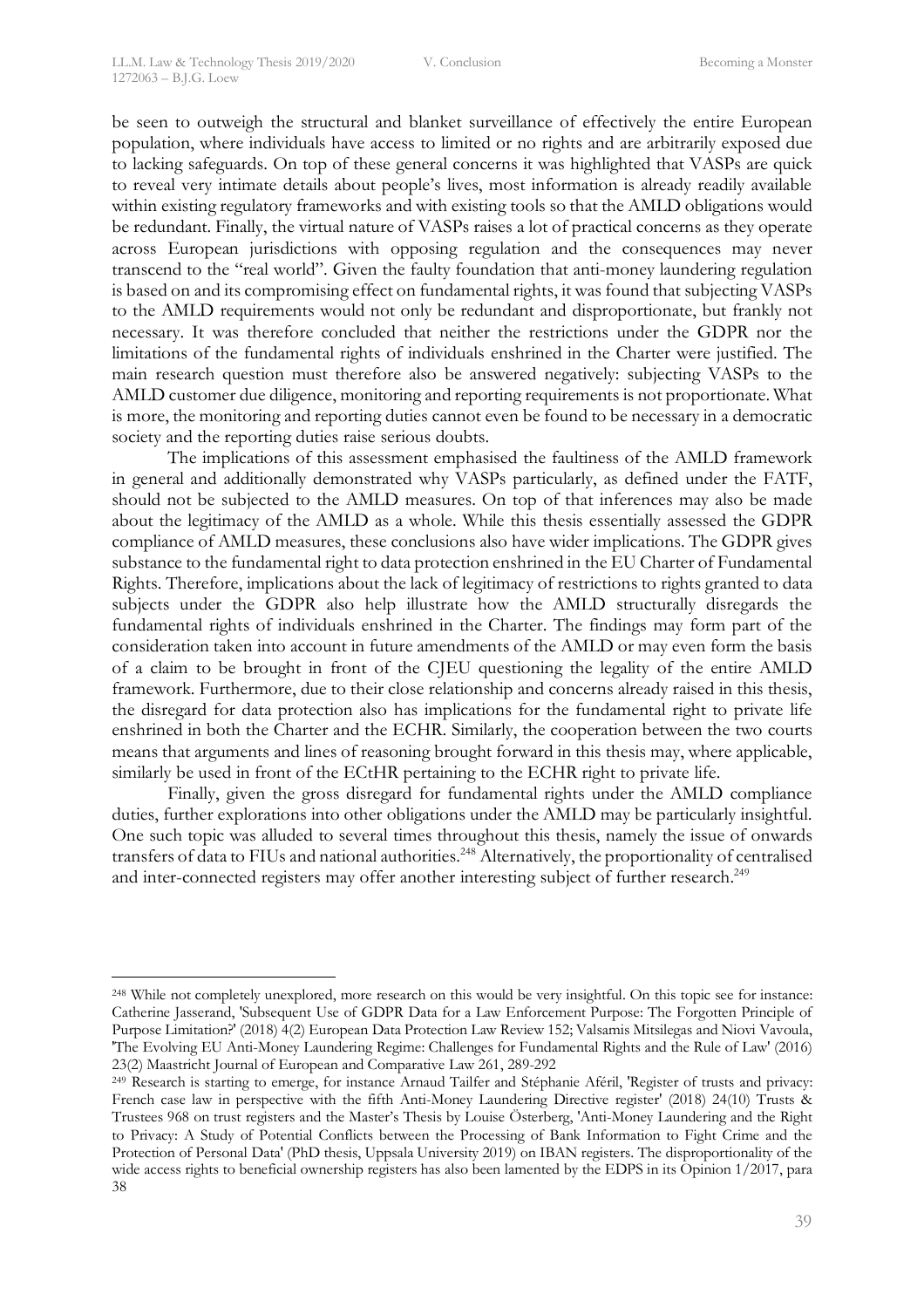## 5.3 Final Words

A controversial German proverb states that trust is good, but control is better. It seems as though the drafters of the FATF Recommendations and the AMLD have taken this proverb to heart as this regulatory monster seems to grow insatiably, with every edition swallowing up new sectors, employed to execute surveillance work for the states. Under the cloak of security, laws are being passed that would make the drafters of the UDHR turn in their grave. The negative human rights introduced to protect individuals from state interference are swiftly avoided in this way by employing private parties to do the groundwork and offering them a legal basis to pass the gathered information on to government authorities.

As more sophisticated technologies are developed, unprecedented opportunities arise to effectively enforce complete compliance and control. As we reach critical points in the expansion of regulation, it is time to reflect and ask ourselves if we have become a monster ourselves in our fight against crime. With regards to the AMLD, it must sadly be concluded that we have.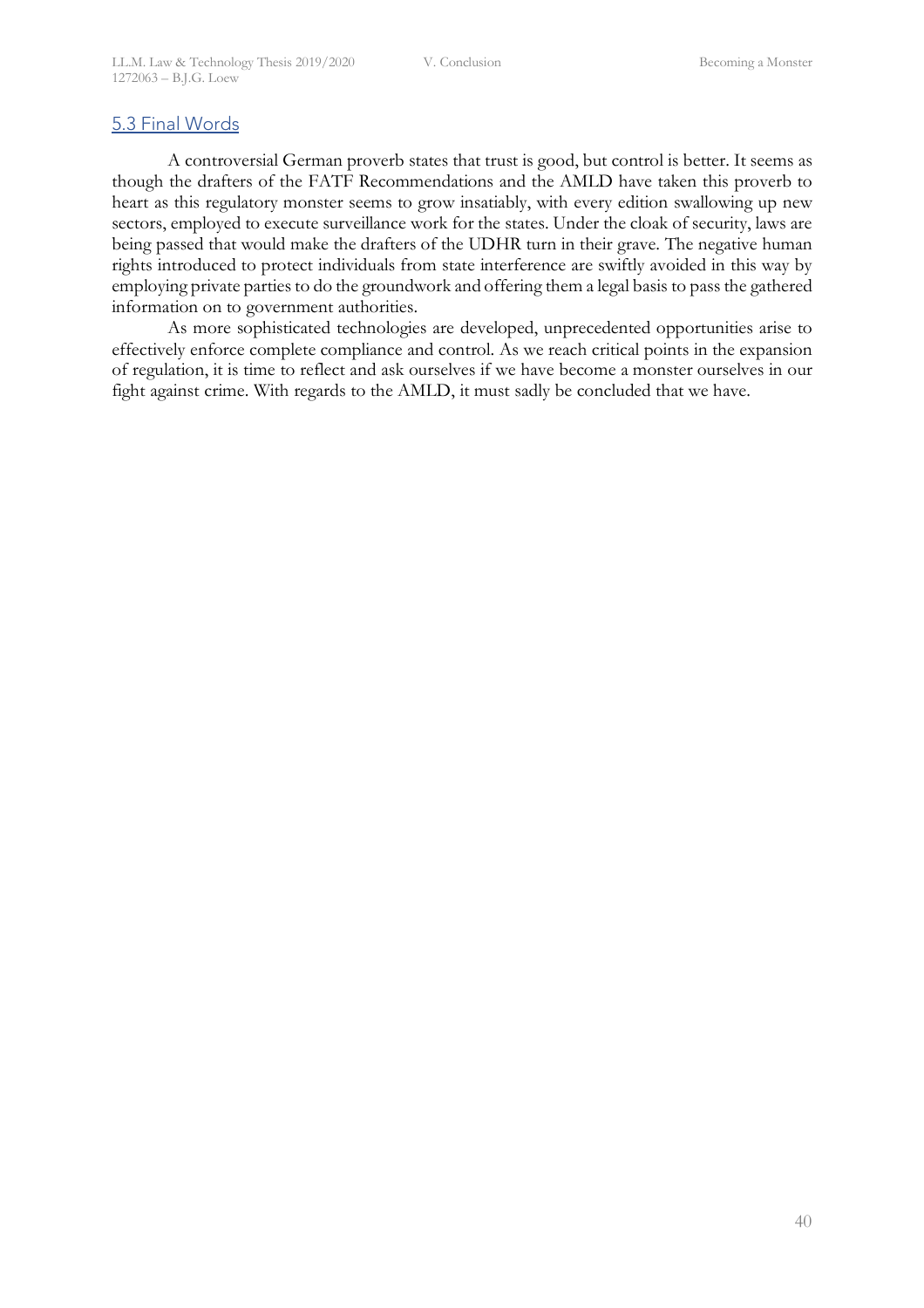## Bibliography

## *Books & Chapters in books*

- Bergström M, 'The Global AML Regime and the EU AML Directives: Prevention and Control' in Colin King, Clive Walker, Jimmy Gurulé (eds) *The Palgrave Handbook of Criminal and Terrorism Financing Law* (2018) Palgrave Macmillan
- Chambers-Jones C 'Money Laundering in a Virtual World' in Colin King, Clive Walker, Jimmy Gurulé (eds) T*he Palgrave Handbook of Criminal and Terrorism Financing Law* (2018) Palgrave Macmillan
- Cohen J, 'Surveillance vs. Privacy: Effects and Implications' in David Gray & Stephen E. Henderson (eds), *Cambridge Handbook of Surveillance Law* (Cambridge University Press 2017)
- Egan M, 'A Bit(Coin) of a Problem for the EU AML Framework' in Colin King, Clive Walker, Jimmy Gurulé (eds) T*he Palgrave Handbook of Criminal and Terrorism Financing Law* (2018) Palgrave Macmillan
- European Union Agency for Fundamental Rights, *Handbook on European data protection law - 2018 edition* (Publications Office of the European Union 2018)
- Ferwerda J, 'The Effectiveness of Anti-Money Laundering Policy: A Cost-Benefit Perspective' in Colin King, Clive Walker, Jimmy Gurulé (eds) *The Palgrave Handbook of Criminal and Terrorism Financing Law* (2018) Palgrave Macmillan
- Gilmore W, 'Money Laundering: The International Aspect' in Hector MacQueen (ed) *Money Laundering* (Edinburgh University Press 1993)
- Husak D, *Overcriminalization: The Limits of the Criminal Law* (Oxford University Press 2008)
- Nietzsche F, *Also sprach Zarathustra: Ein Buch für Alle und Keinen* (Chemnitz, Germany 1883)
- Nietzsche F, *Jenseits von Gut und Böse. Vorspiel einer Philosophie der Zukunft* (Leipzig, Germany 1886)
- van Duyne P and Levi M, *Drugs and Money - Managing the Drug Trade and Crime Money in Europe* (Routledge 2005)
- van Duyne P, Harvey J and Gelemerova L, 'A 'Risky' Risk Approach: Proportionality in ML/TF Regulation' in Colin King, Clive Walker, Jimmy Gurulé (eds) *The Palgrave Handbook of Criminal and Terrorism Financing Law* (2018) Palgrave Macmillan
- van Duyne P, Harvey J and Gelemerova L, 'The Monty Python Flying Circus of Money Laundering and the Question of Proportionality' in Georgios Antonopoulos (ed) *Illegal Entrepreneurship, Organized Crime and Social Control - Studies of Organized Crime* (2016) Springer
- Van Hoecke M, *Methodologies of Legal Research - Which Kind of Method for What Kind of Discipline?* (Hart Publishing 2013)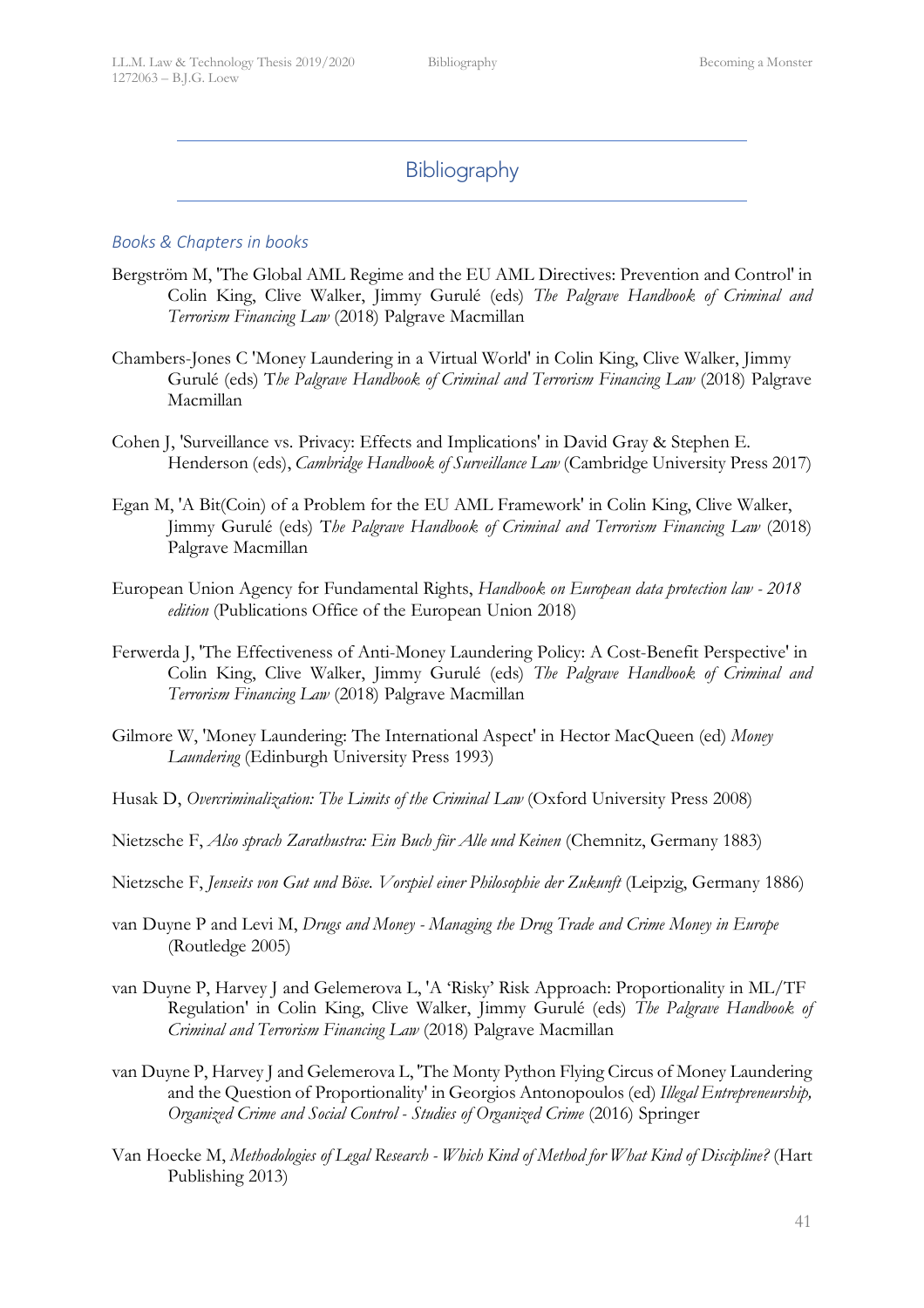Zuboff S, *The Age of Surveillance Capitalism: The Fight for a Human Future at the New Frontier of Power*  (Hachette Book Group 2019)

## *Journal Articles*

- Barone R and Masciandaro D, 'Organized Crime, Money Laundering and Legal Economy: Theory and Simulations' (2011) 32(1) European Journal of Law and Economics 115
- Bergström M, 'The Many Uses of Anti-Money Laundering Regulation Over Time and into the Future' (2018) 19 German Law Journal 1149
- Brenner B, 'Fantasy Crime: The Role of Criminal Law in Virtual Worlds' (2008) 11(1) Vanderbilt Journal of Entertainment and Technology Law 1
- Cohen J and Sabel C, 'Global Democracy?' (2004-2005) 37 New York University Journal of International Law and Politics 763
- Jasserand C, 'Subsequent Use of GDPR Data for a Law Enforcement Purpose: The Forgotten Principle of Purpose Limitation?' (2018) 4(2) European Data Protection Law Review 152
- Kethineni S, Cao Y and Dodge C, 'Use of Bitcoin in Darknet Markets: Examining Facilitative Factors on Bitcoin-Related Crimes (2018) 43 American Journal of Criminal Justice 141
- Koskela H, 'The gaze without eyes: video-surveillance and the changing nature of urban space' (2000) Progress in Human Geography 243
- Lavlle R, 'The International Convention for the Suppression of the Financing of Terrorism' (2000) Zeitschrift für ausländisches offentliches Recht und Volkerrecht 491
- Manokha I, 'Surveillance, Panopticism, and Self-Discipline in the Digital Age' (2018) 16(2) Surveillance & Society 219
- McCarty-Snead S and Titus Hilby A, 'Research Guide to European Data Protection Law' (University of California, Berkeley School of Law 2013)
- Mitsilegas V and Vavoula N, 'The Evolving EU Anti-Money Laundering Regime: Challenges for Fundamental Rights and the Rule of Law' (2016) 23(2) Maastricht Journal of European and Comparative Law 261
- Rückert C, 'Cryptocurrencies and Fundamental Rights' (2019) 5(1) Journal of Cybersecurity
- Schneider F and Windischbauer U, 'Money Laundering: Some Facts' (2008) 26(4) European Journal of Law and Economics 387
- Tailfer A and Aféril S, 'Register of trusts and privacy: French case law in perspective with the fifth Anti-Money Laundering Directive register' (2018) 24(10) Trusts & Trustees 968
- Vandezande N, 'Virtual currencies under EU anti-money laundering law' 2017 33(3) Computer Law & Security Review 341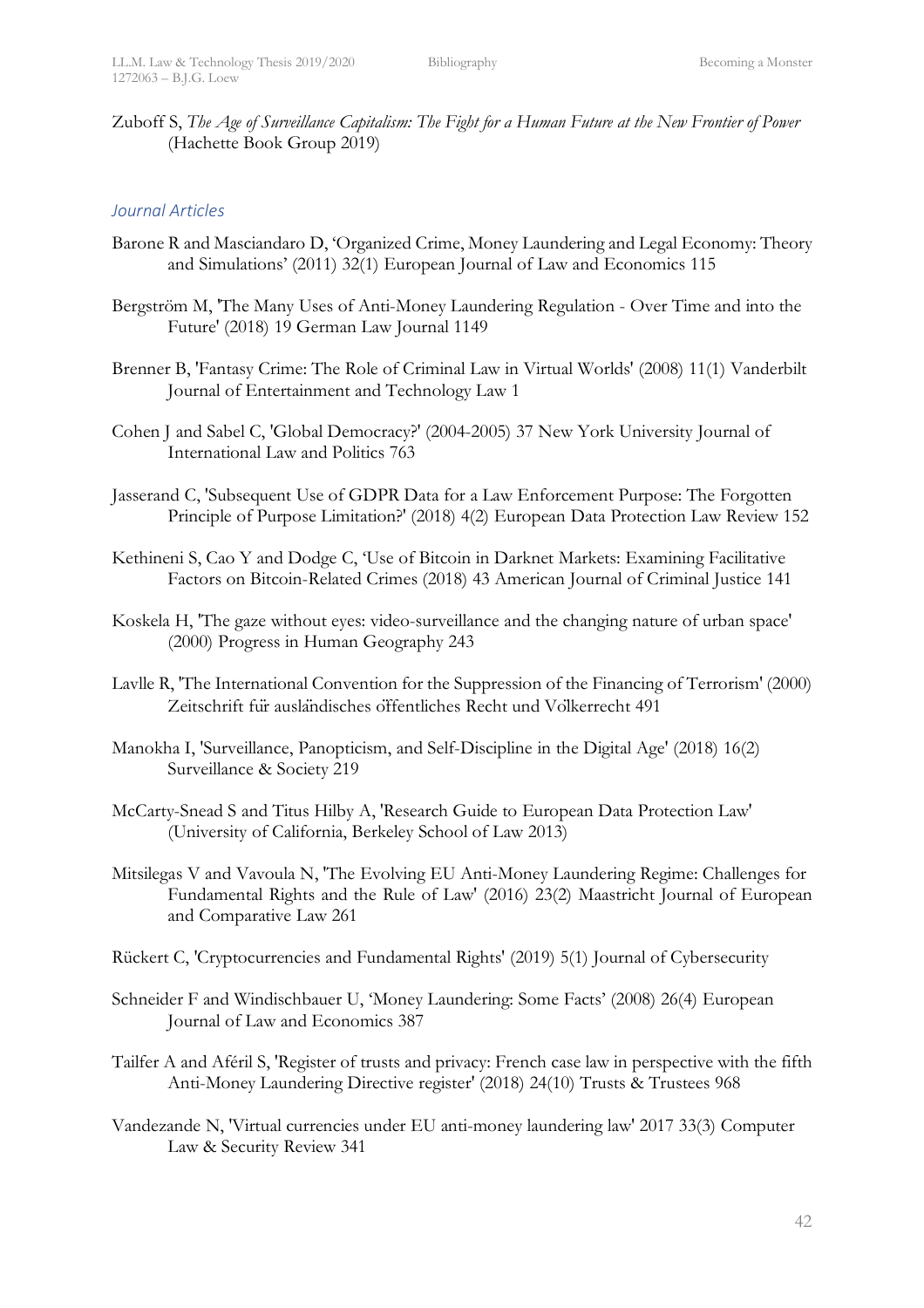- Walker J and Unger B, 'Measuring Global Money Laundering: "The Walker Gravity Model"' (2009) 5(2) Review of Law and Economics 821
- Zuboff S, 'Big Other: surveillance capitalism and the prospects of an information civilization' (2015) 30 Journal of Information Technology 75

## *Opinions, Working Papers & Reports*

- Article 29 Data Protection Working Party, 'Opinion 01/2014 on on the application of necessity and proportionality concepts and data protection within the law enforcement sector' (536/14/EN WP 211 adopted 27 February 2014) (WP29 Opinion 01/2014)
- Article 29 Data Protection Working Party, 'Opinion 04/2014 on surveillance of electronic communications for intelligence and national security purposes' (819/14/EN WP 215 adopted 10 April 2014) (WP29 Opinion 04/2014)
- Article 29 Data Protection Working Party, 'Statement on the ruling of the Court of Justice of the European Union (CJEU) which invalidates the Data Retention Directive ' (14/EN WP 220 adopted 1 August 2014)
- Case C-311/18 *Schrems II* [2019] Opinion of AG Saugmandsgaard Øe,
- Council of the European Union, ' Proposal for a Directive of the European Parliament and of the Council on the prevention of the use of the financial system for the purpose of money laundering and terrorist financing - Outcome of the European Parliament's first reading' (7387/14 Brussels, 13 March 2014)
- European Banking Authority, 'Opinion of the European Banking Authority on the EU Commission's proposal to bring Virtual Currencies into the scope of Directive (EU) 2015/849 (4AMLD)' (EBA- Op-2016-07 2016)
- European Commission, 'Commission Staff Working Document: Impact Assessment Accompanying the document: Proposal for a Council Directive implementing enhanced cooperation in the area of financial transaction tax - Analysis of policy options and impacts' (SWD(2013) 28 final 2013)
- European Data Protection Supervisor, ' Assessing the necessity of measures that limit the fundamental right to the protection of personal data: A Toolkit' (2017) (EDPS Necessity Toolkit)
- European Data Protection Supervisor, 'Opinion 1/2017 EDPS Opinion on a Commission Proposal amending Directive (EU) 2015/849 and Directive 2009/101/EC Access to beneficial ownership information and data protection implications (2017) (EDPS Opinion 1/2017)
- European Data Protection Supervisor, 'Guidelines on assessing the proportionality of measures that limit the fundamental rights to privacy and to the protection of personal data' (2019) (EDPS Proportionality Guidelines)

Financial Action Task Force, 'International Standards on Combating Money Laundering and the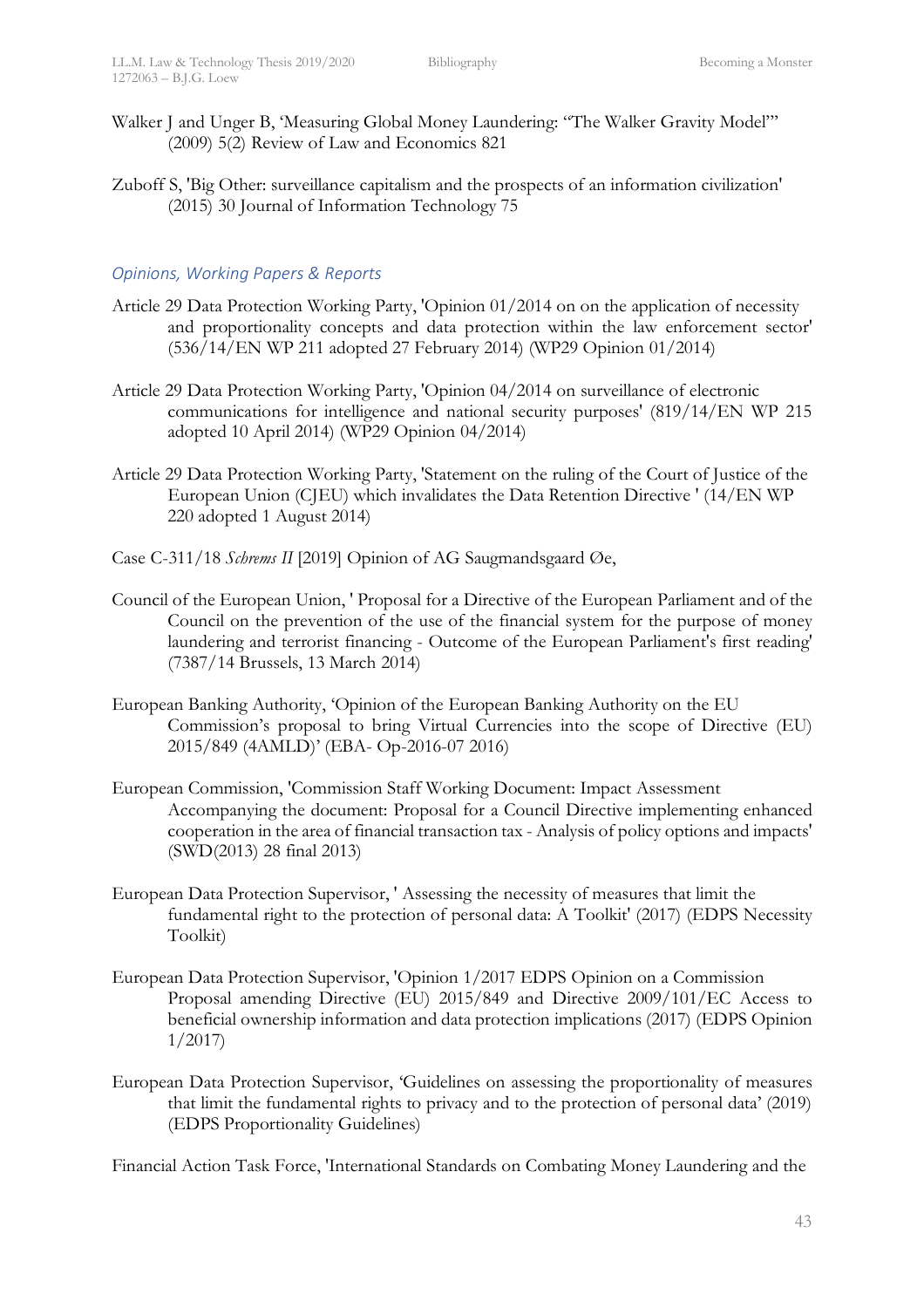Financing of Terrorism & Proliferation - The FATF Recommendations' (Paris, updated June 2019)

United Nations, 'Resolution 68/167: The right to privacy in the digital age' (A/RES/68/167 adopted 18 December 2013)

## *Websites*

Al Jazeera News, 'Turkey, Saudi Arabia and Europe's 'double standard' in arms sales' (17 October

2019) <https://www.aljazeera.com/news/2019/10/turkey-saudi-arabia-europe-doublestandard-arms-sales-191016231548811.html> accessed 4 November 2019

- European Securities and Markets Authority, 'European Supervisory Framework' <https://www.esma.europa.eu/about-esma/governance/european-supervisoryframework> accessed 1 November 2019
- Financial Action Task Force, 'History of the FATF' <http://www.fatfgafi.org/about/historyofthefatf/> accessed 20 October 2019
- Financial Action Task Force, 'Information on updates made to the FATF Recommendations ' <http://www.fatf-gafi.org//publications/fatfrecommendations/documents/fatfrecommendations.html> accessed 20 October 2019
- Financial Intelligence Unit Nederland, 'Meldergroepen' <https://www.fiunederland.nl/nl/Meldergroepen> accessed 29 October 2019
- Morris C, 'Porn Partnership Pumps This Cryptocurrency Up 22%' (*Fortune*, 17 April 2018) <https://fortune.com/2018/04/17/verge-pornhub-mindgeek-cryptocurrencybrazzers/> accessed 3 November 2019
- O'Connor T, 'How did ISIS get its weapons? Europe wants to limt US and Saudi Arabia Arms sales because guns went to militant group' (*Newsweek*, 14 November 2018) <https://www.newsweek.com/europe-limit-us-saudi-weapons-sales-went-isis-1215758> accessed 4 November 2019
- United Nations Human Rights Office of the High Commissioner, 'Opening Remarks by Ms. Navi Pillay United Nations High Commissioner for Human Rights to the Expert Seminar: The right to privacy in the digital age, 24 February 2014, Room XXI, Palais des Nations, Geneva' <https://www.ohchr.org/EN/NewsEvents/Pages/DisplayNews.aspx?NewsID =14276&LangID=E> accessed 23 October 2019
- Volt Detschland, 'Unterstütze Volt Deutschland' <https://www.voltdeutschland.org/spenden> accessed 3 November 2019

## *Other*

Brito J, 'Testimony of Jerry Brito' (Hearing Before the Committee on Homeland Security and Governmental Affairs United States Senate 18 November 2013) <https://www.govinfo.gov/content/pkg/CHRG-113shrg86636/pdf/CHRG-113shrg86636.pdf> accessed 16 October 2019